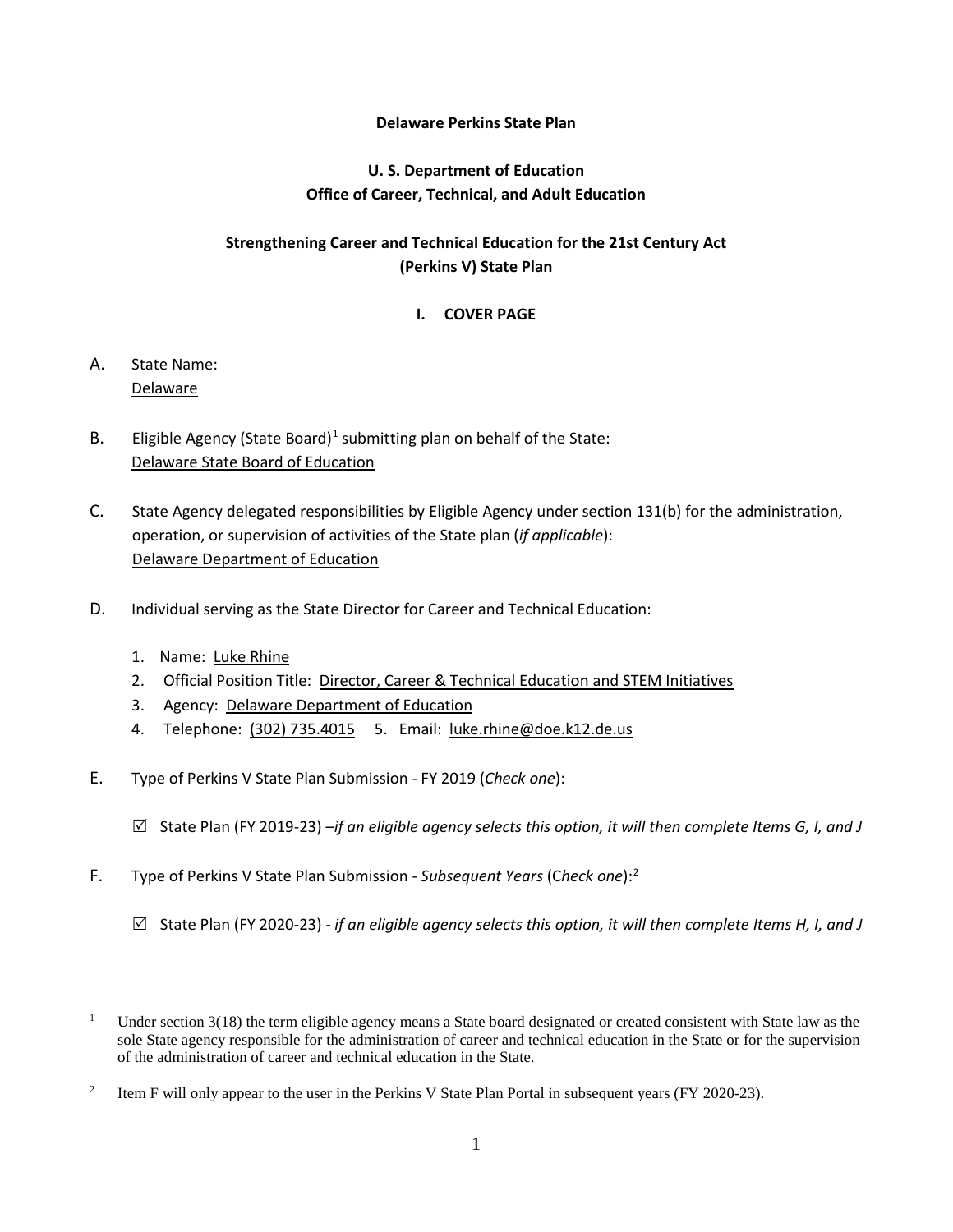G. Submitting Perkins V State Plan as Part of a Workforce Innovation and Opportunities Act (WIOA) Combined State Plan – FY 2019 (*Check one*):

Yes

- H. Submitting Perkins V State Plan as Part of a Workforce Innovation and Opportunities Act (WIOA) Combined State Plan – *Subsequent Years* (*Check one*):[3](#page-1-0)
	- Yes (*If yes, please indicate year of submission:* (FY 2020-23)
- I. Governor's Joint Signatory Authority of the Perkins V State Plan (*Fill in text box and then check one box below):[4](#page-1-1)*

**Date Governor was sent State Plan for signature:**  Send Date: January 10, 2020 Return Date: March 24, 2010

J. Date that the State Plan was sent to the Governor for signature:

 $\boxtimes$  The Governor has provided a letter that he is jointly signing the State plan for submission to the Department.

- K. By signing this document, the eligible entity, through its authorized representative, agrees:
	- 1. To the assurances, certifications, and other forms enclosed in its State plan submission; and
	- 2. That, to the best of my knowledge and belief, all information and data included in this State plan submission are true and correct.

| Authorized Representative Identified in Item C Above      | Telephone:     |
|-----------------------------------------------------------|----------------|
| (Printed Name)                                            |                |
|                                                           |                |
| Luke Rhine                                                | (302) 735.4015 |
| <b>Signature of Authorized Representative</b>             | Date:          |
|                                                           | March 25, 2020 |
| Director, Career & Technical Education & STEM Initiatives |                |

<span id="page-1-0"></span><sup>&</sup>lt;sup>3</sup> Item H will only appear to the user in the Perkins V State Plan Portal in subsequent years (FY 2020-23).

<span id="page-1-1"></span>Item I is required in FY 2019 only for States that choose to submit a full Perkins V State plan, covering FY 2019-23.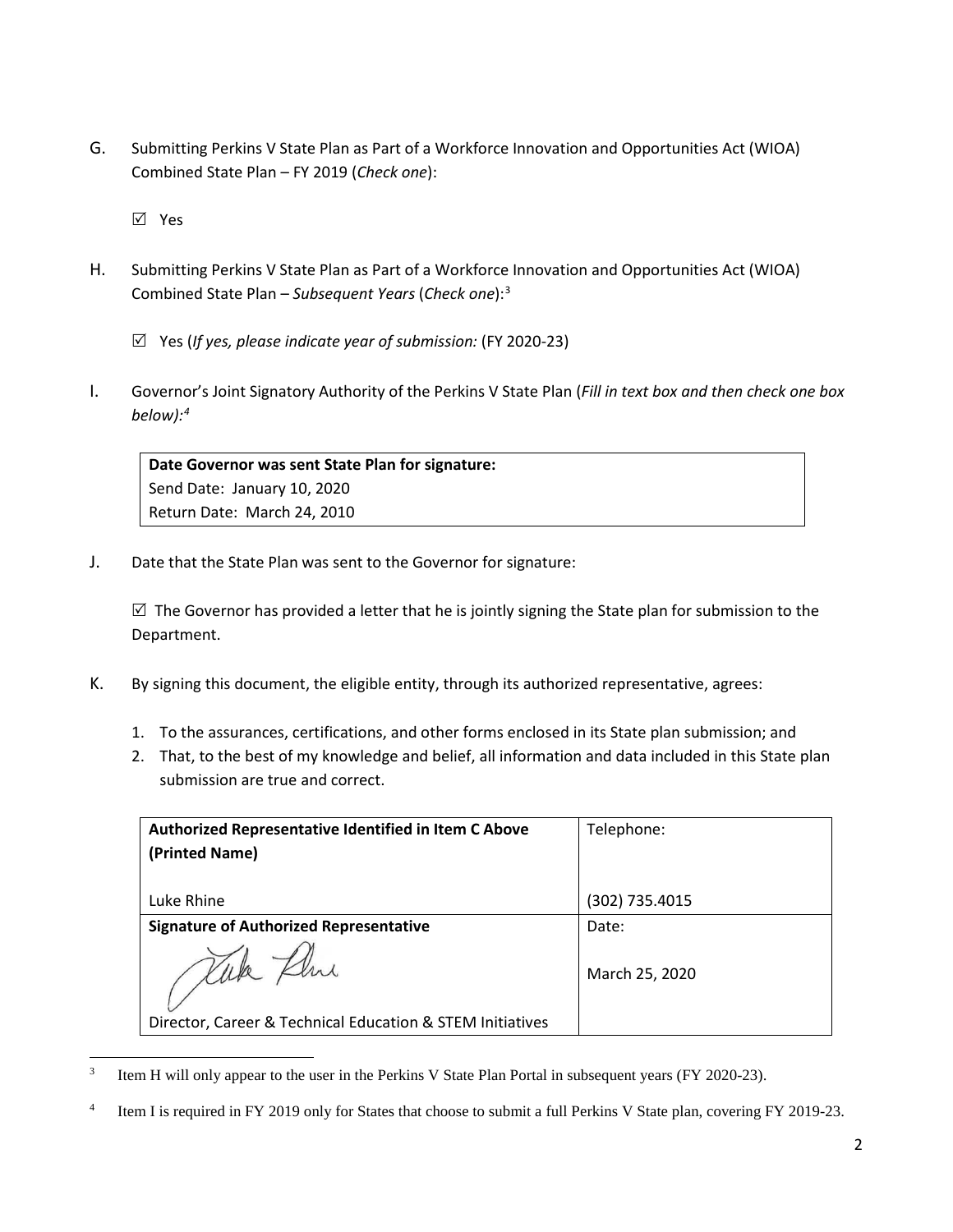

**STATE BOARD OF EDUCATION** THE TOWNSEND BUILDING 401 FEDERAL STREET, SUITE 2 **DOVER, DE 19901** 

March 24, 2020

Dear Secretary DeVos,

Delaware's State Board of Education (SBE) is submitting a four-year State Plan under the Strengthening Career and Technical Education for the 21st Century Act (Perkins V), public law 115-224. The State Plan covers federal fiscal year 2020 through fiscal year 2023, effective date of July 1, 2020 through June 30, 2024.

This State Plan is part of Delaware's Combined State Plan under the Workforce Innovation and Opportunity Act (WIOA). The State Plan is an agreement between the State of Delaware and the federal government to ensure the administration of Career and Technical Education (CTE) programs are consistent with the state's policies and objectives, as well as related federal laws and regulations.

The Delaware State Board of Education (SBE) will serve as the eligible state agency under the Act and will lead the state plan development, administrative and evaluation routines, oversight of the distribution of federal funds, and coordination with the Delaware Workforce Development Board (DWDB). The Career & Technical Education and STEM Initiatives workgroup within the Delaware Department of Education will provide technical assistance, programmatic support, and services to local educational agencies, community colleges, correctional institutions, adult education providers, and other eligible recipients under the Act. As part of the Department's annual compliance monitoring system, the CTE and STEM workgroup will conduct program compliance and performance evaluation routines to assess the state's progress toward achieving stated goals and objectives under the Act.

Sincerely

C. Canu

ohn C. Carney Governor, State of Delaware

White 9. Sweeney

**Whitney Sweeney** President, State Board of Education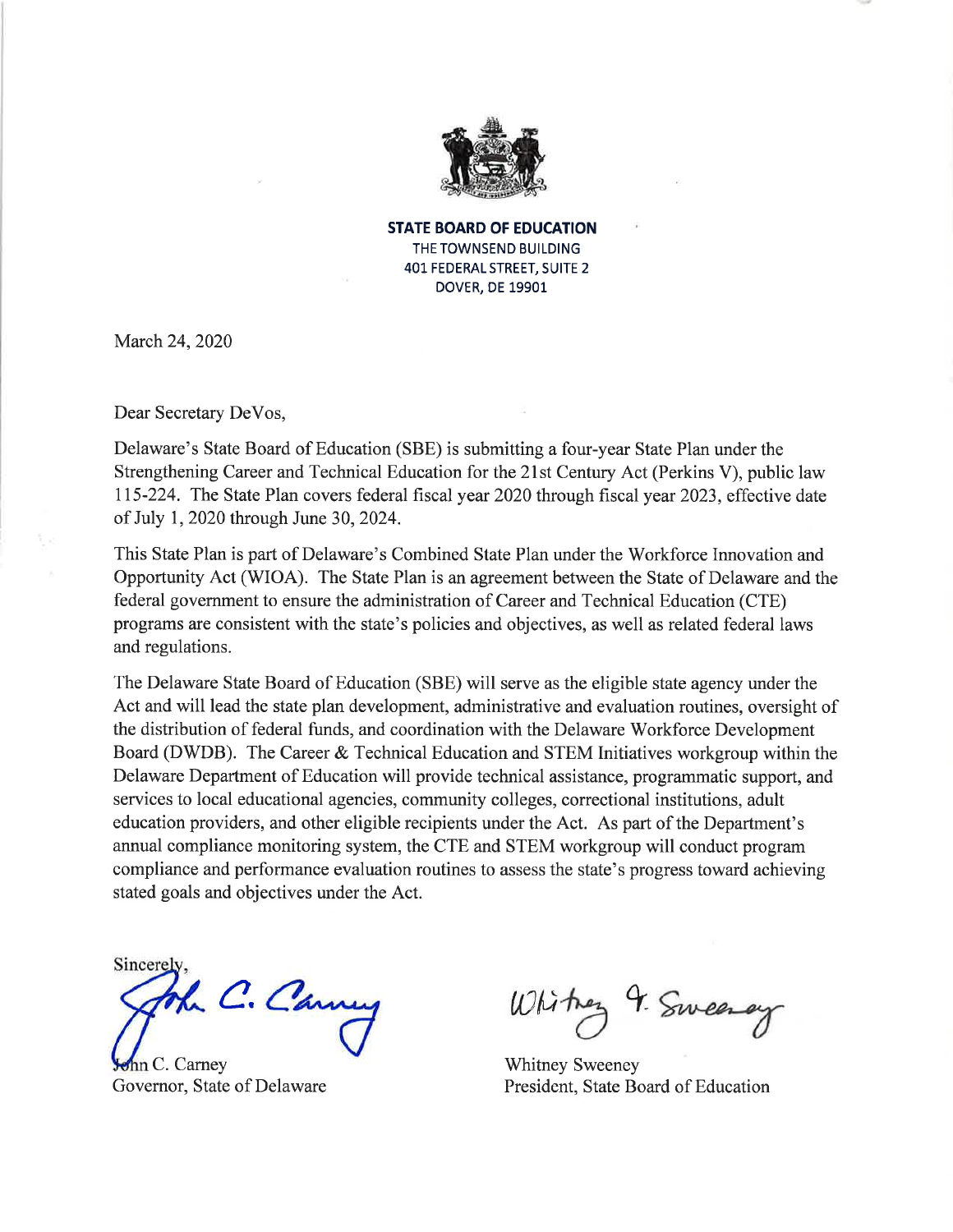### **II. NARRATIVE DESCRIPTIONS**

## **A. Plan Development and Consultation**

1. Describe how the State plan was developed in consultation with the stakeholders and in accordance with the procedures in section 122(c)(2) of Perkins V. See Text Box 1 for the statutory requirements for State plan consultation under section 122(c)(1) of Perkins V.

The Delaware State Plan under the Strengthening Career and Technical Education (CTE) for the 21st Century Act, public law 115-224 (Perkins V), was developed as part of the Delaware Workforce Innovation & Opportunity Act Combined State Plan, public law 113-128. The Delaware State Board of Education (the Eligible Agency) in coordination with the Delaware Workforce Development Board and the Delaware Department of Education worked in accordance with the procedures in section  $122(c)(2)$  and  $112(c)(1)$  of the Act.

Per section 112(c)(2), the Eligible Agency developed effective activities and procedures to allow for individuals and entities to participate in state and local decisions related to the development of the Delaware Perkins State Plan. All activities and procedures as well as the information needed to use such procedures can be foun[d here.](https://www.doe.k12.de.us/Page/3855)

Per section 112(c)(1), the Eligible Agency developed the Delaware Perkins State Plan in consultation with members of those representative stakeholder groups defined in the Act. Through action of the Eligible Agency in its December 2018 meeting, see [here,](https://publicmeetings.delaware.gov/Meeting/61584) the State Board of Education formed a Career and Technical Education (CTE) subcommittee to develop both the Transition Plan and Delaware Perkins State Plan under the Act. The CTE Subcommittee, whose membership can be foun[d here,](https://www.doe.k12.de.us/Page/3855) includes members of all representative stakeholder groups and institutions defined in the Act. Further, the CTE Subcommittee members led additional stakeholder coordination with the community during the state plan development. The CTE Subcommittee met from August 2019 to December 2019 to engage in state plan development. During that time members of the CTE Subcommittee also conducted external stakeholder meetings to seek additional input and consultation.

The Eligible Agency posted the Delaware Perkins State Plan for formal public comment from December 2019 to February 2020. All meetings conducted by the Eligible Agency and the CTE Subcommittee were public meetings, from which notices, meeting agenda, meeting minutes, and other informational materials can be foun[d here.](https://publicmeetings.delaware.gov/Search/?AgencyID=22) In total, more than 630 stakeholders were directly engaged and more than 1,500 individuals were invited to participate in the state plan development.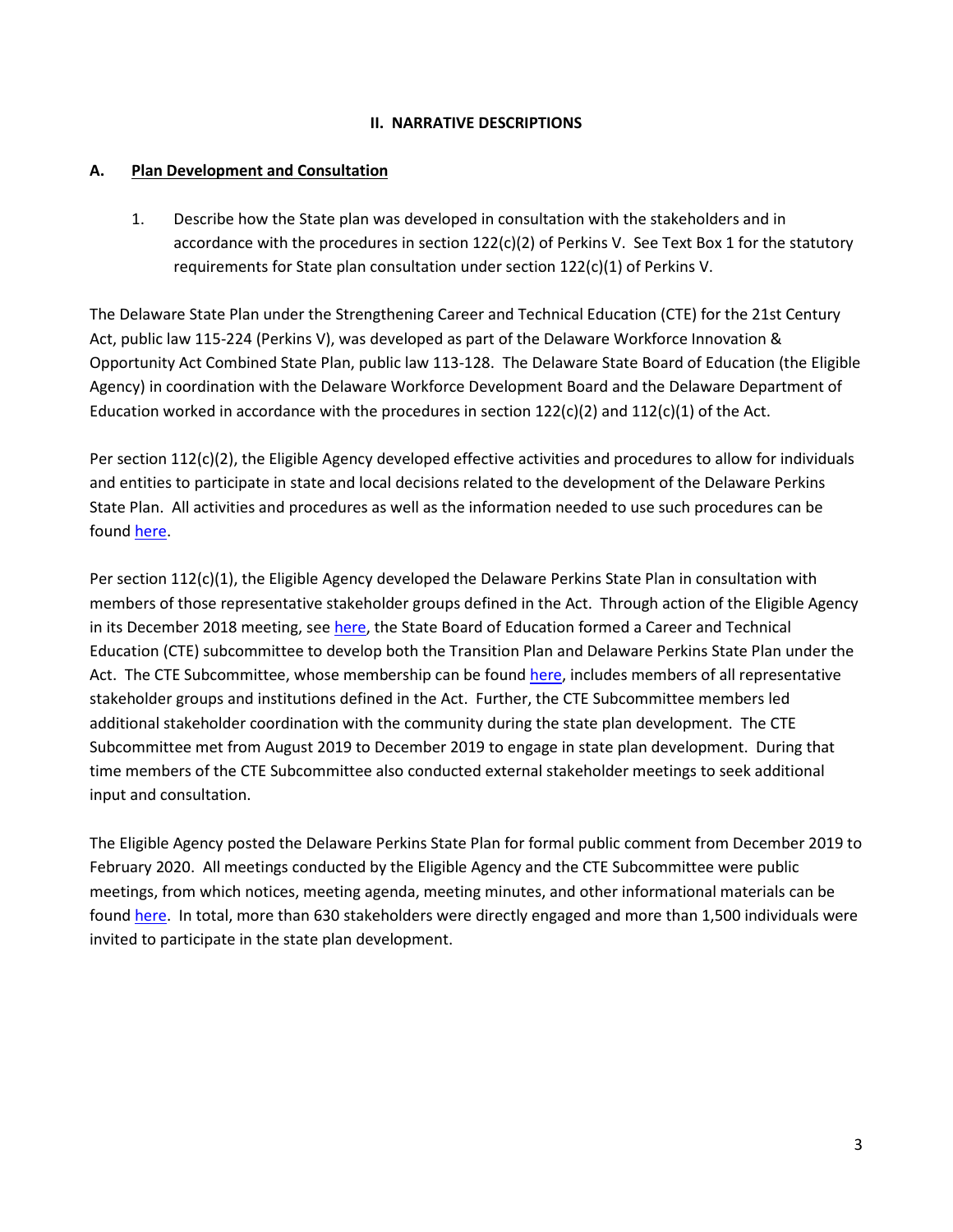2. Consistent with section 122(e)(1) of Perkins V, each eligible agency must develop the portion of the State plan relating to the amount and uses of any funds proposed to be reserved for adult career and technical education, postsecondary career and technical education, and secondary career and technical education after consultation with the State agencies identified in section 122(e)(1)(A)-(C) of the Act. If a State agency, other than the eligible agency, finds a portion of the final State plan objectionable, the eligible agency must provide a copy of such objections and a description of its response in the final plan submitted to the Secretary. (Section 122(e)(2) of Perkins V)

Per section 112(e)(1), the Eligible Agency in consultation with the appropriate state agencies, developed the portion of the Delaware Perkins State Plan relating to the amount and uses of funds proposed to be reserved for adult career and technical education, postsecondary career and technical education, and secondary career and technical education. No objections were received from those State Agencies.

3. Describe opportunities for the public to comment in person and in writing on the State plan. (Section 122(d)(14) of Perkins V)

Per section 112(d)(14), the Eligible Agency provided opportunities for the public to comment in person and in writing during the state plan development. Opportunities to comment in person were provided as part of the CTE Subcommittee on August 14, 2019; September 11, 2019; October 9, 2019; October 23, 2019; and December 4, 2019. Opportunities to comment in writing were provided from September 2019 to December 2019 through an open public survey, foun[d here.](https://www.surveymonkey.com/r/DEStatePerkinsPlanSurveyCTE) Further, the opportunity to provide in person public comment was provided at the December 19, 2019 State Board of Education meeting when the Delaware Perkins State Plan was discussed and at three (3) subsequent monthly meetings of the State Board of Education that were hosted in rotating locations across the state. An open public comment period was also provided through action of the Eligible Agency from December 23, 2019 to February 21, 2020, the link to which can be foun[d here.](https://www.doe.k12.de.us/Page/3855)

Public meetings were also held to provide in person and in writing public comments on the Delaware Workforce Innovation & Opportunity Act Combined State Plan, which includes the Delaware Perkins State Plan. Public meetings occurred on February 4, 2020 in New Castle County; on January 30, 2020 in Kent County; and on February 12, 2020 in Sussex County. Public meeting notices, meeting agenda, and other informational materials can be foun[d here.](https://publicmeetings.delaware.gov/Search/?AgencyID=22)

All opportunities to provide in person and in writing public comments were posted on the State Board of Education website, found [here,](https://www.doe.k12.de.us/Page/3855) the Delaware Workforce Development Board website, foun[d here,](https://wib.delawareworks.com/) and the Delaware Department of Education website, foun[d here.](https://www.doe.k12.de.us/Page/3855) All notices and public meetings were published in accordance with state public meeting laws and requirements.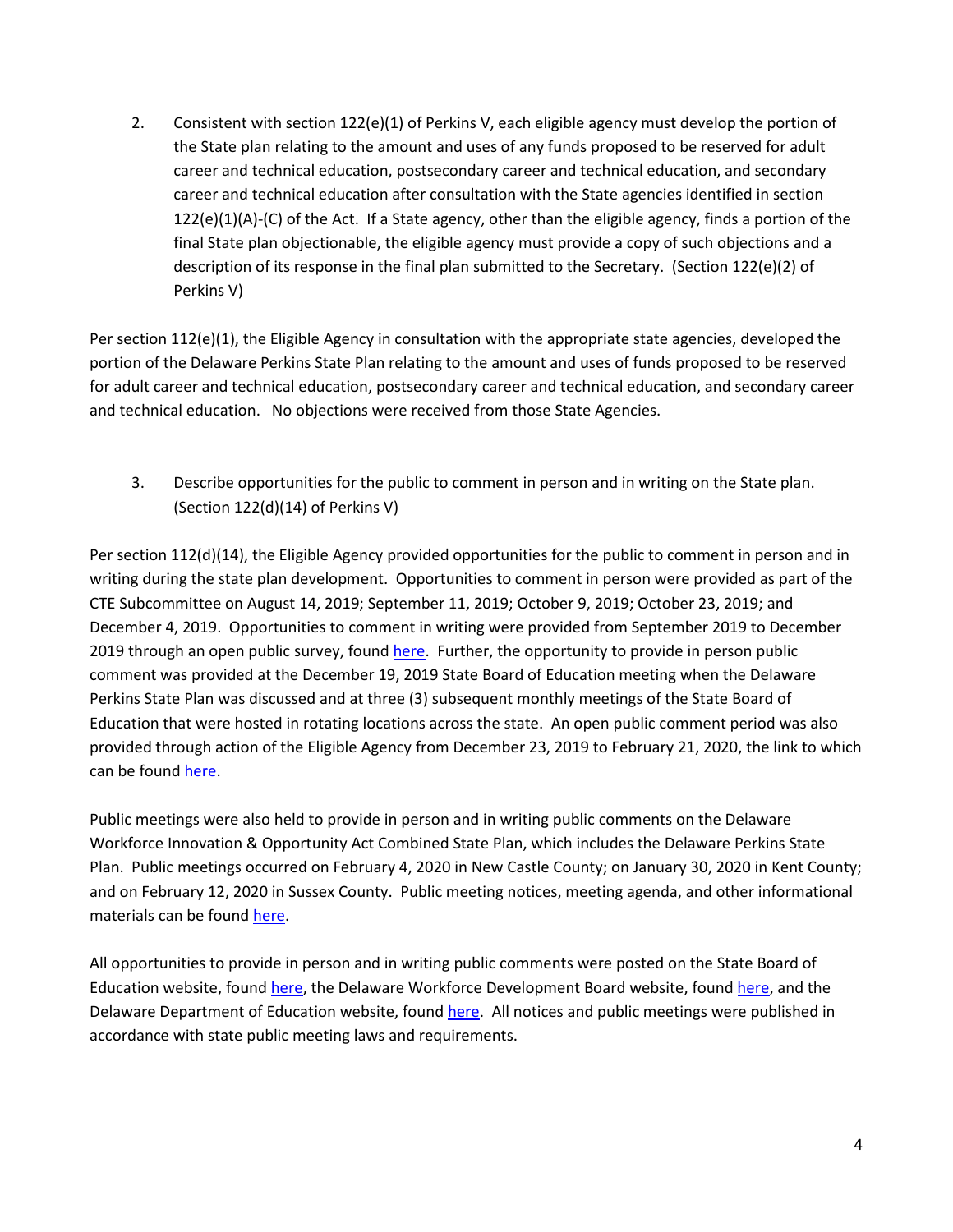### **B. Program Administration and Implementation**

## **1. State's Vision for Education and Workforce Development**

a. Provide a summary of State-supported workforce development activities (including education and training) in the State, including the degree to which the State's career and technical education programs and programs of study are aligned with and address the education and skill needs of the employers in the State identified by the State workforce development board. (Section 122(d)(1) of Perkins V)

The Delaware Perkins State Plan was developed as part of the Delaware Workforce Innovation & Opportunity Act Combined State Plan, public law 113-128. Delaware envisions an aligned education and workforce system that aids youth and adult learners to progress in their careers and supports employers to recruit and train a skilled workforce. Underpinning this effort is an aligned career pathways system that spans the administration of federal and state education and workforce development activities.

Per section 112(d)(1), Delaware's career pathways system spans the administration of the Strengthening Career and Technical Education for the 21<sup>st</sup> Century Act (Perkins V), the Workforce Innovation and Opportunity Act (WIOA), and the Every Student Succeeds Act (ESSA). As such, Delaware's career pathway system represents the alignment of education and training programs to in-demand occupations and occupational clusters to help youth and adult learners to advance through higher levels of education and employment. The identification of occupational characteristics, such as middle- and high-skill occupations, high-demand occupations, and high-wage occupations, is coordinated across state agencies and related federal programs to systematically identify critical workforce needs and guide the administration of CTE as part of a statewide career pathways system that is responsive to labor market needs and occupational trends.

Career pathway programs connect skill development activities and support services for youth and adult learners, beginning in the public education system through the development and implementation of CTE programs of study, and continuing through adult education, postsecondary education, and other occupational training programs. CTE programs of study provide a structured approach for delivering academic and technical education through an aligned sequence of courses that build through secondary and postsecondary instruction. Students who complete a CTE program of study attain a secondary school diploma or its equivalent and an industry recognized credential, certificate, or license which holds value at the professional and postsecondary level, leads to a registered apprenticeship program, and/or leads to an Associate and Baccalaureate degree program.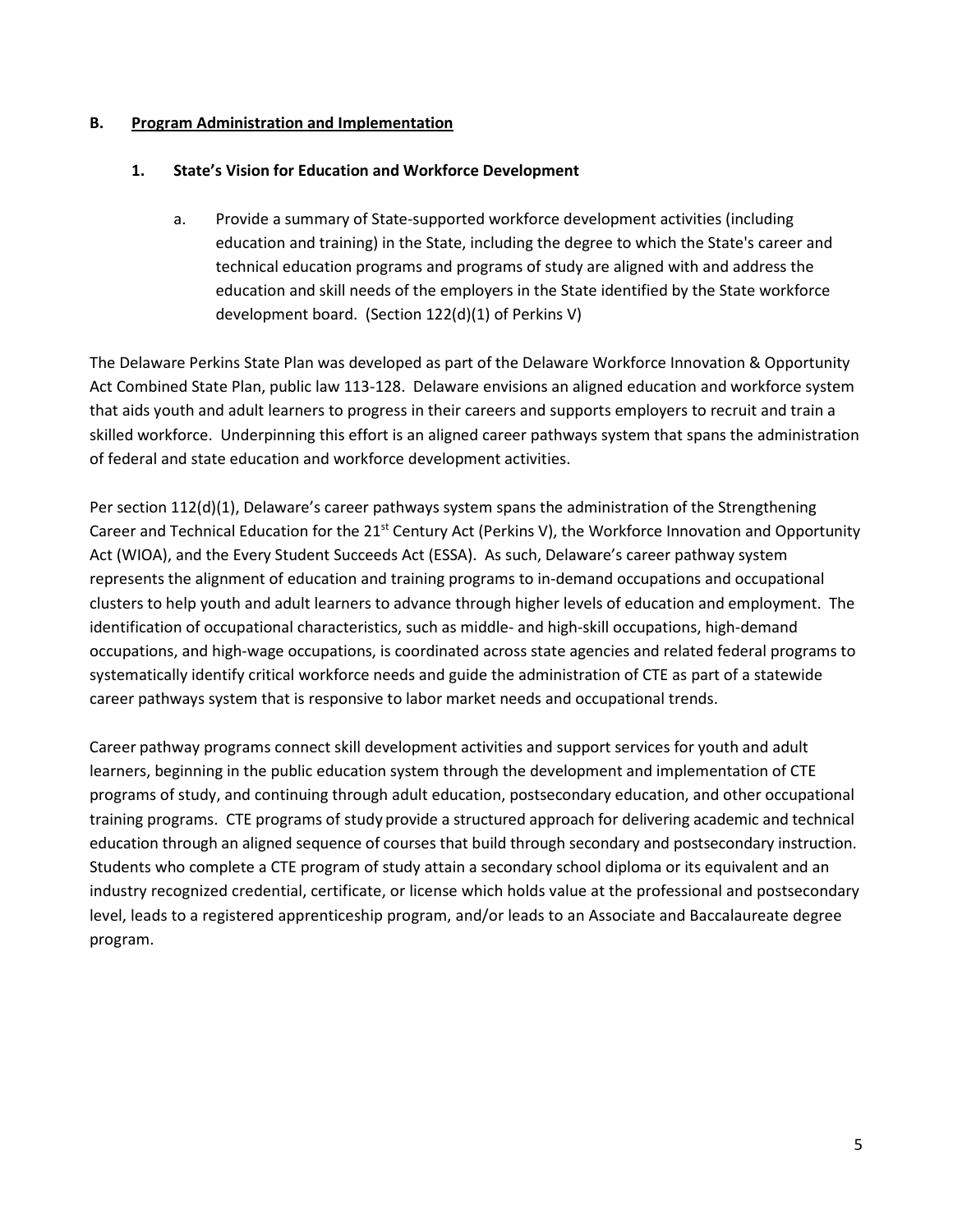b. Describe the State's strategic vision and set of goals for preparing an educated and skilled workforce (including special populations) and for meeting the skilled workforce needs of employers, including in existing and emerging in-demand industry sectors and occupations as identified by the State, and how the State's career and technical education programs will help to meet these goals. (Section 122(d)(2) of Perkins V)

Per section 112(d)(2), Delaware seeks to ensure that 65% of our workforce will earn a college degree or professional certificate by 2025, matching the percentage of occupations requiring such skill; and that all students will graduate from high school prepared for continuing education and a career. Presently, 57% of Delawareans are prepared to enter middle- and high-skill occupations, and 65% of all high school graduates have met college and career readiness benchmarks through the state accountability model under ESSA.

The success of this vision will be measured by the impact on youth and adult learners as students graduate high school and enter into postsecondary education and the workforce. Students, educators, employers, and community-based organizations will provide feedback to continuously improve the delivery model and ensure Delaware's education and workforce system has the greatest impact on its residents. To accomplish this vision, Delaware has developed the following goals. These goals seek to further coordinate activities across state agencies and partnering organizations as well as to help accelerate work, engage additional partners, and ensure success.

**1. Build a comprehensive system of career preparation that aligns with the state and regional economies.**  To ensure that youth and adult learners have an opportunity to pursue a great career, we will scale the statewide career pathways system and provide support to educators and employers to effectively serve youth and adults.

#### **2. Scale and sustain meaningful work-based learning experiences for students in grades 5-14.**

To ensure that learning occurs both in the classroom and in the workplace, we will establish a statewide workforce intermediary to place students into meaningful work experiences and support employers to recruit and onboard student talent.

## **3. Integrate our education and workforce development efforts and data systems.**

To establish a direct link between education and training programs and changes in state and regional labor markets, we will create a connected service model for students with disabilities, students from low-income communities, and students with other barriers to employment; and implement a workforce data quality campaign.

## **4. Coordinate financial support for Delaware's education and workforce system.**

To address pervasive issues in our education and workforce system that might otherwise prohibit youth and adult learners from moving directly into continuing education and employment, we will establish a diversified funding model that includes public, private, and philanthropic support.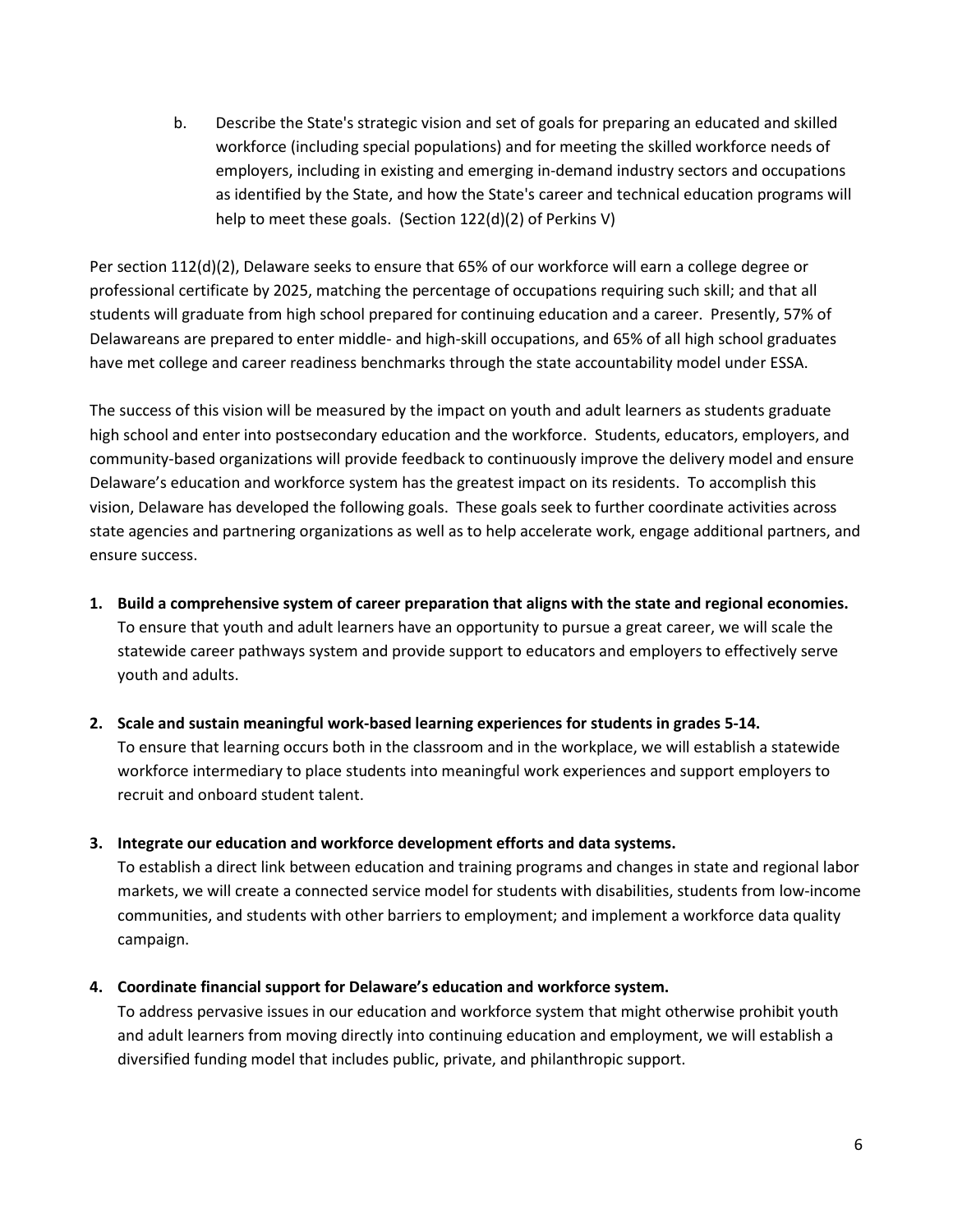#### **5. Engage employers, educators, and community organizations.**

To ensure that the path to a meaningful career is accessible for every youth and adult learner, and that the state's economy remains strong, we will develop a robust communication and partnership strategy to coordinate the delivery of support services and skill development activities across the public, private, and non-profit sectors.

Per section 112(d)(2), CTE programs of study are an integral component of Delaware's career pathways system and help to prepare an educated and skilled workforce. CTE programs of study include opportunities for secondary and postsecondary students to participate in career counseling and work-based learning experiences. In addition, CTE programs of study help to align supports and services for learners who are at-risk in high school, youth and adults who have been incarcerated, and youth and adults who have barriers to continuing education and employment. This includes braided resources across Perkins V, WIOA, and ESSA for individuals with disabilities, individuals from low-income communities, and other at-risk populations defined under WIOA, ESSA, and Perkins V. These activities help every youth and adult learner to achieve their education and career goals as well as enter and advance in a career. This work is guided by the belief that CTE programs of study:

#### **1. Prepare students for success in a career and postsecondary education.**

The terms "career ready" and "college ready" are synonymous. In order to earn a livable wage in today's economy, Delawareans must possess a credential beyond a high school diploma and be prepared to continue their education in the form of two- and four-year college or university, certification programs, registered apprenticeship, formal job training, and/or military service. CTE programs of study align academic and technical knowledge at the secondary and postsecondary levels by creating multiple entry and exit points for students to pursue a career and continue their education. Students who complete a CTE program of study have the opportunity to develop professional skills, earn an industry recognized credential, and continue their education while simultaneously engaging with employers to familiarize themselves with the culture of work.

#### **2. Align education and workforce needs in partnership with relevant stakeholders.**

A dynamic workforce development system begins in the K-12 setting and involves established relationships with state agencies, service providers, business representatives, community-based organizations, and institutions of higher education. These partners play a vital role in aligning education and training programs to ensure that all youth and adult learners can move efficiently into employment. Partnership with employers, industry associations and chambers, and institutions of higher education is essential to continuously improve Delaware's career pathway system and to guide the development and implementation of CTE programs of study that are responsive to the changing workforce needs. CTE programs of study establish a direct link between the public education system, postsecondary education, and changes in regional and state labor markets.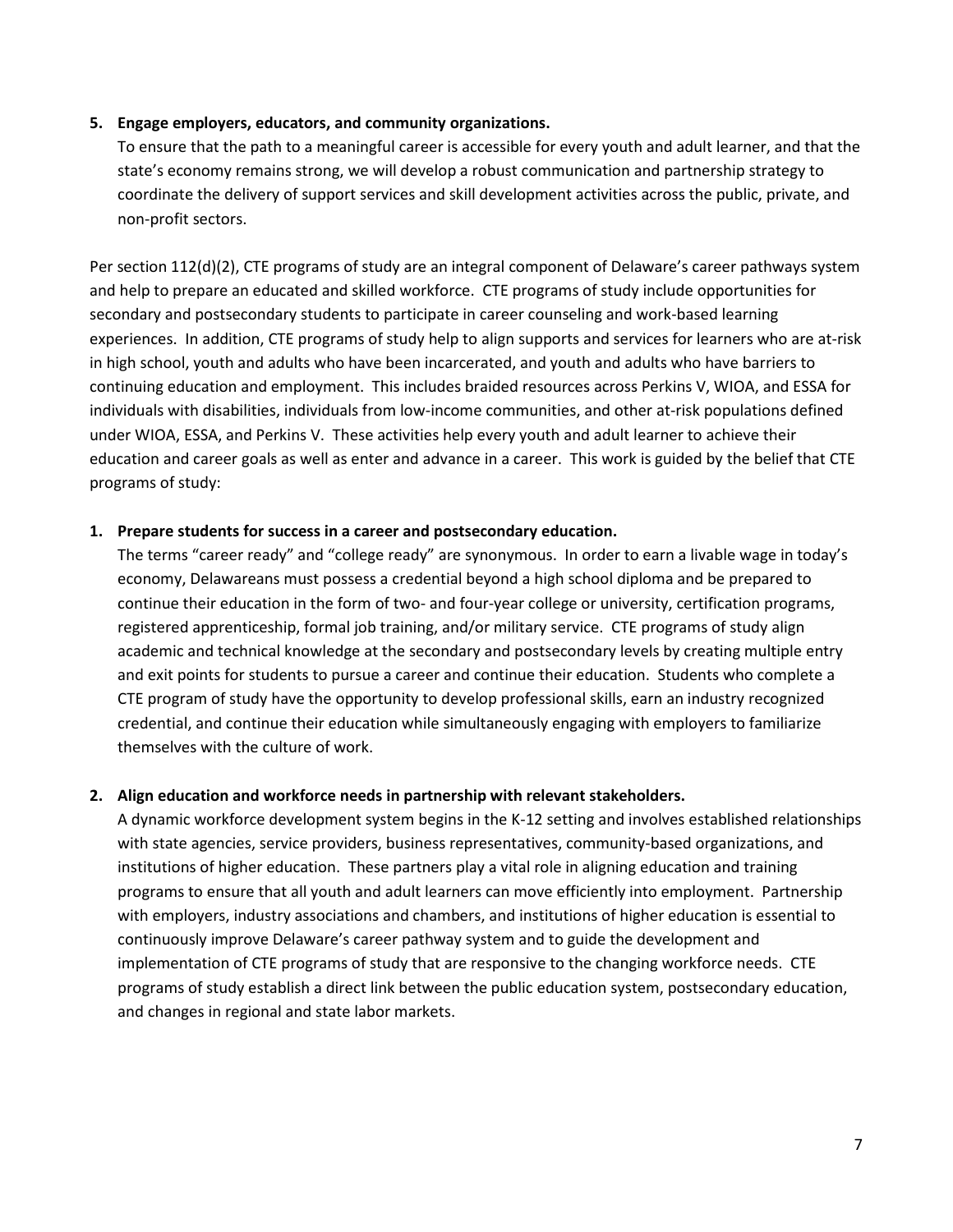#### **3. Improve youth and adult learner outcomes by connecting academic and career success measures.**

Programs of study measure student achievement in academic and technical areas and promote employability skills. These opportunities produce higher levels of student achievement by defining a rigorous technical and academic course sequence at the secondary and postsecondary levels that relates to a student's career aspirations. Further, CTE programs of study provide a context for students to apply knowledge and career ready practices through project and problem-based learning that is authentic and reflects real-world application. An aligned accountability model across Perkins V, WIOA, and ESSA is applied to collect and review data to drive a process of continuous improvement, including making decisions regarding the viability of existing programs and the development of supports and infrastructure for youth and adult learners with barriers to employment and continuing education. These data serve as a means to benchmark state and local performance, direct resources to support student equity, close achievement gaps, and ensure every learner is on a path to continuing education and gainful employment.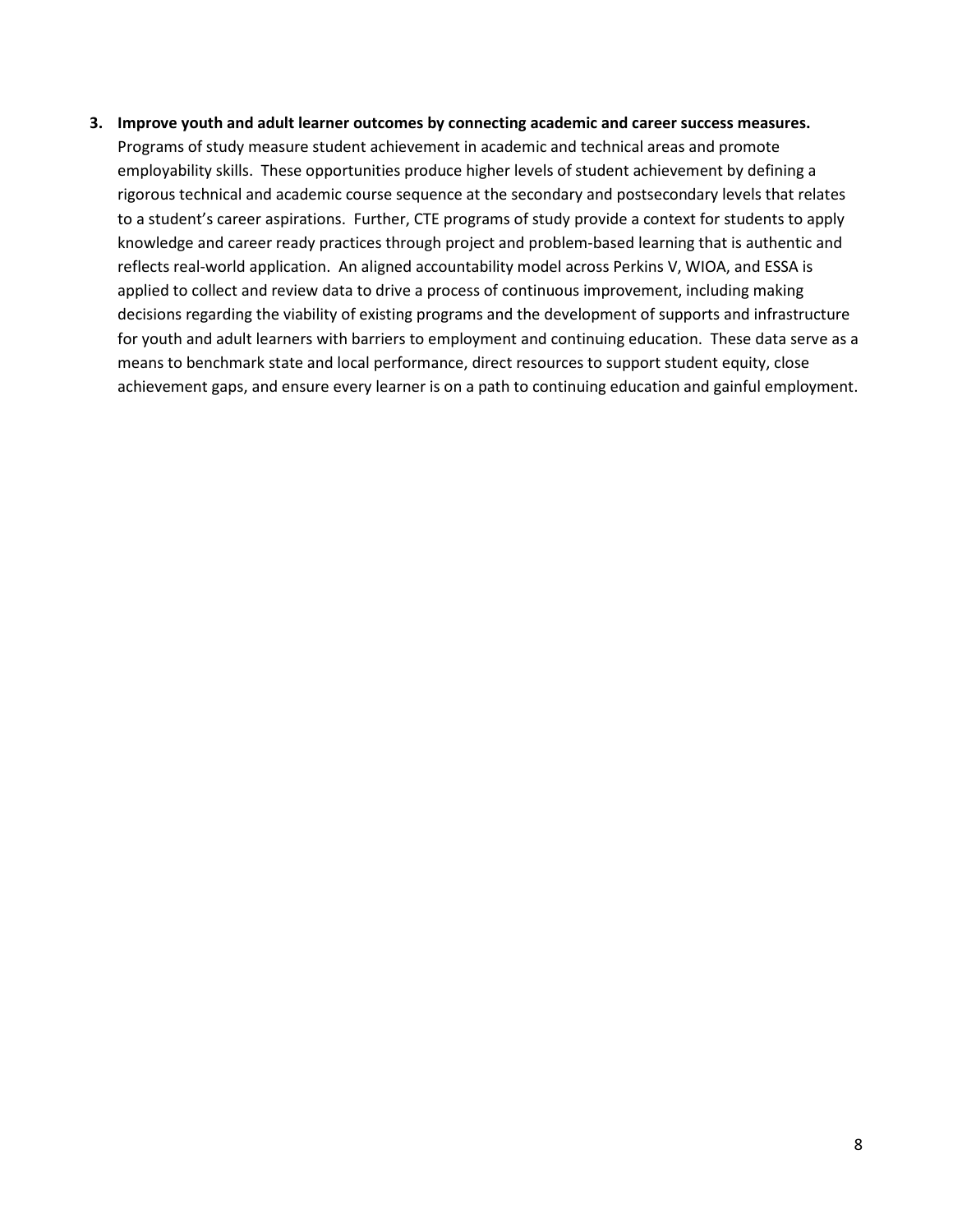# **Text Box 1: Statutory Requirements for State Plan Consultation**

(c) PLAN DEVELOPMENT.—

(1) IN GENERAL.—The eligible agency shall—

- (A) develop the State plan in consultation with—
	- (i) representatives of secondary and postsecondary career and technical education programs, including eligible recipients and representatives of 2-year minority serving institutions and historically Black colleges and universities and tribally controlled colleges or universities in States where such institutions are in existence, adult career and technical education providers, and charter school representatives in States where such schools are in existence, which shall include teachers, faculty, school leaders, specialized instructional support personnel, career and academic guidance counselors, and paraprofessionals;
	- (ii) interested community representatives, including parents, students, and community organizations;
	- (iii) representatives of the State workforce development board established under section 101 of the Workforce Innovation and Opportunity Act (29 U.S.C. 3111) (referred to in this section as the ''State board'');
	- (iv) members and representatives of special populations;
	- (v) representatives of business and industry (including representatives of small business), which shall include representatives of industry and sector partnerships in the State, as appropriate, and representatives of labor organizations in the State;
	- (vi) representatives of agencies serving out-of-school youth, homeless children and youth, and at-risk youth, including the State Coordinator for Education of Homeless Children and Youths established or designated under section 722(d)(3) of the McKinney-Vento Homeless Assistance Act (42 U.S.C. 11432(d)(3));
	- (vii) representatives of Indian Tribes and Tribal organizations located in, or providing services in, the State; and
	- (viii) individuals with disabilities; and
- (B) consult the Governor of the State, and the heads of other State agencies with authority for career and technical education programs that are not the eligible agency, with respect to the development of the State plan.
- (2) ACTIVITIES AND PROCEDURES.—The eligible agency shall develop effective activities and procedures, including access to information needed to use such procedures, to allow the individuals and entities described in paragraph (1) to participate in State and local decisions that relate to development of the State plan.
- (3) CONSULTATION WITH THE GOVERNOR.—The consultation described in paragraph (1)(B) shall include meetings of officials from the eligible agency and the Governor's office and shall occur—
	- (A) during the development of such plan; and
	- (B) prior to submission of the plan to the Secretary.

(Section 122(c)(1) of Perkins V)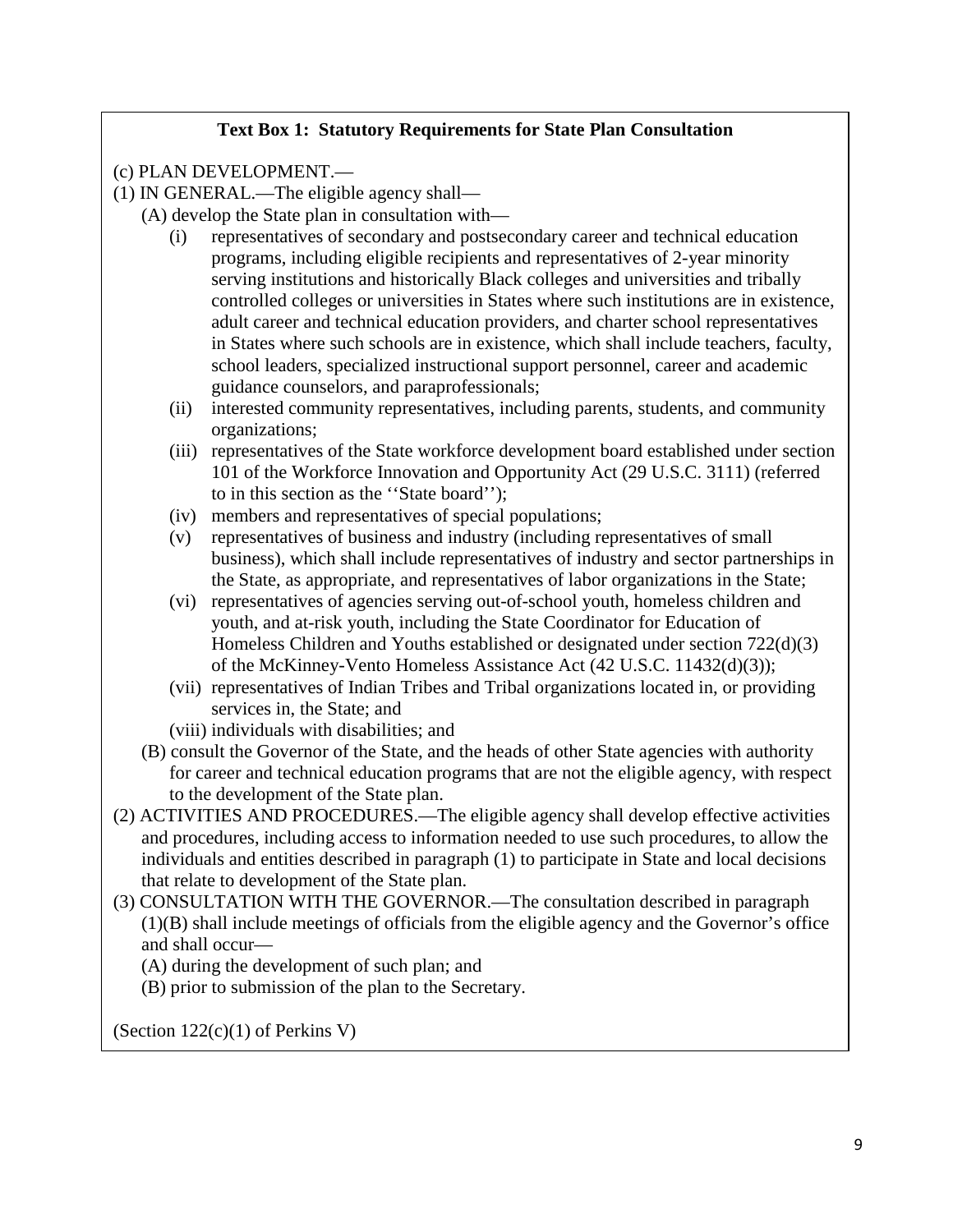c. Describe the State's strategy for any joint planning, alignment, coordination, and leveraging of funds between the State's career and technical education programs and programs of study with the State's workforce development system, to achieve the strategic vision and goals described in section 122(d)(2) of Perkins V, including the core programs defined in section 3 of the Workforce Innovation and Opportunity Act (29 U.S.C. 3102) and the elements related to system alignment under section 102(b)(2)(B) of such Act (29 U.S.C. 3112(b)(2)(B)); and for programs carried out under this title with other Federal programs, which may include programs funded under the Elementary and Secondary Education Act of 1965 and the Higher Education Act of 1965. (Section 122(d)(3) of Perkins V)

Per section 122(d)(3), the Delaware Workforce Innovation & Opportunity Act Combined State Plan includes those core programs described in section 3 of that Act and is aligned to the vision and goals described in the Delaware Perkins State Plan (see section B.1.b). The Combined Plan also defines strategies for joint planning, alignment, coordination, and leveraging of resources across state agencies to better support youth and adult learners across the statewide career pathways system. The intersection of these services with the Delaware Perkins State Plan, includes coordination to support:

- WIOA Title I Adult, Dislocated Workers, and Youth: in-school youth services, supports, and the accountability model under WIOA are aligned with the Delaware Perkins State Plan to expand career pathway programs and services for youth from low-income communities, as well as to support at-risk students to graduate high school. Further, in-school youth services are coordinated for youth who are atrisk of dropping out of high school to enroll in and complete CTE programs of study. Out-of-school youth and adult services and supports under WIOA are aligned with the state career pathway system to ensure at-risk youth and adult learners have the opportunity to engage in education and training programs that lead to the attainment of meaningful postsecondary credentials, direct employment, and students are able to continue their education through aligned postsecondary CTE programs. This includes coordination with the state one-stop system to deliver and coordinate workforce development activities and job placement services.
- WIOA Title II Adult Education and Literacy: adult services and supports under WIOA are aligned to the Delaware Perkins State Plan and with the state career pathway system to ensure adult learners have the opportunity to engage in education and training programs that lead to the attainment of meaningful postsecondary credentials, direct employment, and students are able to continue their education through aligned postsecondary CTE programs. This includes coordination with the state one-stop system to deliver and coordinate workforce development activities and job placement services.
- WIOA Title III Wagner-Peyser: youth and adult supports to engage with both the physical and online system of employment services offices under WIOA is aligned with the Delaware Perkins State Plan for learners who are exiting secondary and postsecondary CTE programs of study to seek employment. This includes coordinated services for job interviews, resume development, and other customized training to help the learner transition into employment. Employer supports are also coordinated to support employer registration within the system and to provide employer services to post active job openings and recruit qualified talent.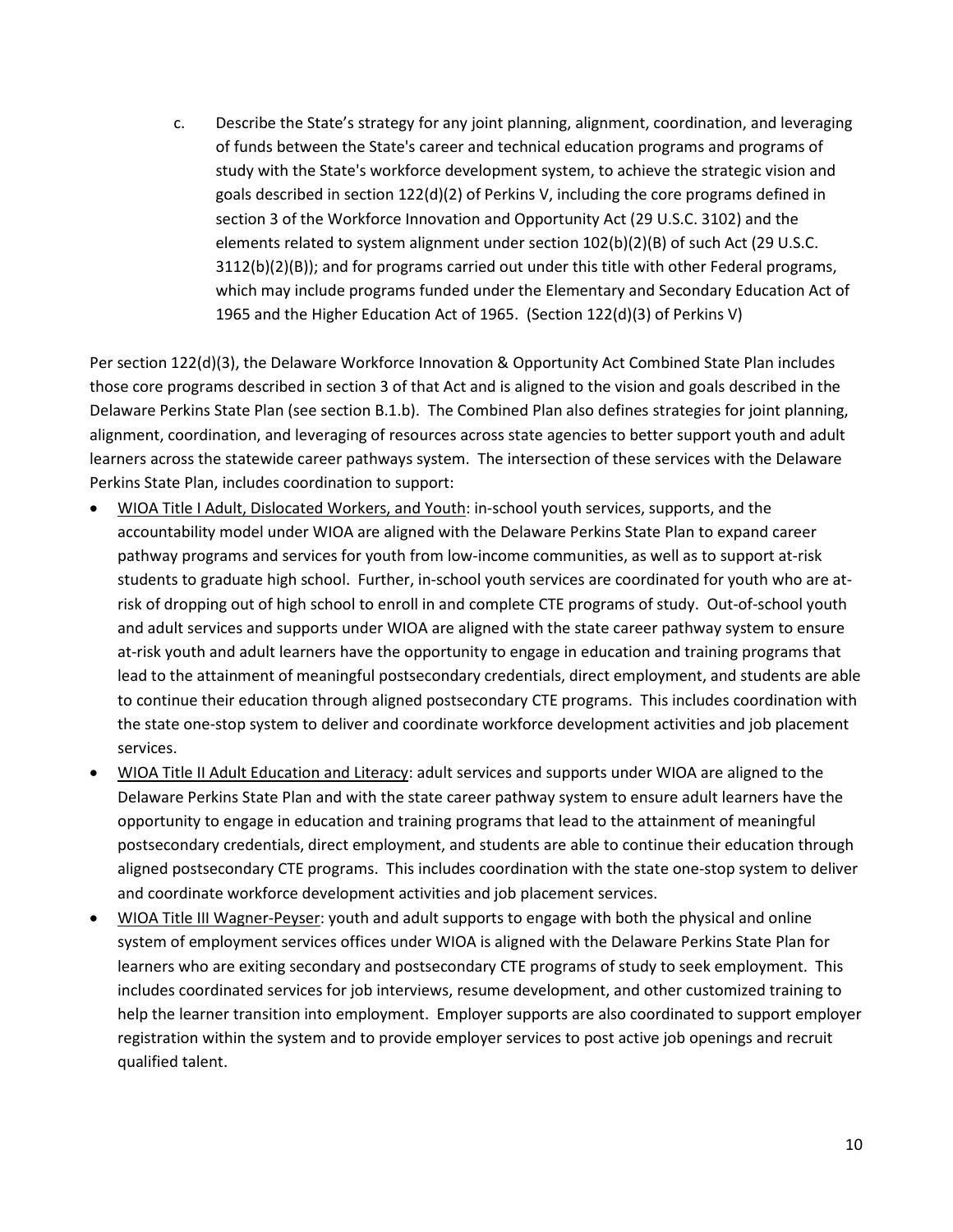• WIOA Title IV Vocation Rehabilitation: pre-employment and employment transition services under WIOA are coordinated with the Delaware Perkins State Plan for youth and adults with disabilities to maximize employment, independence, and integration into society. This includes specific programming for youth with disabilities enrolled in secondary CTE programs in coordination with WIOA, the Individuals with Disabilities Education Act (IDEA), and other federal programs. Secondary CTE coordination supports the pursuit of competitive integrated employment and emphasizes services to youth with disabilities to receive education and training services and work-based learning supports while still in high school.

Per section 122(d)(3), the Delaware Perkins State Plan, includes coordination across the:

- Every Student Succeeds Act (ESSA): the Delaware ESSA State Plan requires that students be taught in a manner that prepares them for success in college and careers. Further, the Delaware ESSA State Plan puts in place new expectations for state, district/charter, and school accountability that includes indicators under the school quality and student success portion of the accountability model that align to those secondary core indicators of performance under the Act.
- Higher Education Act (HEA): the alignment of federal financial aid processes with state scholarship administration supports youth and adult learners to pursue postsecondary CTE programs and to lower the cost of postsecondary education.
	- d. Describe how the eligible agency will use State leadership funds made available under section 112(a)(2) of Perkins V for each of the purposes under section 124(a) of the Act. See Text Box 2 for the required uses of State leadership funds under section 124(a) of Perkins V. (Section 122(d)(7) of Perkins V)

Per section 122(d)(7), the Eligible Agency works in conjunction with the Delaware Department of Education to use state leadership funds for those purposes that are defined under section 124 of the Act. This includes conducting state leadership activities that improve CTE and allow for the reporting on the effectiveness of such funds in achieving the vision and goals described in the Delaware Perkins State Plan (see section B.1.b). The use of state leadership funds will be based on the quantitative and qualitative evaluation of the statewide career pathways system and through on-going needs assessments conducted by the Delaware Department of Education to improve CTE programs of study. Reporting on the effectiveness of funds will be coordinated within the budget allocation process to associate state leadership funds to a budget account code and program code and to draw correlations between funded activities and related system outcomes.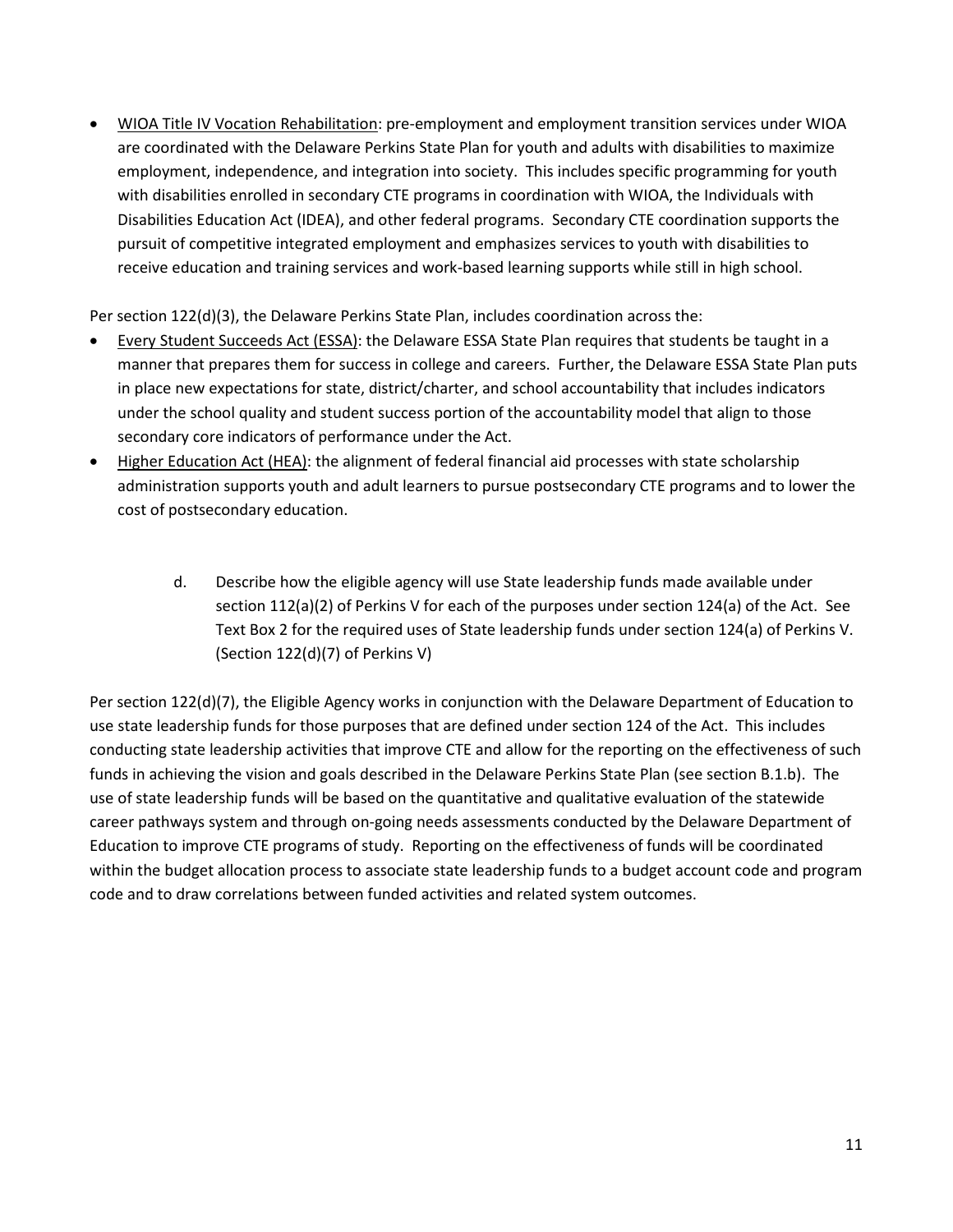# **Text Box 2: Required Uses of State Leadership Funds**

(a) GENERAL AUTHORITY.—

İ

From amounts reserved under section  $112(a)(2)$ , each eligible agency shall—

- (1) conduct State leadership activities to improve career and technical education, which shall include support for—
	- (A) preparation for non-traditional fields in current and emerging professions, programs for special populations, and other activities that expose students, including special populations, to high-skill, high-wage, and in-demand occupations;
	- (B) individuals in State institutions, such as State correctional institutions, including juvenile justice facilities, and educational institutions that serve individuals with disabilities;
	- (C) recruiting, preparing, or retaining career and technical education teachers, faculty, specialized instructional support personnel, or paraprofessionals, such as preservice, professional development, or leadership development programs; and
	- (D) technical assistance for eligible recipients; and
- (2) report on the effectiveness of such use of funds in achieving the goals described in section 122(d)(2) and the State determined levels of performance described in section 113(b)(3)(A), and reducing disparities or performance gaps as described in section  $113(b)(3)(C)(ii)(II).$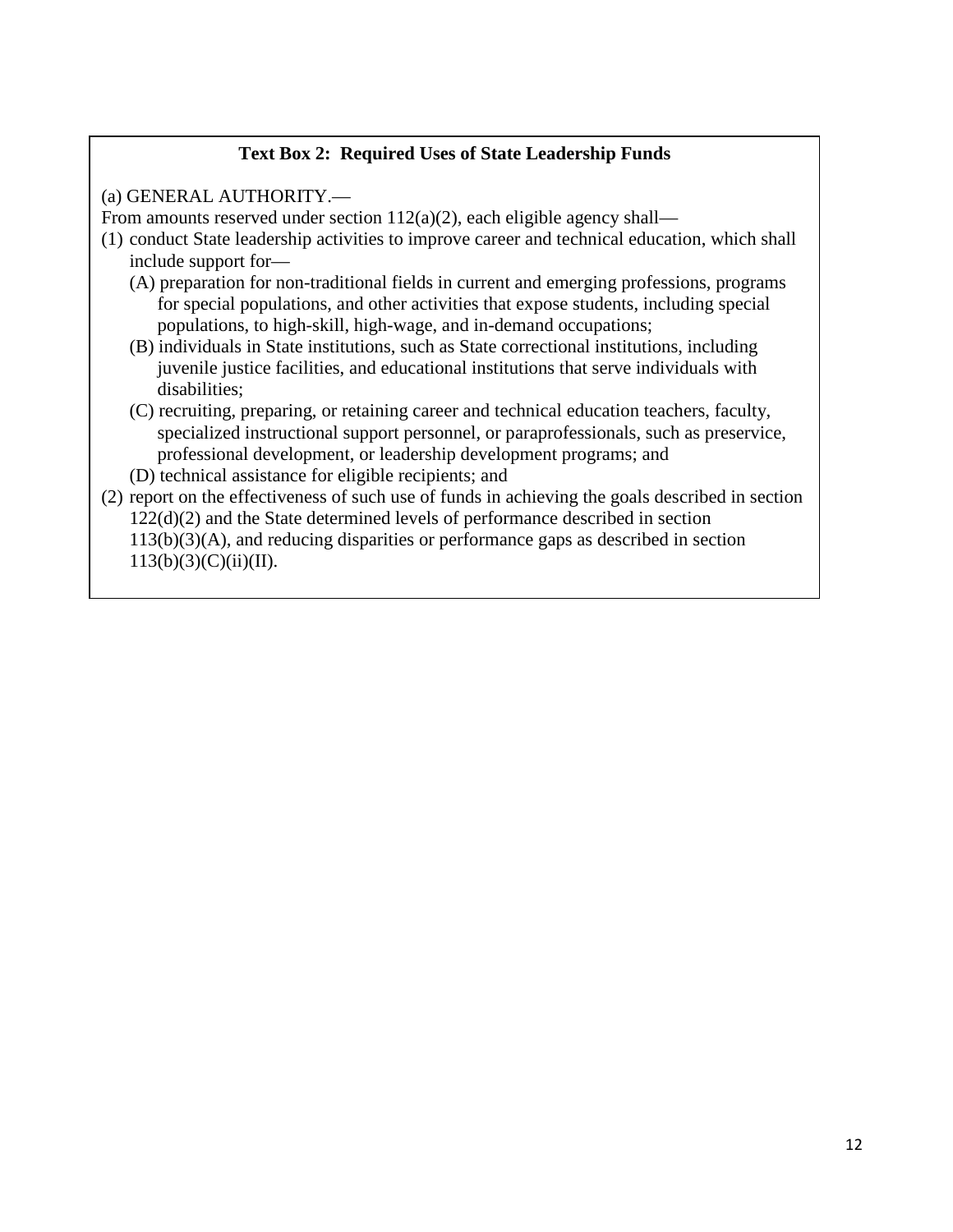### **2. Implementing Career and Technical Education Programs and Programs of Study**

a. Describe the career and technical education programs or programs of study that will be supported, developed, or improved at the State level, including descriptions of the programs of study to be developed at the State level and made available for adoption by eligible recipients. (Section 122(d)(4)(A) of Perkins V)

Per section 122(d)(4)(A), Delaware has implemented a model of career preparation that includes the development of both state- and locally- developed CTE programs of study for demand-driven occupations and occupational groupings. All CTE programs of study are required to align academic and technical instruction, span the secondary and postsecondary education systems, and meet the prerequisite expectations of employers to ensure that youth and adult learners have the opportunity to continue their education and seek gainful employment. Further, all state- and locally-developed CTE programs of study define labor market alignment and employer partnerships, outline educator licensure requirements, define value-added opportunities, as well as career & technical student organizations (CTSOs). Delaware supports the following CTSOs: Business Professional of America (BPA), DECA, FCCLA, Educators Rising, FFA, HOSA, SkillsUSA, and TSA.

At the secondary level, CTE programs of study are planned and approved according to the Delaware administrative code governing CTE (see [14 DE Admin. Code 525\)](http://regulations.delaware.gov/AdminCode/title14/500/525.shtml#TopOfPage) and must align with Delaware administrative code requiring each student to complete a career pathway prior to high school graduation (see 14 DE Admin. [Code 505\)](http://regulations.delaware.gov/AdminCode/title14/500/505.shtml#TopOfPage). Local education agencies (LEAs) seeking approval for a CTE program of study will submit an application using the process outlined in the [Career & Technical Education Policies and Procedures.](http://education.delaware.gov/wp-content/uploads/2019/04/2017_08_de_cte_pos_policyandprocedures.pdf)

The list of all state-model CTE programs of study for secondary recipients and postsecondary institutions is availabl[e here.](https://education.delaware.gov/educators/academic-support/career_and_technical_education/statemodel_programs_of_study) Accompanying each state-model CTE program of study application is a labor market assessment and memorandums of understanding that define articulated and dual enrollment coursework at the secondary program level. When a local education agency (LEA) successfully applies for and adopts a statemodel CTE program of study, all program requirements must be adhered to without modification; however, LEAs and postsecondary institutions are encouraged to continuously improve the instructional model and identify best practices to meet the unique needs of the local community and students that are served. A timeline for program of study adoption or transition, implementation, and continuous improvement is outlined in the [Career & Technical Education Policies and Procedures.](http://education.delaware.gov/wp-content/uploads/2019/04/2017_08_de_cte_pos_policyandprocedures.pdf)

Each state-model CTE program of study is mapped to a demand driven occupation or occupational grouping and includes a defined course sequence and instructional outline, as well as opportunities for students to earn college credit and industry recognized credential(s), and participate in work-based learning experiences. Support for school administrators and counselors is provided, along with course specific professional learning opportunities for teachers through the Delaware Department of Education. Further, the defined course sequence includes knowledge and skill statements or learning competencies for each course within the program that include academic and technical skills and the inclusion of employability skills. All Delaware statemodel CTE programs of study are developed in conjunction with representatives from business and industry, secondary and postsecondary educators, and community stakeholders. State-model CTE programs of study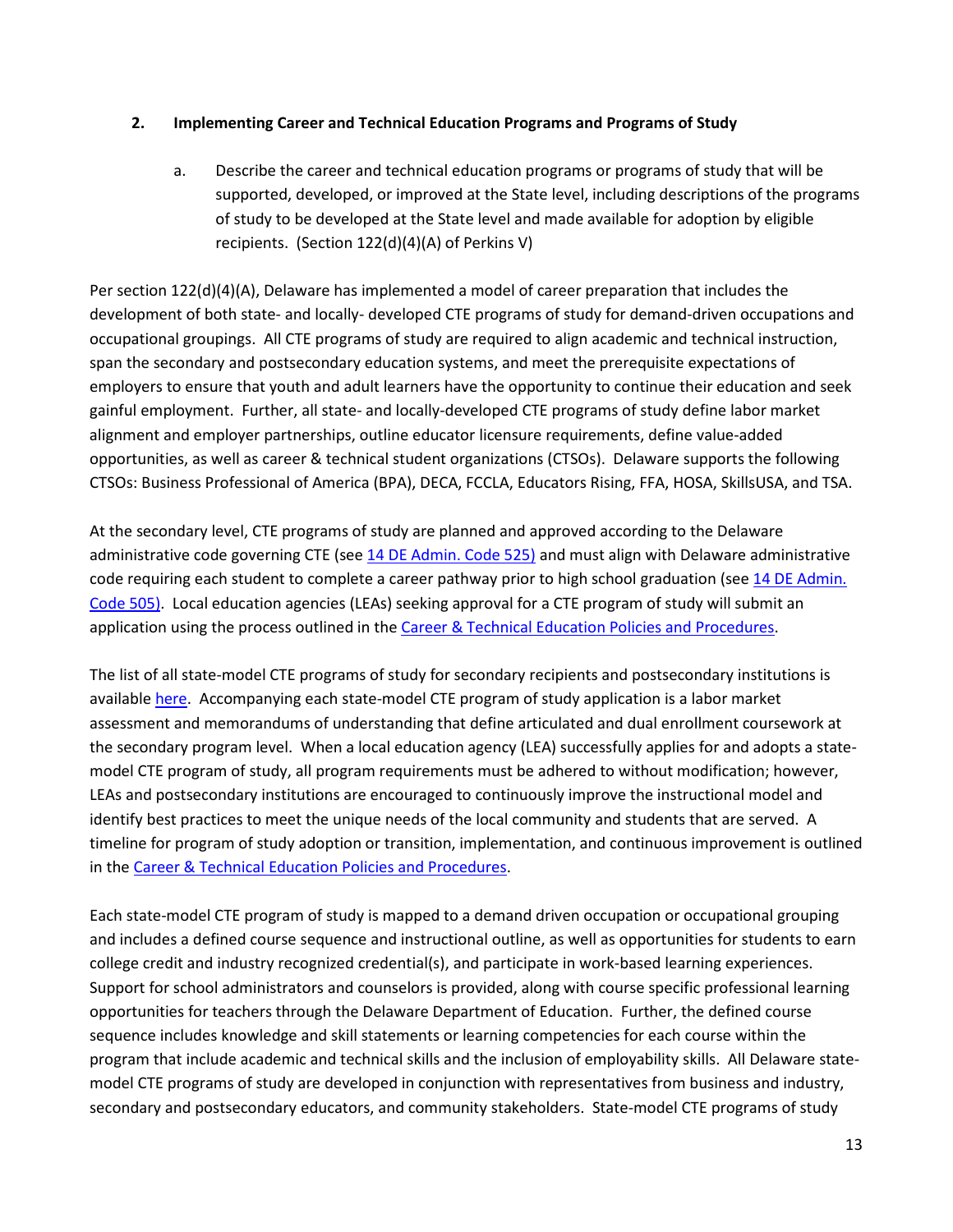are made available across secondary and postsecondary institutions, the juvenile justice system, and in institutions that serve individuals with disabilities and correctional institutions.

- b. Describe the process and criteria to be used for approving locally developed programs of study or career pathways (see Text Box 3 for the statutory definition of career pathways under section 3(8) of Perkins V), including how such programs address State workforce development and education needs and the criteria to assess the extent to which the local application under section  $132<sup>5</sup>$  $132<sup>5</sup>$  $132<sup>5</sup>$  will
	- i. promote continuous improvement in academic achievement and technical skill attainment;
	- ii. expand access to career and technical education for special populations; and
	- iii. support the inclusion of employability skills in programs of study and career pathways. (Section 122(d)(4)(B) of Perkins V)

Per section 122(d)(4)(B), a LEA may choose to develop a local CTE program of study for an occupation or occupational cluster where there is not already an existing state-model program or where an alternative skill training model is required. The process to develop a local CTE program of study is a collaborative practice that mirrors the state-model CTE program of study application process. This includes the review of labor market information and in-demand occupations defined under WIOA, resulting in the submission of a [Delaware CTE](https://education.delaware.gov/educators/academic-support/career_and_technical_education/cte_educator_resources/)  [Program of Study Application](https://education.delaware.gov/educators/academic-support/career_and_technical_education/cte_educator_resources/) for approval through the Delaware Department of Education. The program application requires the LEA to include knowledge and skill statements or learning competencies for each course within the program, relevant academic and technical skills for each course, and the inclusion of employability skills. The process to develop, implement, and improve local CTE programs of study can be found in the [Career & Technical Education Policies and Procedures.](http://education.delaware.gov/wp-content/uploads/2019/04/2017_08_de_cte_pos_policyandprocedures.pdf)

The Delaware Department of Education oversees the CTE program of study approval process, evaluates the ongoing viability of CTE programs, reviews academic and technical skill competencies and related standards alignment across secondary and postsecondary coursework, and works to ensure alignment of program instruction, evaluation, and teacher certification criteria. Program evaluation is conducted through a continuous improvement cycle at the state and local levels, which includes the local needs assessment and local plan, as well as local and state performance management routines. This includes the design and administration of an evaluation plan to collect and review relevant data and student outcomes. Data are disaggregated and analyzed at the postsecondary institution level and at the school district or charter level, which are further disaggregated into the specific campus or high school and at the specific program level for all student subgroups such as gender, race/ethnicity, and special population status to inform programmatic decisions. Each CTE program of study is monitored on a five-year cycle to ensure continuous program improvement and student access to high-quality CTE programs of study.

<span id="page-14-0"></span><sup>&</sup>lt;sup>5</sup> Based on the context of this requirement, the reference to the local application process under "section 132" appears to be a typographical error in the Perkins V statute. The correct section for local applications in Perkins V is section 134. Therefore, eligible agencies should respond to this item using the provisions in section 134 of Perkins V.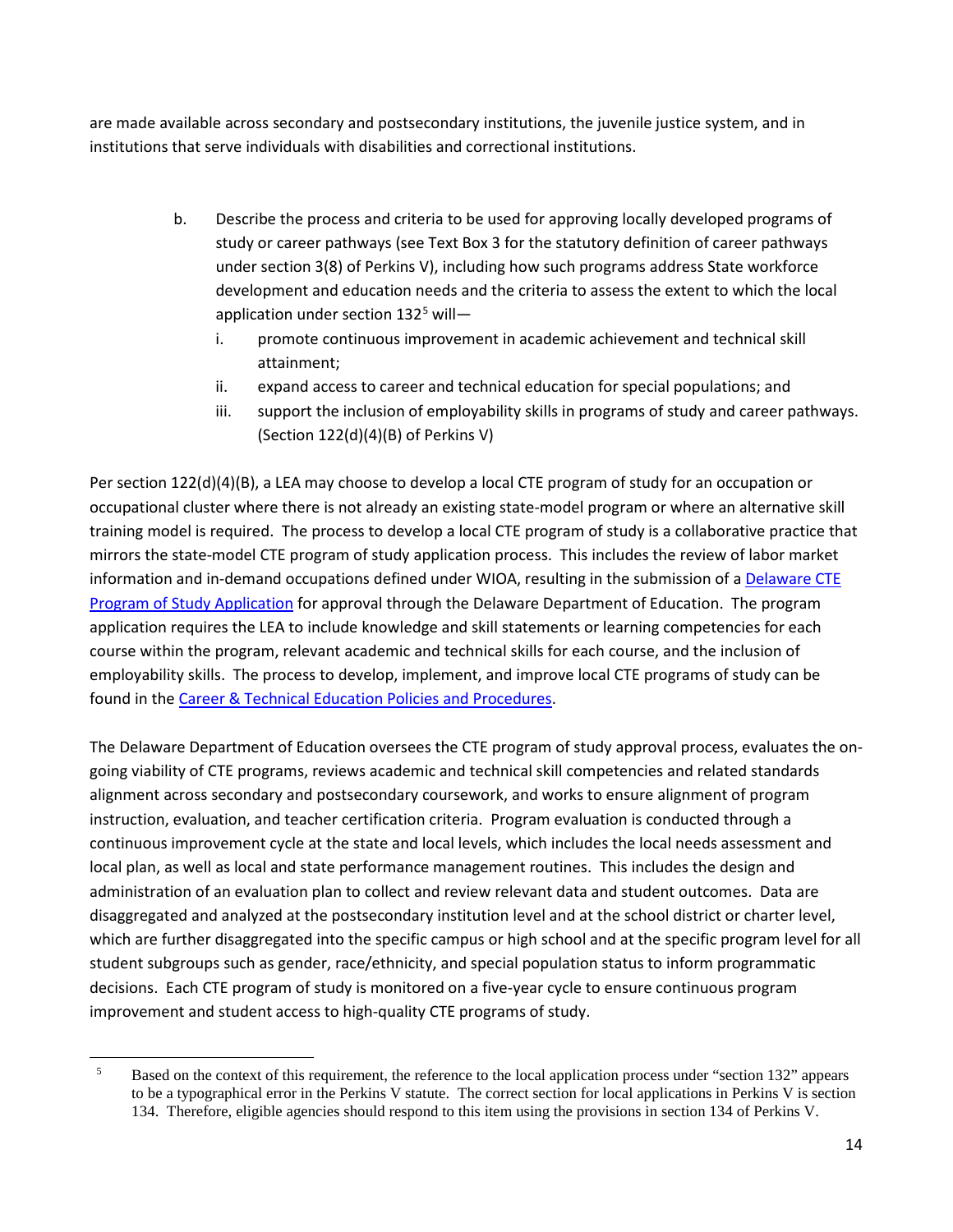Middle grade CTE programs are developed to serve youth in grades five (5), six (6), seven (7), and eight (8) based on the LEA configuration of schools and the needs of the LEA as documented within the local needs assessment and local plan. Attention is provided to student on-boarding and/or outreach activities occurring as youth transition from elementary grades into middle grades and also for youth transitioning between grades eight (8) and nine (9) or into high schools. Middle grade CTE programs prepare youth to enter high school and include structural support for academic and technical coursework that aligns to continuing education and indemand careers. Middle grade CTE programs also focus on social and emotional learning, which can include college and career advisement, counseling and social supports, strength identification and development, as well as targeted partnerships between the LEA and out-of-school education providers or informal education and training providers. These services may expand beyond the typical school day or school year to provide youth with year-round education and training as well as expand access to CTE for special populations. The process for middle grade CTE program development and approval is documented in the Career & Technical [Education Policies and Procedures.](http://education.delaware.gov/wp-content/uploads/2019/04/2017_08_de_cte_pos_policyandprocedures.pdf)

At the middle grades and high school levels, student advisement and remediation programs are part of a multitiered system of supports (MTSS) for youth that are offered in conjunction with state- and locally-developed CTE programs of study. These programs are supported through federal and state funding streams and staffing models as part of a comprehensive local system of CTE for all youth to demonstrate academic and technical readiness prior to high school graduation and successful transition into/across the postsecondary education system and the workforce.

Student advisement programs must align with the student success planning requirement under Delaware administrative code (see [14 DE Admin. Code 507\)](http://regulations.delaware.gov/AdminCode/title14/500/507.shtml#TopOfPage) and the K-12 school counseling requirement under Delaware administrative code (see [14 DE Admin. Code 545\)](http://regulations.delaware.gov/AdminCode/title14/500/545.shtml#TopOfPage). Remedial education programs are offered at the high school level and must provide targeted interventions to youth who are below academic grade level proficiency, are not on-track to graduate high school, or who require targeted intervention prior to transition into postsecondary education and the workforce. The process for student advisement and remedial program development and approval is documented in th[e Career & Technical Education Policies and Procedures.](http://education.delaware.gov/wp-content/uploads/2019/04/2017_08_de_cte_pos_policyandprocedures.pdf)

Postsecondary CTE programs are developed based on the prerequisite expectations of business and industry and align technical and academic skills and knowledge. Further, postsecondary CTE programs provide students with opportunities to engage employers, participate in work-based learning experiences, and apply academic and technical knowledge. In Delaware, postsecondary CTE programs span short- and long-term credential programs, the registered apprenticeship system, and two-year degree programs to create a system of stackable credentials and connected degree programs.

Postsecondary CTE programs link to local education agencies as well as to the adult basic education system and the prison education system. These designed points of entry and transition create opportunities for youth and adult learners to build skills to enter and progress through education and training systems and placement into employment. Further, this work expands access to CTE programs for special populations and reflects Delaware's career pathway system and shared education and workforce goal to increase the number of youth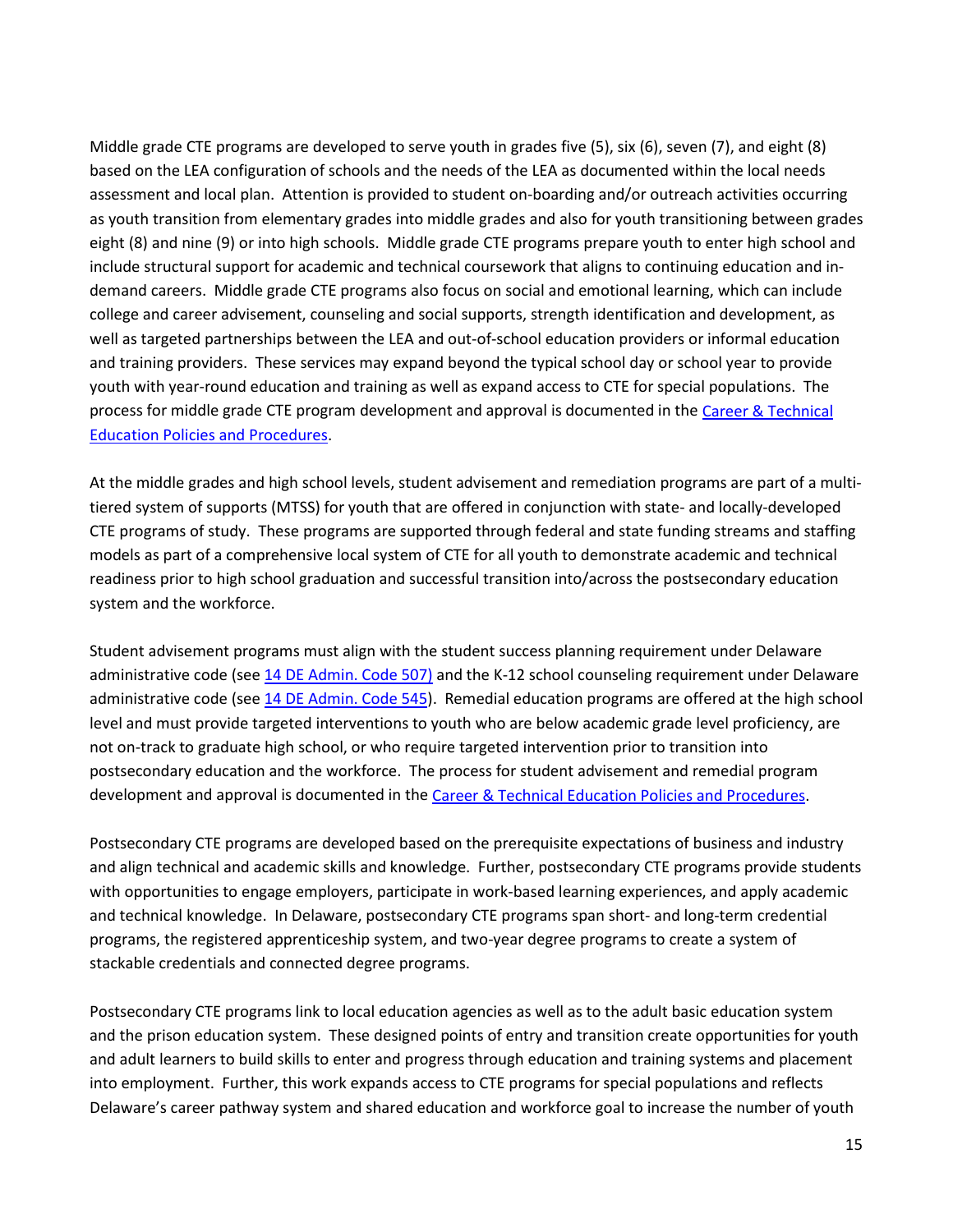and adult learners with valued industry credentials and degrees. Collaboration amongst these system providers is organized though state leadership activities and financial support.

Credential programs are required to meet the shared expectations of the Eligible Agency and the Delaware Workforce Development Board. Approval of short- and long-term credentials programs is documented in the [Career & Technical Education Policies and Procedures.](http://education.delaware.gov/wp-content/uploads/2019/04/2017_08_de_cte_pos_policyandprocedures.pdf) This effort seeks to align administrative processes for education and training providers operating postsecondary CTE programs under the Act and adult programs operating under WIOA. The following guidelines help those institutions of higher education and postsecondary vocational institutions that are listed in the Delaware Perkins State Plan (see section C.7.a) to ensure alignment of postsecondary CTE programs to the statewide career pathway system. As such, short-term credential programs must:

- a. Provide not less than one hundred and forty-four (144) clock hours and not more than six hundred (600) clock hours of instructional time, and may:
	- 1. include integrated education and training, not to exceed more than fifty percent (50%) of the minimum clock hours required for training; and
	- 2. measure the prior proficiency (e.g. through credit for prior learning or pre-assessment of skill/proficiency) of the student and award related clock hours as a means to accelerate that student to complete the program, not to exceed more than fifty percent (50%) of the minimum clock hours required for training.
- b. Ensure training is aligned with those middle- and high-skill occupations or in-demand occupations in the State as determined by the Delaware Workforce Development Board, se[e here;](https://wib.delawareworks.com/)
- c. Provide to students, upon completion of the program, a recognized postsecondary credential that meets the hiring requirements of potential employers;
- d. Provide to students, upon completion of the program, a recognized postsecondary credential that satisfies any applicable educational prerequisite requirement(s) for professional licensure or certification, so that students who complete the program and seek employment qualify to take any licensure and certification examination needed to practice or find employment in the State of Delaware or in an occupation that the program prepares students to enter; and
- e. Provide to students, upon completion of the program and/or attainment of the credential, with the equivalent academic credit of such credential that may be applied to subsequent credit-bearing certificate or degree programs upon enrollment in such program at any eligible postsecondary institution defined in the Delaware Perkins State Plan (see section C.7) and at such two- and four-year degree institutions.

Any postsecondary institution may request an exemption to the minimum clock hour requirement for shortterm credential programs, provided the program meets all other criteria and the institution has historical record of student achievement in attaining a valued postsecondary credential and documentation of past student placement into the workforce and/or higher levels of education. The exemption process is documented in the [Career & Technical Education Policies and Procedures.](http://education.delaware.gov/wp-content/uploads/2019/04/2017_08_de_cte_pos_policyandprocedures.pdf)

Long-term credential programs shall follow those guidelines for Pell eligibility as defined under the Higher Education Act. In addition, long-term credential programs must:

f. Provide not less than six hundred (600) clock hours of instructional time, and may: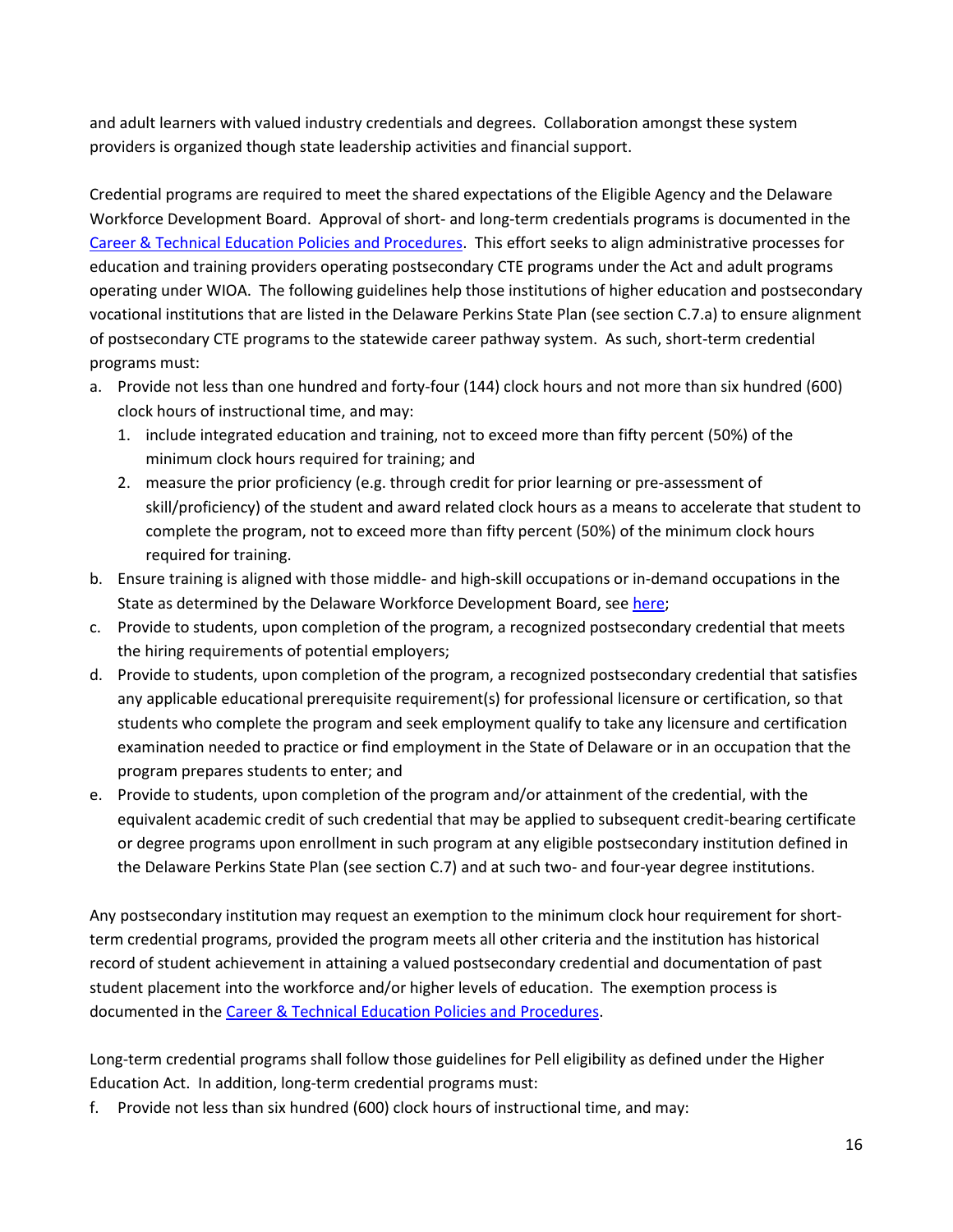- 1. include integrated education and training, not to exceed more than fifty percent (50%) of the minimum clock hours required for training; and
- 2. measure the prior proficiency (e.g. through credit for prior learning or pre-assessment of skill/proficiency) of the student and award related clock hours as a means to accelerate that student to complete the program, not to exceed more than fifty percent (50%) of the minimum clock hours required for training.
- g. Ensure training is aligned with those middle- and high-skill occupations or in-demand occupations in the State as determined by the Delaware Workforce Development Board, se[e here;](https://wib.delawareworks.com/)
- h. Provide to students, upon completion of the program, a recognized postsecondary credential that meets the hiring requirements of potential employers;
- i. Provide to students, upon completion of the program, a recognized postsecondary credential that satisfies any applicable educational prerequisite requirement(s) for professional licensure or certification, so that students who complete the program and seek employment qualify to take any licensure and certification examination needed to practice or find employment in the State of Delaware or in an occupation that the program prepares students to enter; and
- j. Provide to students, upon completion of the program and/or attainment of the credential, with the equivalent academic credit of such credential that may be applied to subsequent credit-bearing certificate or degree programs upon enrollment in such program at any eligible postsecondary institution defined in the Delaware Perkins State Plan (see section C.7) and at such two- and four-year degree institutions.

State Registered Apprenticeship programs are required to follow the training requirements under Delaware administrative code (see [19 DE Admin. Code 1101\)](http://regulations.delaware.gov/AdminCode/title19/1000/1100/1101.shtml). Two-year degree programs are approved by the Board of Trustees at the [Delaware Technical Community College.](https://www.dtcc.edu/) Documentation of all postsecondary course catalogues, staffing models, instructional facilities, promotional activities, student recruitment materials, and other institutional policy that may be required under related WIOA programs is documented as part of the local needs assessment and local application under the Act.

- c. Describe how the eligible agency will
	- i. make information on approved programs of study and career pathways (including career exploration, work-based learning opportunities, early college high schools, and dual or concurrent enrollment program opportunities) and guidance and advisement resources, available to students (and parents, as appropriate), representatives of secondary and postsecondary education, and special populations, and to the extent practicable, provide that information and those resources in a language students, parents, and educators can understand;

Per section 122(d)(4)(C)(i), the Delaware Department of Education makes information available to the public on approved state- and local- CTE programs of study, work-based learning programs, early college opportunities, and student guidance/advisement. These resources are also made available to the public through secondary recipients and postsecondary institutions via websites, course catalogs, school counseling and advisement materials, credential and degree publications, and other community facing engagement tools.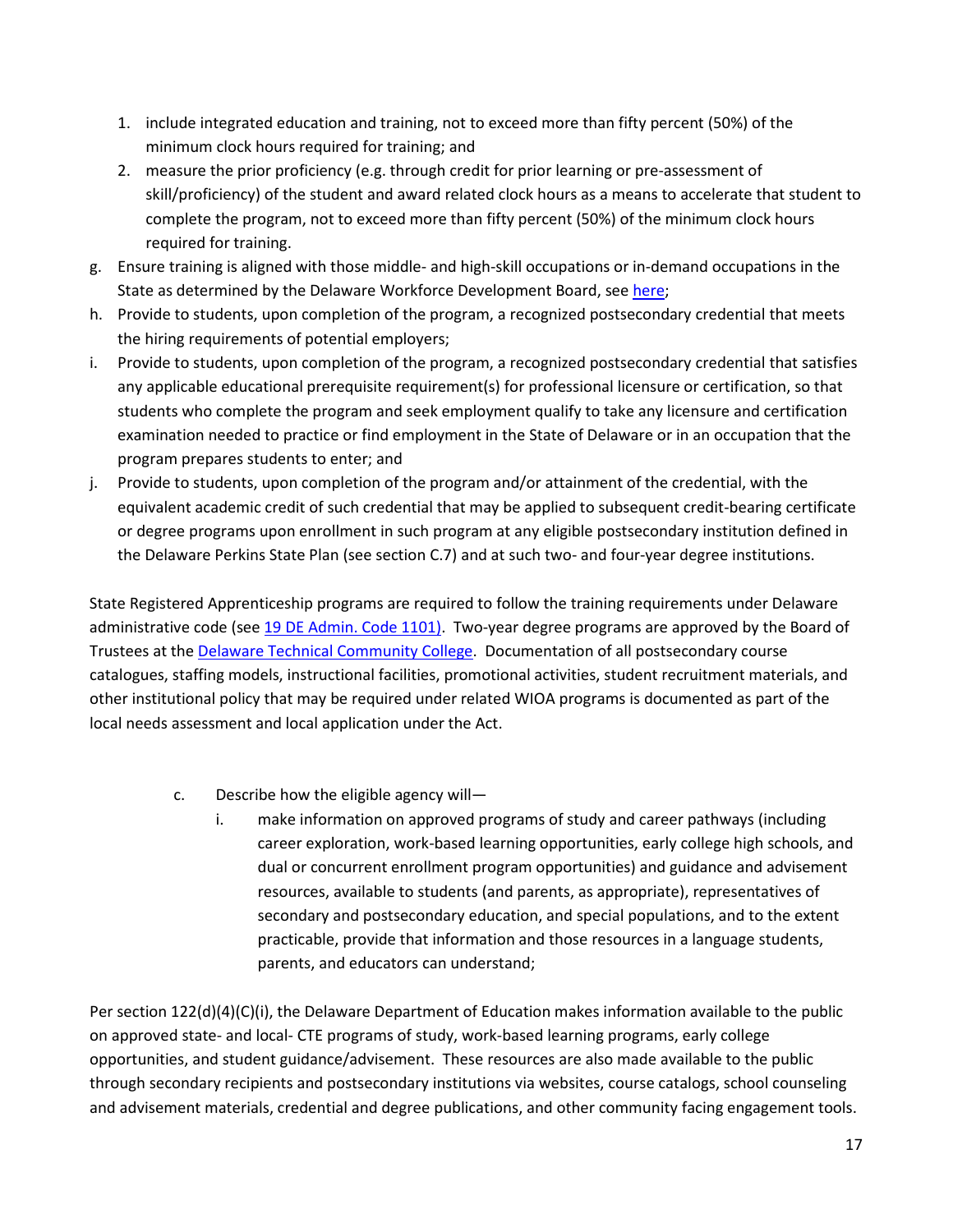Outreach is established at the secondary and postsecondary levels to engage employers to form CTE advisory councils which engage students, parents, educators, employers, and other interested parties to develop or improve programs under the Act. Information is also made available through various websites and online resources supported by community partners. This includes the state one-stop system, online directories, marketing materials, and public facing data tools. All documentation is made accessible to teachers, guidance counselors, advisory committee members, parents, students, and other interested parties in either online or in print format.

Targeted labor market information is provided for community stakeholders through websites and relevant publications. This includes in-demand occupations defined under WIOA and high-growth industries that are identified using a shared data model across the Departments of Education and Labor, and the Delaware Workforce Development Board. The labor market data model is based on occupational characteristics reported through the Bureau of Labor Statistics and the Delaware Department of Labor and include the required level of education, on-the-job training, residency requirements, and years of experience for all reported occupations. These characteristics are vetted against an agreed upon taxonomy to classify low-, middle-, and high-skill occupations as well as other economic terminology such as high-wage and highdemand. Occupations and the related level of skill are then aggregated using the career clusters framework and North American Industry Classification System (NAICS) with cross-walks to related standard occupation codes and CTE program of study course codes.

> ii. facilitate collaboration among eligible recipients in the development and coordination of career and technical education programs and programs of study and career pathways that include multiple entry and exit points;

Per section 122(d)(4)(C)(ii), state- and local- CTE programs of study map to a given set of occupations or occupational groups and are required by the Eligible Agency to link across learning levels at related secondary and postsecondary institutions. This design creates opportunities for youth and adult learners to have multiple entry and exit points that facilitate entrance into the workforce and/or seek additional postsecondary education. Delaware will continue to expand the statewide career pathway system to align both CTE programs of study and other education and training programs within an aligned framework focused on in-demand occupational growth and student needs.

> iii. use State, regional, or local labor market data to determine alignment of eligible recipients' programs of study to the needs of the State, regional, or local economy, including in-demand industry sectors and occupations identified by the State board, and to align career and technical education with such needs, as appropriate;

Per section 122(d)(4)(C)(iii), the Delaware Department of Education requires the use of labor market information to develop state- and local- CTE programs of study, see [here.](https://education.delaware.gov/educators/academic-support/career_and_technical_education/cte_educator_resources/) This information is captured within the local application and as part of the local needs assessment. Labor market information is used for program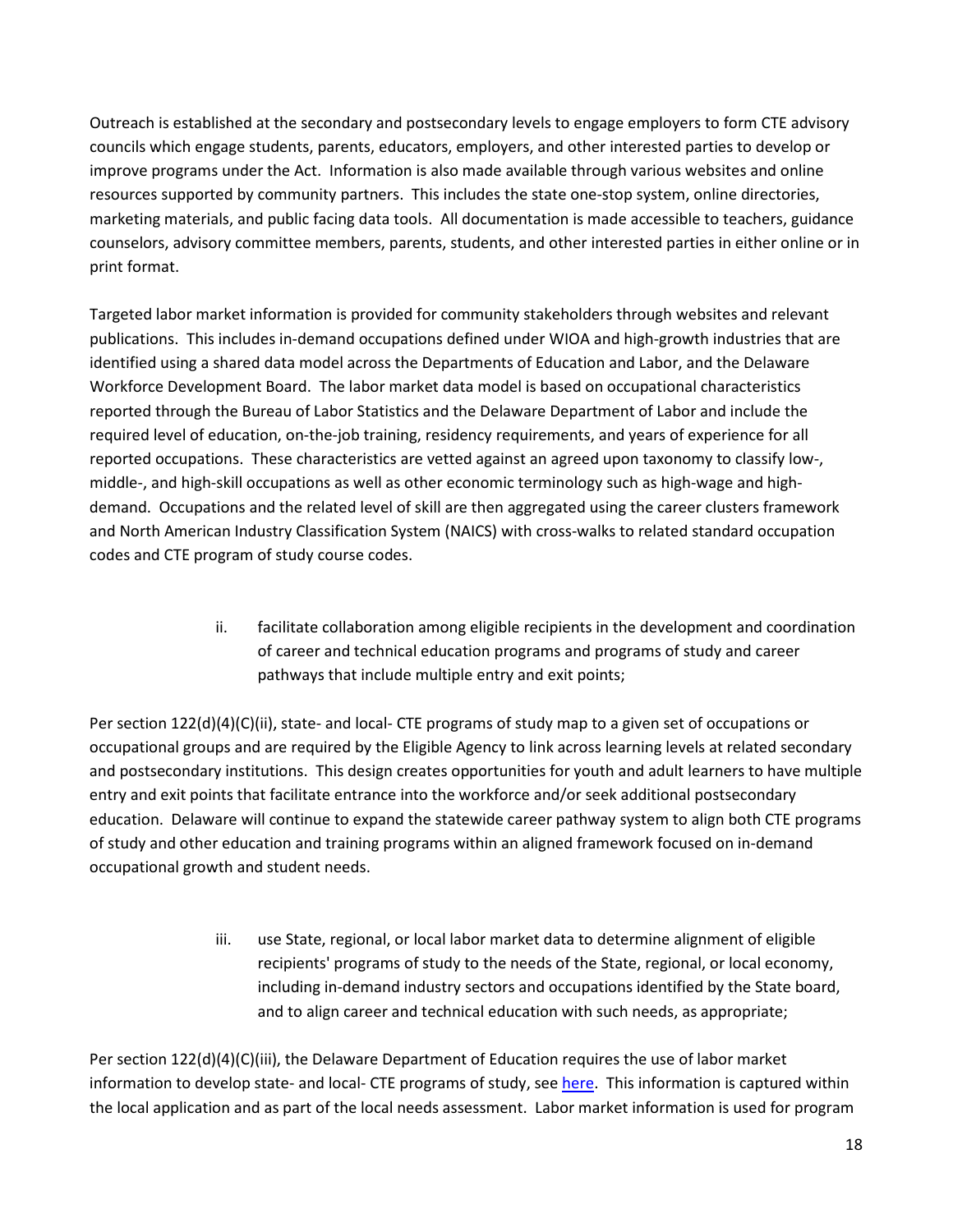implementation and evaluation as well as aligning CTE programs of study to current and emerging occupations that are middle- and high-skill, are high-wage, and are high-demand. Operational definitions of these terms are included in th[e Career & Technical Education Policies and Procedures.](http://education.delaware.gov/wp-content/uploads/2019/04/2017_08_de_cte_pos_policyandprocedures.pdf) 

Further, the Delaware Department of Education partners with the Department of Labor to publish traditional labor market information via the Economic Development and Employer Planning System (EDEPS) website, see [here,](https://www.edeps.org/) which provides labor market projections aligned to the state's instructional model for CTE programs of study. The website also includes supply and demand characteristics, pulling information from state and national data sources such as iPEDs, the Bureau of Labor and Statistics, and the Occupational Handbook. These data help LEAs and postsecondary staff, youth and adult learners, and community stakeholders to understand Delaware's labor market and aspects of an occupation or the industry including preferred educational levels and skill expectations. Further, the Delaware Department of Education and the Delaware Workforce Development Board partner to publish a list of in-demand occupations under WIOA that align to key industry sectors for which the state is focused on economic development and growth.

> iv. ensure equal access to approved career and technical education programs of study and activities assisted under this Act for special populations;

Per section 122(d)(4)(C)(iv), equal access and services for special populations defined under the Act are monitored as part of the local needs assessment, the local application process, and through on-going performance routines conducted by the Delaware Department of Education. The local needs assessment and local application process ensure that students in special populations are provided with appropriate services to access CTE programs and that student outcomes in college and career readiness programs are equitable. Ongoing performance monitoring routines are conducted every three (3) to five (5) years based on a risk analysis of the LEA or postsecondary institution. The performance routine includes discussion of student access and equity to CTE programs and services under the Act. This includes a review of student access to and matriculation through CTE programs as well as student outcomes by indicator type and by defined subpopulations under the Act. Findings associated with the performance routine are documented for the LEA or postsecondary institution to address. Additional support is then made available through a tiered engagement model.

> v. coordinate with the State board to support the local development of career pathways and articulate processes by which career pathways will be developed by local workforce development boards, as appropriate;

Per section 122(d)(4)(C)(v), the Eligible Agency coordinates with the Delaware Workforce Development Board to support and develop career pathways. Further, the Delaware Department of Education, through action of the Eligible Agency, publishes regulations as well as policy and procedures that guide the development of state- and local- career pathways and CTE programs of study. Coordination is also provided by the Eligible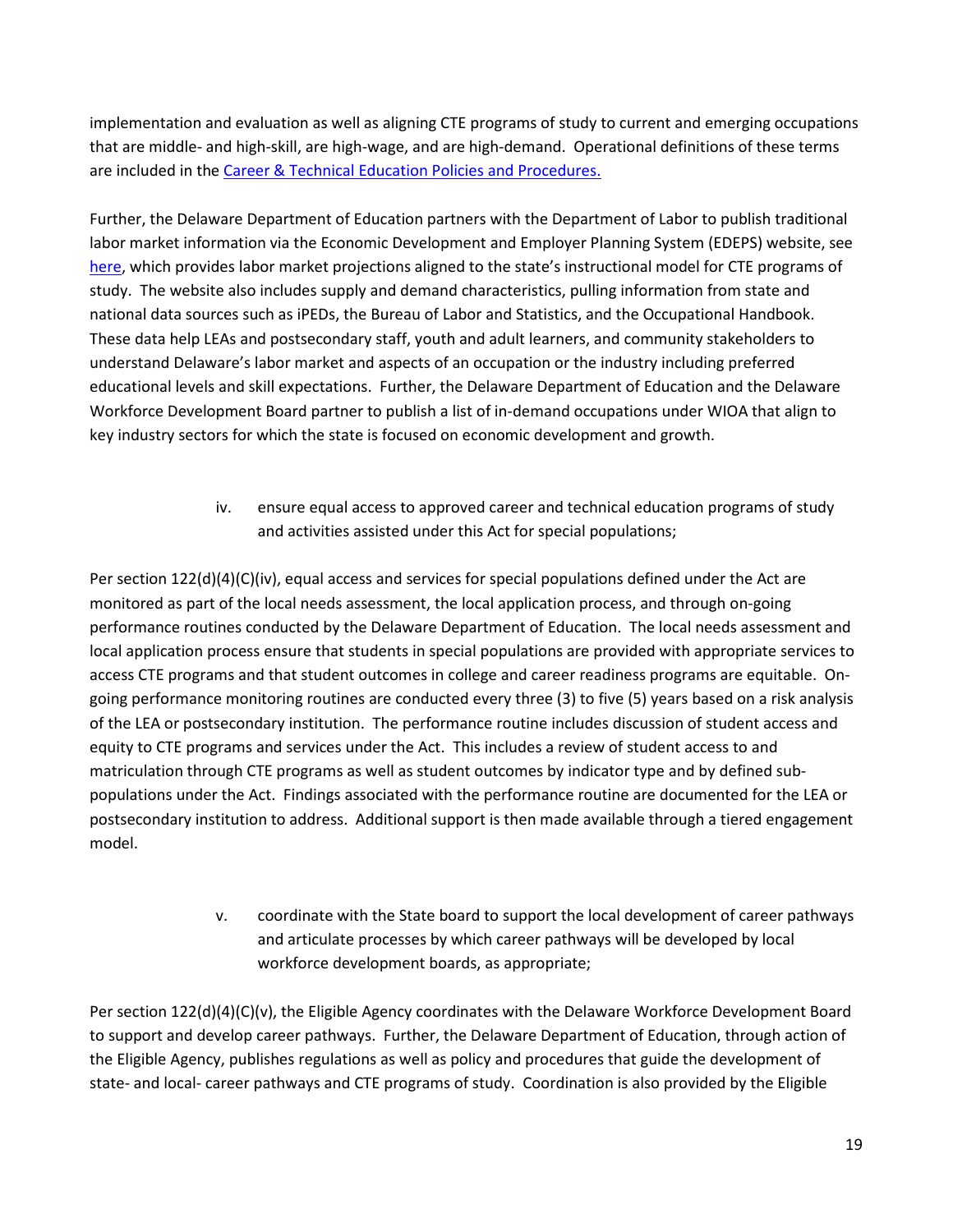Agency and the Delaware Workforce Development Board to govern the statewide career pathway system and to map future programmatic growth, strategic direction, and alignment.

> vi. support effective and meaningful collaboration between secondary schools, postsecondary institutions, and employers to provide students with experience in, and understanding of, all aspects of an industry, which may include work-based learning such as internships, mentorships, simulated work environments, and other hands-on or inquiry-based learning activities; and

Per section 122(d)(4)(C)(vi), the Delaware Department of Education supports state- and locally-developed CTE programs of study that are industry based and align with nationally recognized standards to provide an understanding of and experience in, all aspects of an industry. Work-based learning experiences are required components of state-approved CTE programs of study and occur at various levels in program implementation and with a variety of educator and employer partners. Specifically, work-based learning programs and related activities are organized as part of a continuum of experiences for youth and adult learners, occurring in grades five (5) through postsecondary education, e.g. career awareness—exploration—and immersion. This learning progression mirrors educational growth, knowledge development, and skill acquisition as the learner progresses through the CTE program of study to create an aligned sequence of experiential learning opportunities that provide youth and adult learners with a full understanding of an industry. Operational definitions of these terms and related expectations are included in th[e Career & Technical Education Policies](http://education.delaware.gov/wp-content/uploads/2019/04/2017_08_de_cte_pos_policyandprocedures.pdf)  [and Procedures.](http://education.delaware.gov/wp-content/uploads/2019/04/2017_08_de_cte_pos_policyandprocedures.pdf)

> vii. improve outcomes and reduce performance gaps for CTE concentrators, including those who are members of special populations. (Section 122(d)(4)(C) of Perkins V)

Per section 122(d)(4)(C)(vii), the Delaware Department of Education supports secondary recipients and postsecondary institutions to promote youth and adult learner outcomes and the reduction of performance gaps for those defined sub-populations under the Act. Performance of secondary recipients and postsecondary institutions is monitored annually as part of the local funding application process through the [eGrants platform](https://www.doe.k12.de.us/domain/477) and through on-going performance routines. The local application process ensures that all students are provided with appropriate services and targeted intervention to support their academic and technical skill development within a CTE program of study. On-going performance monitoring routines are conducted every three (3) to five (5) years based on a risk analysis. The performance routine includes discussion of student equity and student outcomes in the aggregate, by high school or postsecondary institution campus, and for CTE programs of study aggregated by career cluster. This includes a review of student academic and technical skill development by indicator type and by defined sub-populations under the Act. Findings associated with the performance routine are documented for the LEA or postsecondary institution to address. Additional support is then made available through a tiered engagement model.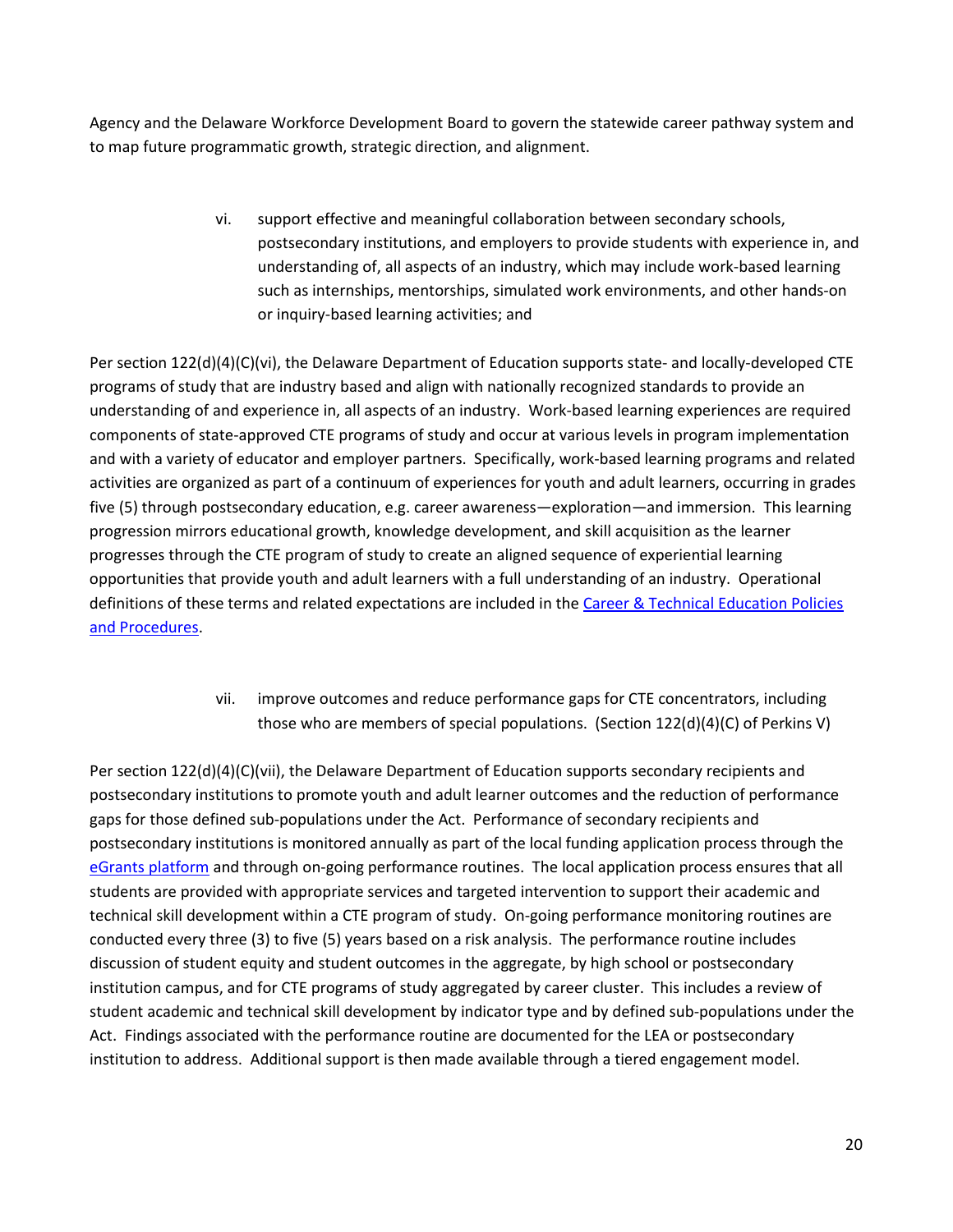# **Text Box 3: Statutory Definition of Career Pathways**

The term 'career pathways' has the meaning given the term in section 3 of the Workforce Innovation and Opportunity Act (29 U.S.C. 3102)

- (7) Career pathway.--The term ``career pathway'' means a combination of rigorous and high-quality education, training, and other services that—
	- (A) aligns with the skill needs of industries in the economy of the State or regional economy involved;
	- (B) prepares an individual to be successful in any of a full range of secondary or postsecondary education options, including apprenticeships registered under the Act of August 16, 1937 (commonly known as the ``National Apprenticeship Act''; 50 Stat. 664, chapter 663; 29 U.S.C. 50 et seq.) (referred to individually in this Act as an ``apprenticeship'', except in section 171);
	- (C) includes counseling to support an individual in achieving the individual's education and career goals;
	- (D) includes, as appropriate, education offered concurrently with and in the same context as workforce preparation activities and training for a specific occupation or occupational cluster;
	- (E) organizes education, training, and other services to meet the particular needs of an individual in a manner that accelerates the educational and career advancement of the individual to the extent practicable;
	- (F) enables an individual to attain a secondary school diploma or its recognized equivalent, and at least 1 recognized postsecondary credential; and
	- (G) helps an individual enter or advance within a specific occupation or occupational cluster. (Section 3(7) of the Workforce Innovation and Opportunity Act [Public Law 113- 128])

(Section 3(8) of Perkins V)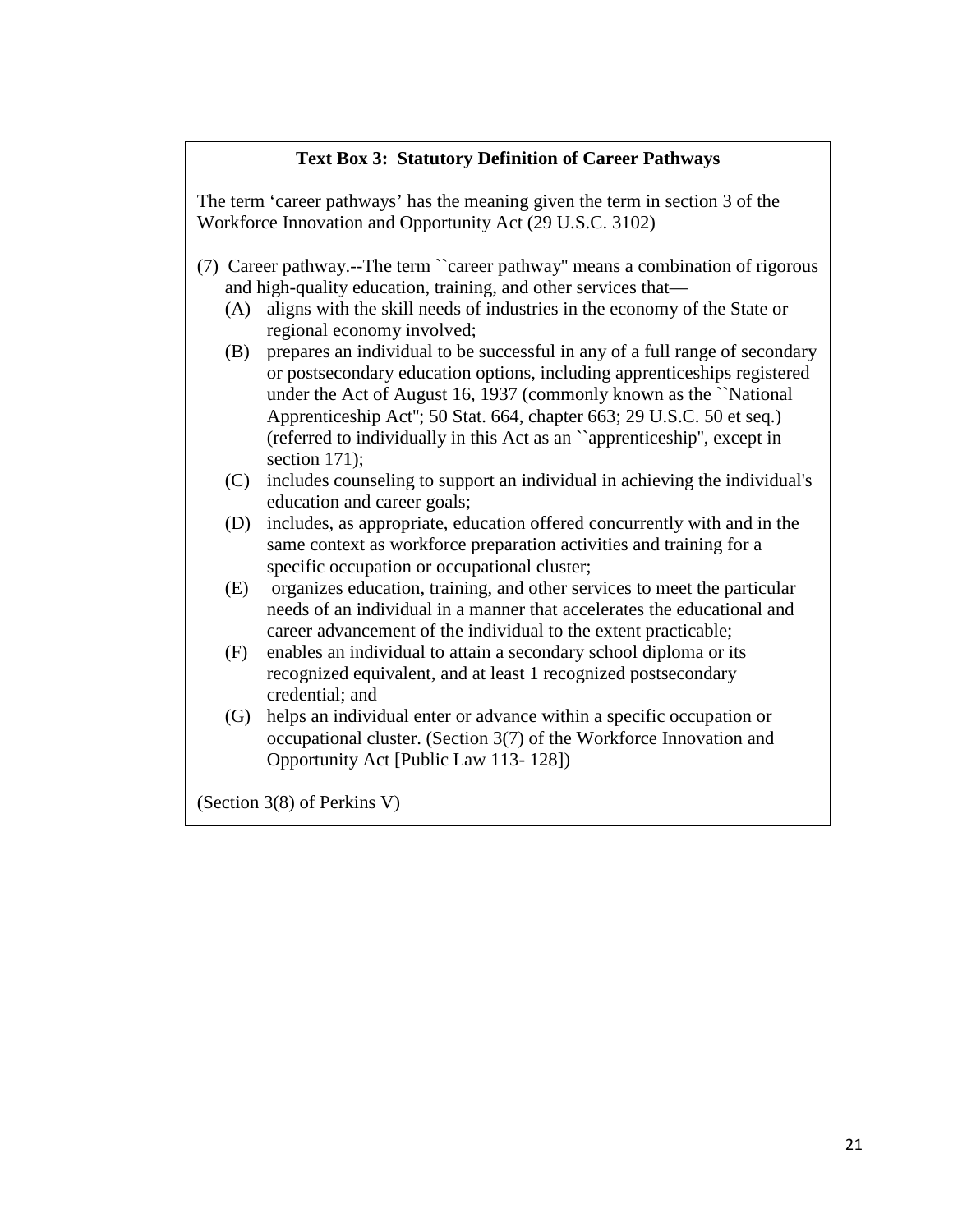d. Describe how the eligible agency, if it opts to do so, will include the opportunity for secondary school students to participate in dual or concurrent enrollment programs, early college high school, or competency-based education. (Section 122(d)(4)(D) of Perkins V)

Per section 122(d)(4)(D), the Delaware Department of Education requires all secondary programs under the Act to include early postsecondary opportunities as part of the CTE program of study. This information is approved as part of the [Career & Technical Education Policies and Procedures.](http://education.delaware.gov/wp-content/uploads/2019/04/2017_08_de_cte_pos_policyandprocedures.pdf) This can include articulated college credit, dual enrollment, concurrent enrollment, pre-apprenticeship, and/or early college high school programs. Opportunities for articulated college credit and dual enrollment are included across all state-model CTE programs of study and all approved local-CTE programs of study. Locally developed CTE programs of study may include an early postsecondary model as appropriate to the LEA and the partnering postsecondary institution, and may be specific to an occupation or occupational grouping.

Competency based education models are also supported by the Delaware Department of Education where specific knowledge and skills are documented within a learning progression. The progression of knowledge and skill can occur inside or outside of the classroom and must carry value for the learner that the LEA or postsecondary institution awards, e.g. demonstration of credit for prior learning and the award of instructional clock hours or academic credit to support the educational progression of the learner.

> e. Describe how the eligible agency will involve parents, academic and career and technical education teachers, administrators, faculty, career guidance and academic counselors, local business (including small businesses), labor organizations, and representatives of Indian Tribes and Tribal organizations, as appropriate, in the planning, development, implementation, and evaluation of its career and technical education programs. (Section 122(d)(12) of Perkins V)

Per section 122(d)(12), the Delaware Department of Education works with those stakeholders defined in the Act and through quarterly meetings with the Eligible Agency and with the Delaware Workforce Development Board to discuss development, implementation, and evaluation of CTE programs. Annual evaluation and reporting occurs to both the Eligible Agency and Delaware Workforce Development Board, through published materials, semi-annual progress reports, and a formal outcomes report. All materials, reports, and resources can be foun[d here.](https://delawarepathways.org/) Further, monthly meetings occur under the direction of the Eligible Agency and the Delaware Workforce Development Board to continuously improve the statewide career pathways system. These meetings involve a dedicated group of stakeholders, see [here,](https://delawarepathways.org/about/) focused on achieving the vision of the Delaware Perkins State Plan and related goals under the Act.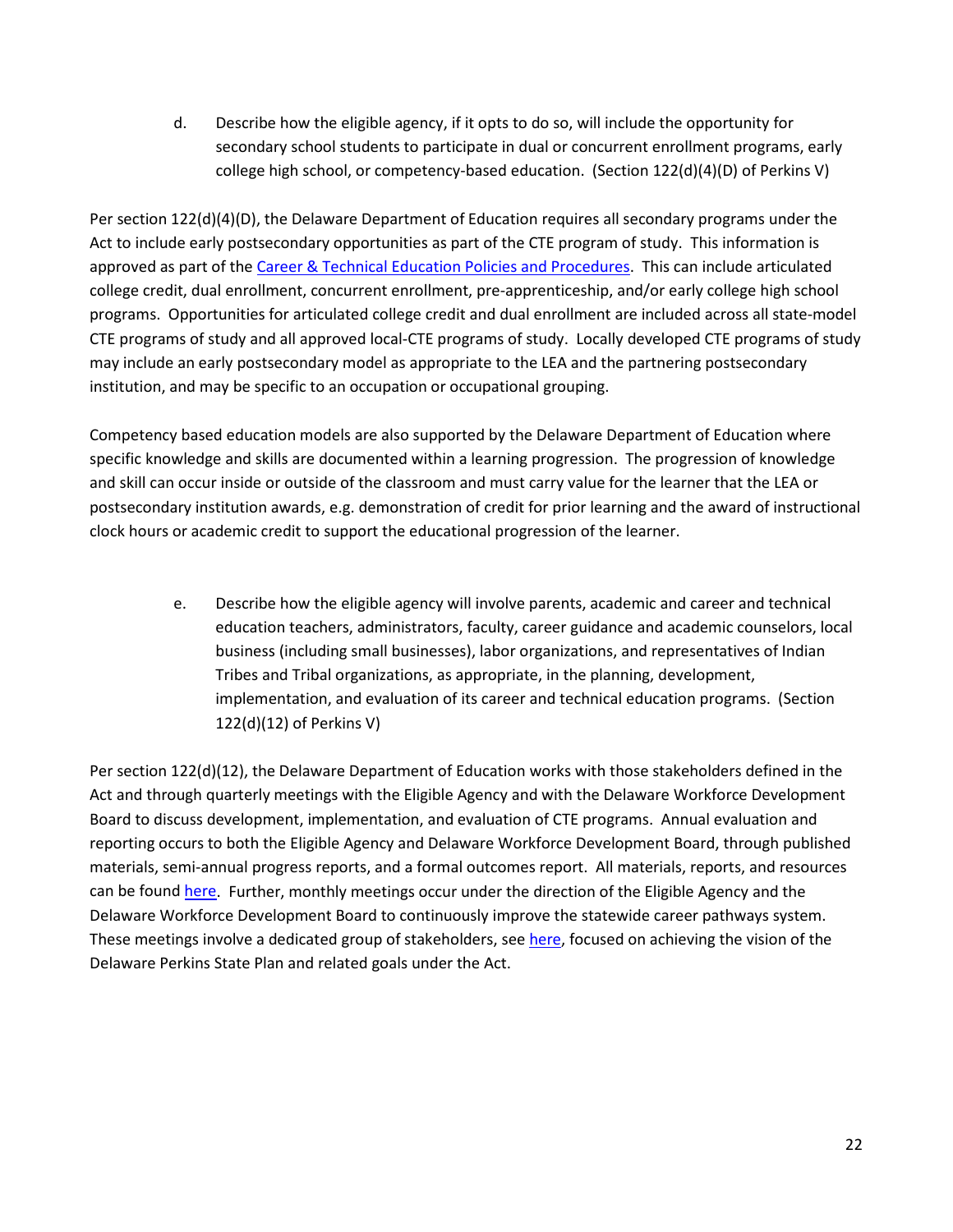- f. Include a copy of the local application template that the eligible agency will require eligible recipients to submit pursuant to section 134(b) of Perkins V. See Text Box 4 for the statutory requirements for local applications under section 134(b) of Perkins V.
- g. Include a copy of the comprehensive local needs assessment template and/or guidelines that the eligible agency will require of eligible recipients to meet the requirements of section 134(c) of Perkins V. See Text Box 5 for the requirements for the comprehensive local needs assessment under section 134(c) of Perkins V.

Per section 134(b) and section 134(c), the local needs assessment and local application template is provided below. Local education agencies (LEA) and postsecondary institutions will submit the local needs assessment, the local application, and annual application for funds issued under the Act through the Delaware eGrants [platform.](https://www.doe.k12.de.us/domain/477) The process to review the local needs assessment, approve the local application, and award funds under the Act is defined in th[e Career & Technical Education Policies and Procedures.](http://www.doe.k12.de.us/domain/384)

Any LEA or postsecondary institution desiring financial assistance under the Act will submit a local application to the Eligible Agency that will be approved by the Delaware Department of Education. A copy of the completed local needs assessment will be submitted as part of the local application. The local needs assessment will be updated and resubmitted at least once every two (2) years. Per section 134(d), both the local application and needs assessment will be completed in consultation with a diverse stakeholder body consisting, at a minimum, of those representatives defined under the Act. Per section 135(e), continued consultation will be sought from those representatives defined under the Act. The continued consultation will include, but not be limited to, updating qualitative and quantitative data in the local needs assessment, to ensure the local system of CTE is responsive to the defined needs of students and the labor market and to ensure human and fiscal resources are applied to improve student outcomes, including work-based learning opportunities.

The overarching performance management routine, which includes the local needs assessment, the local application, and related local and state monitoring routines, is designed as a fluid process to meaningfully connect those documented system needs to the allocation of human and fiscal resources to improve youth and adult learner outcomes. As such, the local needs assessment is defined as a self-evaluation conducted by secondary and postsecondary institutions to improve student access, achievement, and equity in CTE programs, as well as the implementation of high-quality CTE programs of study and improvement of the local education and workforce system (to be completed once every two years). The local application is defined as an operational plan developed by LEAs and postsecondary institutions to implement high-quality CTE programs of study, establish performance targets for those core indicators of performance defined under the Act, improve student outcomes, and expand innovative practices (to be completed once every four years and updated as needed). The application for funds is defined as a financial request for resources made available under the Act, to reflect findings from the local needs assessment and be issued in alignment with the local application (to be completed annually). As such, the local needs assessment and the local application template are organized across five (5) core priority areas, which are: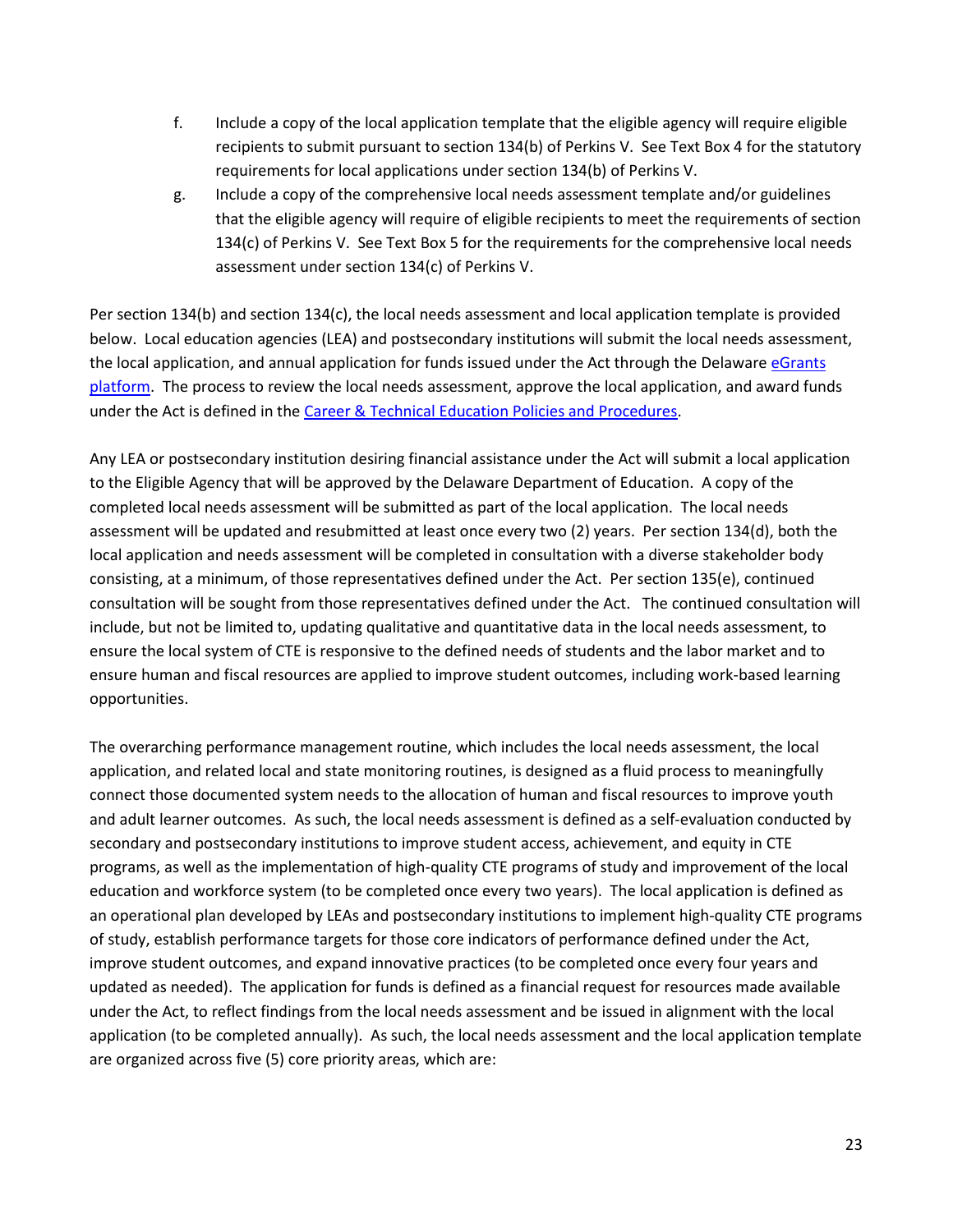- 1. Quality Improvement (sections 1a and 1b below): addresses sections 134(b)(1) and 134(b)(2)(A) of the Act and connects the local needs assessment, local application, and local and state monitoring routines to those identified strengths and opportunities that exist to improve the local system of CTE;
- 2. Program Quality (sections 2a and 2b below): addresses sections 134(b)(2)(B), 134(b)(2)(C), 134(b)(5), 134(c)(2)(B), 134(c)(2)(C), and 134(c)(2)(E) of the Act and focuses on the evolution of the local system of CTE, as well as supports for all students to access and be successful in a CTE program of study that lead to in-demand industry sectors and occupations that provide a living wage through a multi-tiered system of supports (MTSS) for all learners;
- 3. Student Readiness and Equity (sections 3a and 3b below): addresses sections 134(b)(4), 134(b)(7), 134(b)(9), and 134(c)(2)(A) of the Act and connects academic and technical skill preparation to early postsecondary credit opportunities, as well as the identification of what disparities or gaps exist across youth or adult performance indicators and how the LEA or postsecondary institution will address such disparities or gaps through a multi-tiered system of supports (MTSS) for all learners;
- 4. Talent Development (sections 4a and 4b below): addresses sections 134(b)(8) and 134(c)(2)(D) to focus on the recruitment and initial licensure of diverse CTE educators and related faculty, the professional learning supports for secondary and postsecondary CTE educators, as well as the relationship between the Eligible Agency, Delaware Department of Education, LEAs, and postsecondary institutions to provide such support; and
- 5. Systems Alignment (sections 5a and 5b below): addresses sections 134(b)(3), 134(b)(6), 134(d), and 134(e) of the Act and the connection between employer partners, community stakeholders, and local/state workforce partners to support career exploration and development, career and college advisement, and how these partners are engaged within the local system of CTE to scale work-based learning opportunities for youth and adults.

| #                       | Core Priority Title and    | Needs Assessment Framework        | Local Application Framework and           |  |
|-------------------------|----------------------------|-----------------------------------|-------------------------------------------|--|
|                         | Description of Purpose     | and Reference under the Act       | Reference under the Act                   |  |
| 1a                      | <b>Priority Title:</b>     | The LEA or postsecondary          | Information to be carried over from the   |  |
|                         | <b>Quality Improvement</b> | institution will provide a        | local needs assessment.                   |  |
|                         |                            | description of the results from   |                                           |  |
|                         | Purpose:                   | the local needs assessment to     | The LEA or postsecondary institution will |  |
|                         | To develop an              | develop a vision for the local    | provide a description of the results from |  |
| overarching vision for  |                            | system of CTE and where           | the local needs assessment to develop a   |  |
| the local system of CTE |                            | strengths and opportunities exist | vision for the local system of CTE and    |  |
|                         | that connects              | across the five (5) core priority | where strengths and opportunities exist   |  |
|                         | responses across the       | areas.                            | across the five (5) core priority areas.  |  |
|                         | local needs                |                                   |                                           |  |
|                         | assessment, the local      | Reference:                        | Reference:                                |  |
|                         | application, and related   | Section 134(b)(1)                 | Section 134(b)(1)                         |  |
|                         | local and state            |                                   |                                           |  |
|                         | monitoring routines.       |                                   |                                           |  |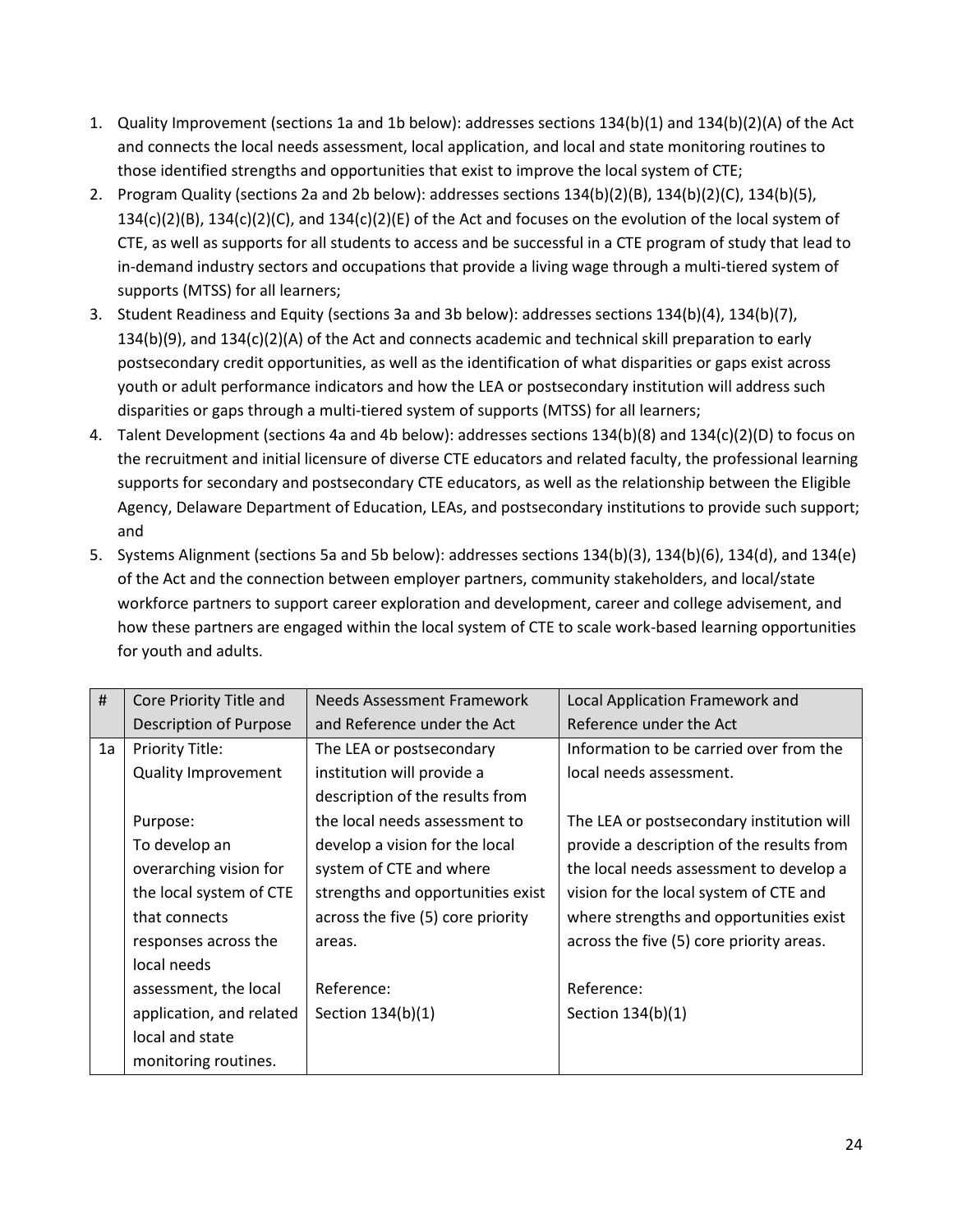| $\#$           | Core Priority Title and       | <b>Needs Assessment Framework</b> | Local Application Framework and           |  |
|----------------|-------------------------------|-----------------------------------|-------------------------------------------|--|
|                | <b>Description of Purpose</b> | and Reference under the Act       | Reference under the Act                   |  |
| 1 <sub>b</sub> | Priority Title:               | The LEA or postsecondary          | Information to be carried over from the   |  |
|                | <b>Quality Improvement</b>    | institution will review           | local needs assessment.                   |  |
|                |                               | information from the local needs  |                                           |  |
|                | Purpose:                      | assessment to determine one (1)   | The LEA or postsecondary institution will |  |
|                | To develop a plan of          | goal statement for each core      | review information from the local needs   |  |
|                | action based on data          | priority area and will develop a  | assessment to determine one (1) goal      |  |
|                | and information               | plan of action that includes      | statement for each core priority area     |  |
|                | collected from the local      | measures of success, actions to   | and will develop a plan of action that    |  |
|                | needs assessment that         | be taken, alignment of human      | includes measures of success, actions to  |  |
|                | is defined within the         | and fiscal resources, and the     | be taken, alignment of human and fiscal   |  |
|                | local application and is      | process of local performance      | resources, and the process of local       |  |
|                | reinforced through            | management.                       | performance management.                   |  |
|                | local and state               |                                   |                                           |  |
|                | monitoring routines as        | Reference:                        | Reference:                                |  |
|                | well as resource              | Sections 134(b)(1) and            | Sections 134(b)(1) and 134(b)(2)(A)       |  |
|                | allocation (human and         | 134(b)(2)(A)                      |                                           |  |
|                | fiscal) across the five       |                                   |                                           |  |
|                | (5) core priority areas.      |                                   |                                           |  |
| 2a             | Priority Title:               | The LEA or postsecondary          | The LEA or postsecondary institution will |  |
|                | Program Quality               | institution will capture and      | enter qualitative data to describe the    |  |
|                |                               | review quantitative data to:      | local system of CTE, the process of CTE   |  |
|                | Purpose:                      | • Define the local development    | program of study development and          |  |
|                | Provide a framework to        | and review cycle for CTE          | continuous improvement, and how           |  |
|                | measure the local             | programs of study and the         | information about CTE program is          |  |
|                | system of CTE and             | continuous improvement            | shared with members of the community      |  |
|                | improvements in CTE           | model;                            | (i.e. communication to students,          |  |
|                | program quality, which        | • Analyze CTE programs of study   | parents, community stakeholders, and      |  |
|                | includes alignment to         | that align with in-demand,        | employers).                               |  |
|                | the labor market,             | middle- and high-skill            |                                           |  |
|                | federal/state                 | occupations, and high-growth      | The LEA or postsecondary institution will |  |
|                | accountability system,        | industries;                       | enter qualitative data to summarize       |  |
|                | communication                 | • Analyze CTE programs of study   | those strengths and opportunities to      |  |
|                | routines, as well as          | that integrate industry-          | improve the quality of CTE programs of    |  |
|                | procedures for                | recognized credentials,           | study, including the on-going alignment   |  |
|                | program and system            | certificates, or licenses;        | of CTE programs of study to the labor     |  |
|                | improvement.                  | • Analyze CTE programs of study   | market as well as the expansion of        |  |
|                |                               | that offer aligned and            | industry-recognized credentials, work-    |  |
|                |                               | immersive WBL experiences;        | based learning opportunities, and         |  |
|                |                               | and                               |                                           |  |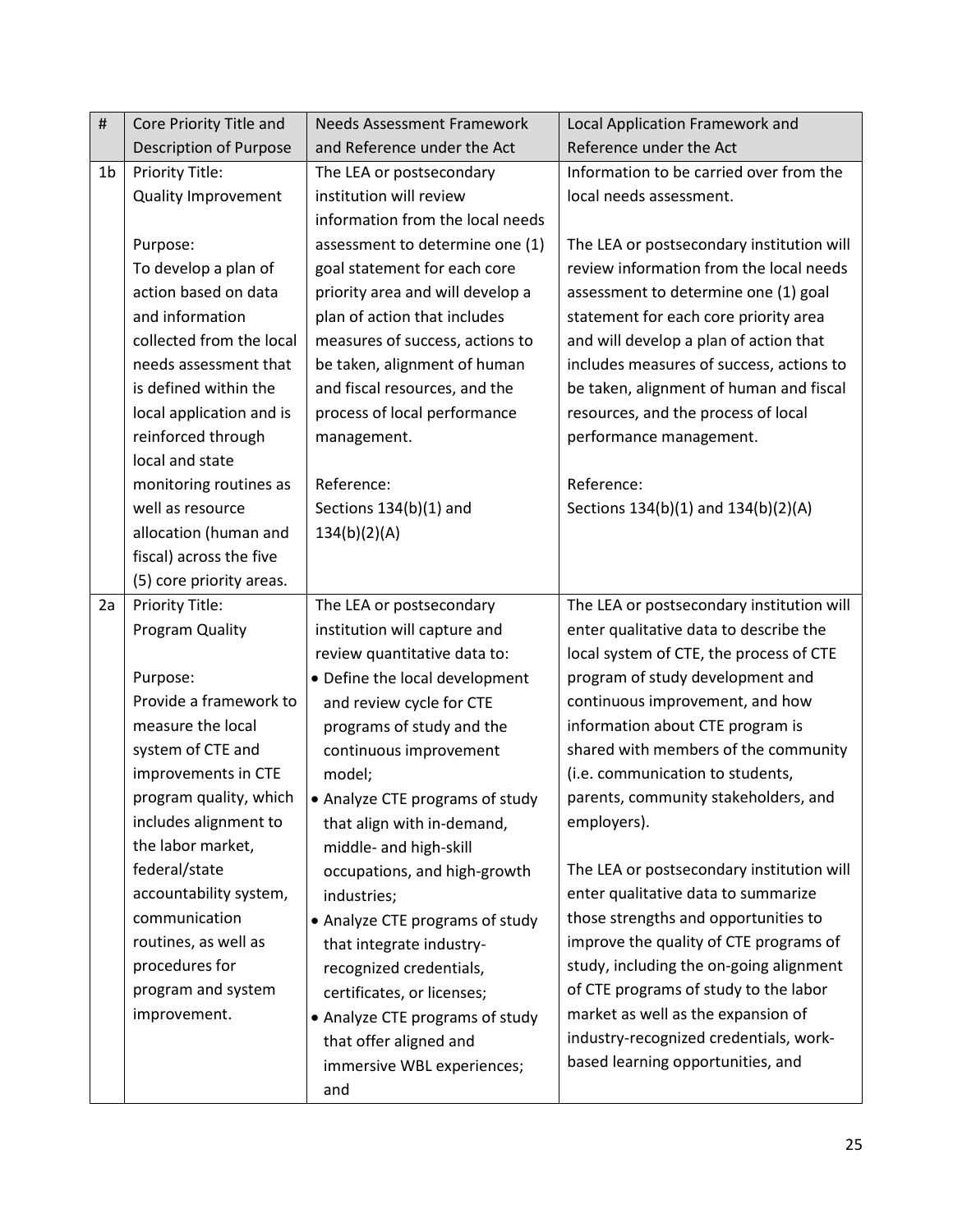| $\#$           | Core Priority Title and                                                                                                                                                                                                                                                                                                                           | <b>Needs Assessment Framework</b>                                                                                                                                                                                                                                                                                                                                                                                                                                     | Local Application Framework and                                                                                                                                                                                                                                                                                                                                                                                                                                                                                                                                                                                                                                                                                                                                               |  |
|----------------|---------------------------------------------------------------------------------------------------------------------------------------------------------------------------------------------------------------------------------------------------------------------------------------------------------------------------------------------------|-----------------------------------------------------------------------------------------------------------------------------------------------------------------------------------------------------------------------------------------------------------------------------------------------------------------------------------------------------------------------------------------------------------------------------------------------------------------------|-------------------------------------------------------------------------------------------------------------------------------------------------------------------------------------------------------------------------------------------------------------------------------------------------------------------------------------------------------------------------------------------------------------------------------------------------------------------------------------------------------------------------------------------------------------------------------------------------------------------------------------------------------------------------------------------------------------------------------------------------------------------------------|--|
|                | Description of Purpose                                                                                                                                                                                                                                                                                                                            | and Reference under the Act                                                                                                                                                                                                                                                                                                                                                                                                                                           | Reference under the Act                                                                                                                                                                                                                                                                                                                                                                                                                                                                                                                                                                                                                                                                                                                                                       |  |
|                |                                                                                                                                                                                                                                                                                                                                                   | • Analyze CTE programs that offer<br>articulated, advanced standing,<br>and/or dual enrollment credit<br>with postsecondary credential<br>programs, registered<br>apprenticeship programs, two-<br>year degree programs, and four-<br>year degree programs.<br>Reference:<br>Sections $134(c)(2)(B)$ and<br>134(c)(2)(C)                                                                                                                                              | articulated postsecondary credit<br>opportunities.<br>Reference:<br>Section 134(b)(2)(B) and 134(b)(2)(C)                                                                                                                                                                                                                                                                                                                                                                                                                                                                                                                                                                                                                                                                     |  |
| 2 <sub>b</sub> | Priority Title:                                                                                                                                                                                                                                                                                                                                   | The LEA or postsecondary                                                                                                                                                                                                                                                                                                                                                                                                                                              | The LEA or postsecondary institution will                                                                                                                                                                                                                                                                                                                                                                                                                                                                                                                                                                                                                                                                                                                                     |  |
|                | Program Quality                                                                                                                                                                                                                                                                                                                                   | institution will capture and<br>review quantitative data to:                                                                                                                                                                                                                                                                                                                                                                                                          | enter qualitative data to describe how<br>youth and adult learners are supported                                                                                                                                                                                                                                                                                                                                                                                                                                                                                                                                                                                                                                                                                              |  |
|                | Purpose:                                                                                                                                                                                                                                                                                                                                          | • Analyze CTE participation using                                                                                                                                                                                                                                                                                                                                                                                                                                     | to enter into a CTE program of study and                                                                                                                                                                                                                                                                                                                                                                                                                                                                                                                                                                                                                                                                                                                                      |  |
|                | Support student<br>matriculation through<br>high-quality CTE<br>programs of study with<br>a focus on student<br>equity and a multi-<br>tiered system of<br>supports (MTSS) for all<br>learners. This includes<br>student access,<br>matriculation patterns,<br>graduation or<br>completion rates, and<br>postsecondary or<br>workforce placement. | a comparable student<br>population group;<br>• Analyze CTE<br>concentration/completion<br>using a comparable student<br>population group;<br>• Analyze non-traditional gender<br>CTE concentrators;<br>• Analyze CTE concentrators who<br>graduate in the four (4) year<br>cohort or complete<br>postsecondary programs; and<br>• Analyze CTE concentrators<br>transition into higher levels of<br>education and/or employment.<br>Reference:<br>Section 134(c)(2)(E) | matriculate through the CTE program on<br>a path to high school graduation or<br>postsecondary completion and<br>placement into higher levels of<br>postsecondary education and/or the<br>workforce. This includes support for<br>special populations to access CTE<br>programs of study, discrimination policy,<br>and preparation of youth and adult<br>learners for non-traditional gender<br>occupations/occupational groupings.<br>The LEA or postsecondary institution will<br>enter qualitative data to identify how a<br>multi-tiered system of supports (MTSS)<br>is provided for youth and adults to<br>demonstrate success at various points<br>within a CTE program of study and how<br>targeted services and supports are<br>provided for special populations to |  |
|                |                                                                                                                                                                                                                                                                                                                                                   |                                                                                                                                                                                                                                                                                                                                                                                                                                                                       | pursue middle- and high-skill<br>occupations and in-demand industry                                                                                                                                                                                                                                                                                                                                                                                                                                                                                                                                                                                                                                                                                                           |  |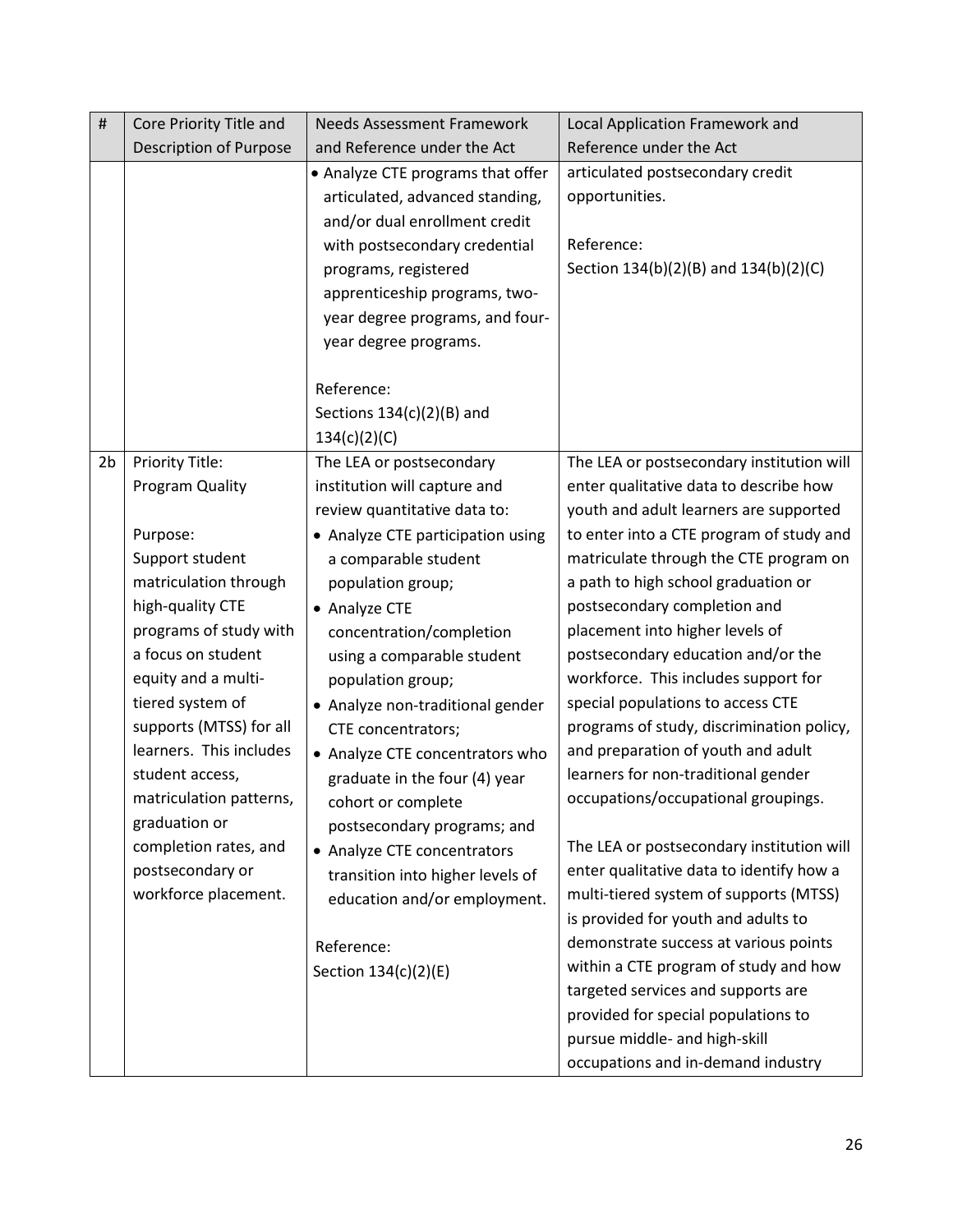| $\#$ | Core Priority Title and       | <b>Needs Assessment Framework</b> | Local Application Framework and           |  |
|------|-------------------------------|-----------------------------------|-------------------------------------------|--|
|      | <b>Description of Purpose</b> | and Reference under the Act       | Reference under the Act                   |  |
|      |                               |                                   | sectors that leads to competitive         |  |
|      |                               |                                   | integrated employment.                    |  |
|      |                               |                                   |                                           |  |
|      |                               |                                   | Reference:                                |  |
|      |                               |                                   | Section 134(b)(5)                         |  |
| 3a   | Priority Title:               | The LEA or postsecondary          | The LEA or postsecondary institution will |  |
|      | <b>Student Readiness and</b>  | institution will capture and      | enter qualitative data to define the      |  |
|      | Equity                        | review quantitative data to:      | multi-tiered system of supports (MTSS)    |  |
|      |                               | • Analyze CTE concentrators       | for youth and adult learners in academic  |  |
|      | Purpose:                      | readiness in English language     | subject areas and describe the tiered     |  |
|      | Provide a framework           | arts, mathematics, and science    | (e.g. tier 1) instructional model that    |  |
|      | for academic readiness        | (secondary only) subject areas,   | leads to academic readiness in English    |  |
|      | and the alignment of          | which includes student            | language arts, mathematics, and science   |  |
|      | academic and technical        | readiness and remediation.        | (secondary only) proficiency.             |  |
|      | instruction within a          |                                   |                                           |  |
|      | multi-tiered system of        | Reference:                        | The LEA or postsecondary institution will |  |
|      | supports (MTSS) for all       | Section 134(c)(2)(A)              | enter qualitative data to define the      |  |
|      | learners.                     |                                   | multi-tiered system of supports (MTSS)    |  |
|      |                               |                                   | for youth and adult learners whose        |  |
|      |                               |                                   | academic proficiency requires targeted    |  |
|      |                               |                                   | intervention and how tiered supports      |  |
|      |                               |                                   | (e.g. tier two and three) are provided to |  |
|      |                               |                                   | youth and adult learners to demonstrate   |  |
|      |                               |                                   | academic readiness in English language    |  |
|      |                               |                                   | arts, mathematics, and science            |  |
|      |                               |                                   | (secondary only).                         |  |
|      |                               |                                   | Reference:                                |  |
|      |                               |                                   | Section 134(b)(4) and 134(b)(9)           |  |
| 3b   | Priority Title:               | The LEA or postsecondary          | The LEA or postsecondary institution will |  |
|      | <b>Student Readiness and</b>  | institution will capture and      | enter qualitative data to define the      |  |
|      | Equity                        | review quantitative data to:      | multi-tiered system of supports (MTSS)    |  |
|      |                               | • Analyze CTE concentrators       | for youth and adult learners in technical |  |
|      | Purpose:                      | attainment rates of state-        | subject areas and describe the tiered     |  |
|      | Provide a framework           | approved industry recognized      | (e.g. tier 1) instructional model that    |  |
|      | for technical readiness       | credentials, licensures, or       | leads to technical readiness on the ESSA, |  |
|      | and the alignment of          | certificates;                     | Perkins, and WIOA accountability          |  |
|      | academic and technical        | • Analyze CTE concentrators       | models.                                   |  |
|      | instruction within a          | attainment of early               |                                           |  |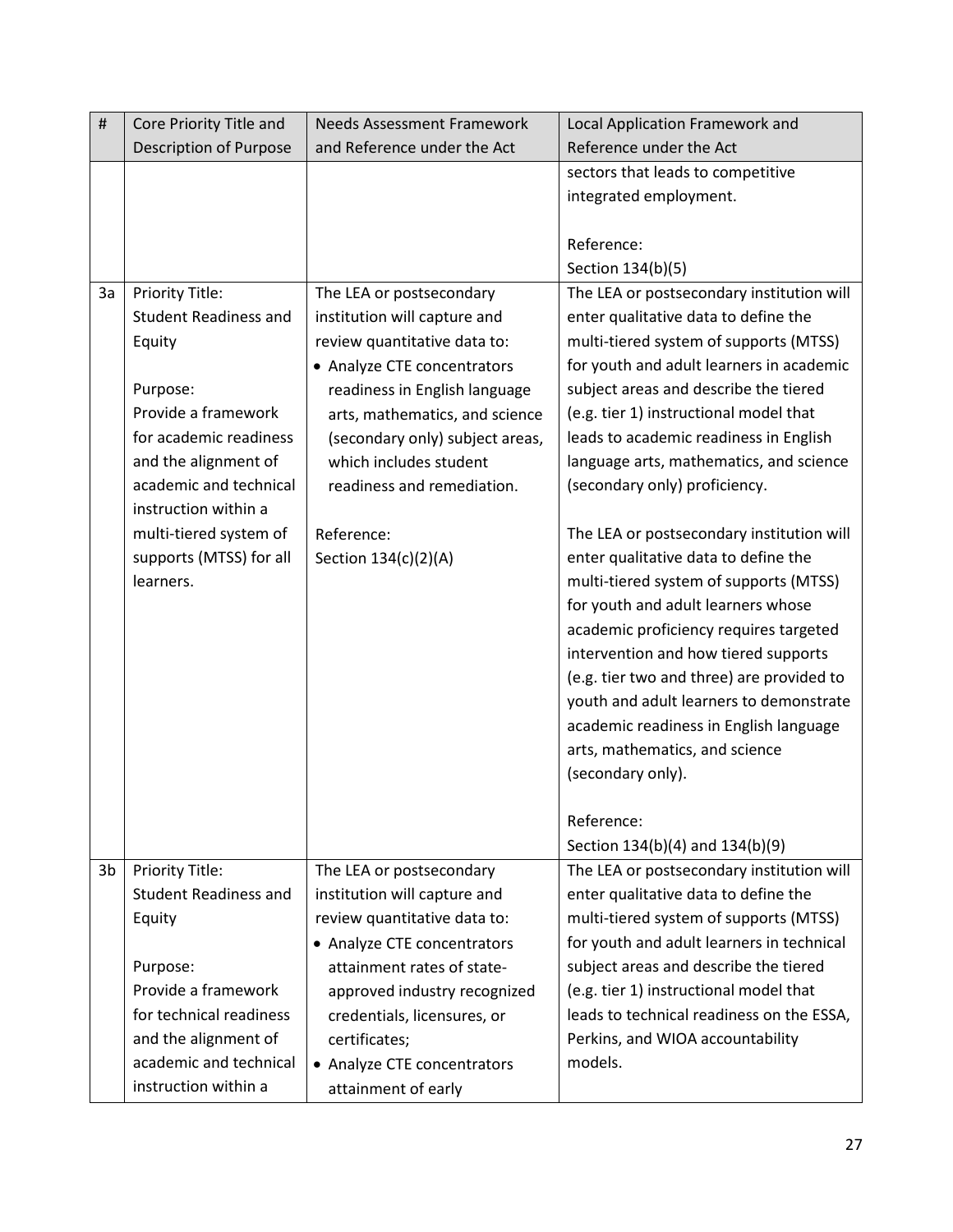| $\#$ | Core Priority Title and                                        | <b>Needs Assessment Framework</b><br><b>Local Application Framework and</b>                                                                                                      |                                                                                                                                                                                                                                                                                                                                                                                                                              |  |
|------|----------------------------------------------------------------|----------------------------------------------------------------------------------------------------------------------------------------------------------------------------------|------------------------------------------------------------------------------------------------------------------------------------------------------------------------------------------------------------------------------------------------------------------------------------------------------------------------------------------------------------------------------------------------------------------------------|--|
|      | <b>Description of Purpose</b>                                  | and Reference under the Act                                                                                                                                                      | Reference under the Act                                                                                                                                                                                                                                                                                                                                                                                                      |  |
|      | multi-tiered system of<br>supports (MTSS) for all<br>learners. | postsecondary credit or<br>advanced standing; and<br>• Analyze CTE concentrators<br>successful completion of<br>immersive WBL experiences.<br>Reference:<br>Section 134(c)(2)(A) | The LEA or postsecondary institution will<br>enter qualitative data to define the<br>multi-tiered system of supports (MTSS)<br>for youth and adult learners whose<br>technical proficiency requires targeted<br>intervention and how tiered supports<br>(e.g. tier two and three) are provided to<br>youth and adult learners to demonstrate<br>technical readiness on the ESSA, Perkins,<br>and WIOA accountability models. |  |
|      |                                                                |                                                                                                                                                                                  | Reference:<br>Section 134(b)(4), 134(b)(7), and<br>134(b)(9)                                                                                                                                                                                                                                                                                                                                                                 |  |
| 4a   | Priority Title:                                                | The LEA or postsecondary                                                                                                                                                         | The LEA or postsecondary institution will                                                                                                                                                                                                                                                                                                                                                                                    |  |
|      | <b>Talent Development</b>                                      | institution will capture and<br>review quantitative data to:                                                                                                                     | enter qualitative data to describe the<br>process and methods used to recruit                                                                                                                                                                                                                                                                                                                                                |  |
|      | Purpose:                                                       | • Analyze CTE educator and                                                                                                                                                       | qualified and diverse CTE educators and                                                                                                                                                                                                                                                                                                                                                                                      |  |
|      | Discuss recruitment<br>related faculty who have an             |                                                                                                                                                                                  | related faculty.                                                                                                                                                                                                                                                                                                                                                                                                             |  |
|      | methods for CTE                                                | active teaching license or meet                                                                                                                                                  |                                                                                                                                                                                                                                                                                                                                                                                                                              |  |
|      | educators and related                                          | postsecondary eligibility                                                                                                                                                        | The LEA or postsecondary institution will                                                                                                                                                                                                                                                                                                                                                                                    |  |
|      | faculty, processes to                                          | requirements;                                                                                                                                                                    | enter qualitative data to discuss the                                                                                                                                                                                                                                                                                                                                                                                        |  |
|      | support licensure and                                          | • Analyze CTE educator and                                                                                                                                                       | types of supports that are provided for                                                                                                                                                                                                                                                                                                                                                                                      |  |
|      | certification, and                                             | related faculty postings in the                                                                                                                                                  | CTE educators and related faculty to                                                                                                                                                                                                                                                                                                                                                                                         |  |
|      | equity within the                                              | last three (3) years; and                                                                                                                                                        | seek initial teacher licensure or meet                                                                                                                                                                                                                                                                                                                                                                                       |  |
|      | human resources                                                | • Analyze CTE educator and                                                                                                                                                       | other professional standards or meet                                                                                                                                                                                                                                                                                                                                                                                         |  |
|      | process.                                                       | related faculty eligible to retire                                                                                                                                               | postsecondary employment standards.                                                                                                                                                                                                                                                                                                                                                                                          |  |
|      |                                                                | in the next five (5) years.                                                                                                                                                      | Reference:                                                                                                                                                                                                                                                                                                                                                                                                                   |  |
|      |                                                                | Reference:                                                                                                                                                                       | Section 134(b)(8)                                                                                                                                                                                                                                                                                                                                                                                                            |  |
|      |                                                                | Section 134(c)(2)(D)                                                                                                                                                             |                                                                                                                                                                                                                                                                                                                                                                                                                              |  |
| 4b   | Priority Title:                                                | The LEA or postsecondary                                                                                                                                                         | The LEA or postsecondary institution will                                                                                                                                                                                                                                                                                                                                                                                    |  |
|      | <b>Talent Development</b>                                      | institution will capture and                                                                                                                                                     | enter qualitative data to describe how                                                                                                                                                                                                                                                                                                                                                                                       |  |
|      |                                                                | review quantitative data to:                                                                                                                                                     | new CTE educators and related faculty                                                                                                                                                                                                                                                                                                                                                                                        |  |
|      | Purpose:                                                       | • Categorize the tenure of CTE                                                                                                                                                   | are supported to be effective in the                                                                                                                                                                                                                                                                                                                                                                                         |  |
|      | Discuss on-going                                               | educators and related faculty                                                                                                                                                    | classroom and the types of professional                                                                                                                                                                                                                                                                                                                                                                                      |  |
|      | supports for CTE                                               | based on years of experience in                                                                                                                                                  | learning opportunities that are provided                                                                                                                                                                                                                                                                                                                                                                                     |  |
|      | educators and related                                          | education;                                                                                                                                                                       | for educators and related faculty based                                                                                                                                                                                                                                                                                                                                                                                      |  |
|      | faculty, which includes                                        |                                                                                                                                                                                  |                                                                                                                                                                                                                                                                                                                                                                                                                              |  |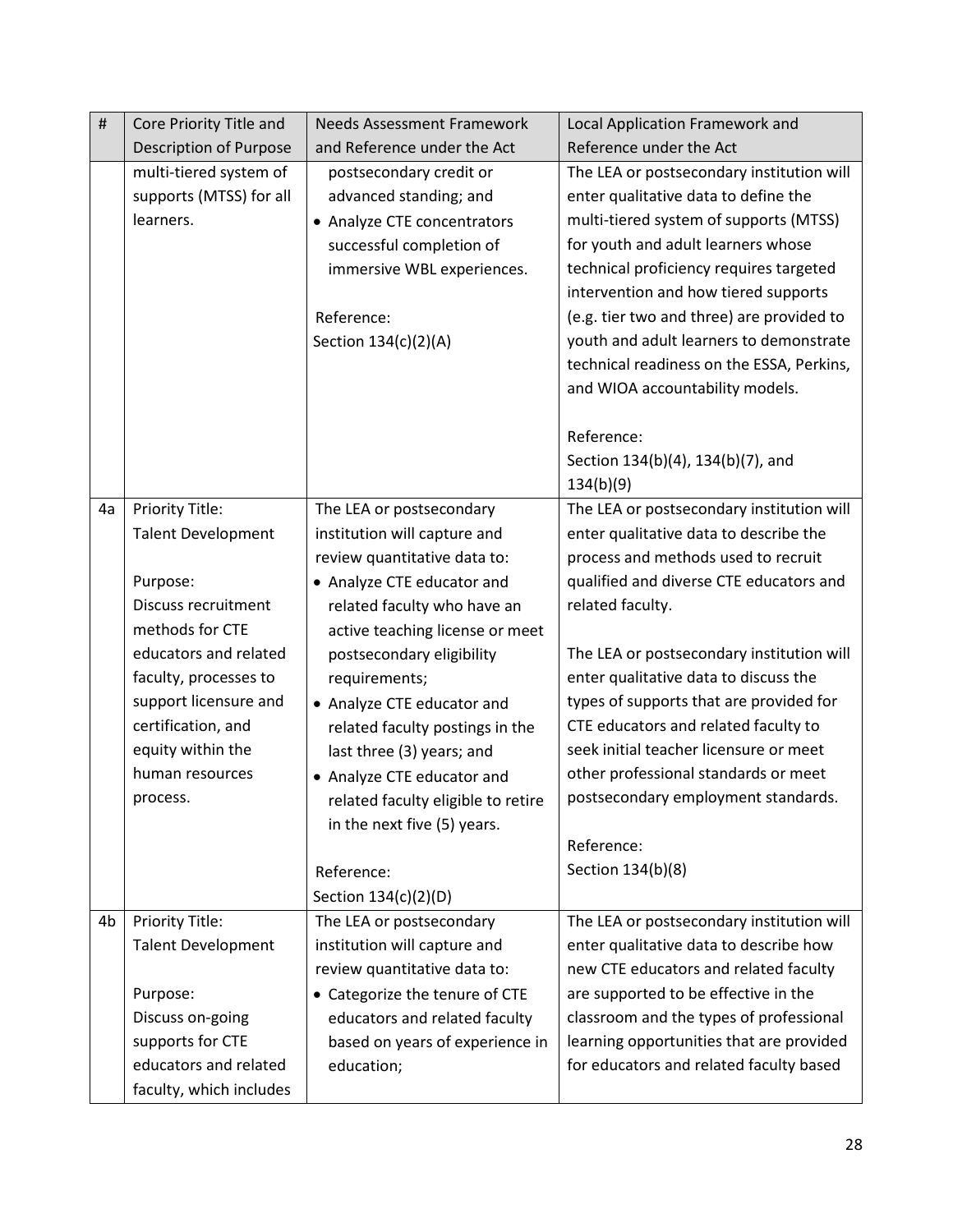| $\#$ | Core Priority Title and               | <b>Needs Assessment Framework</b> | <b>Local Application Framework and</b>    |  |
|------|---------------------------------------|-----------------------------------|-------------------------------------------|--|
|      | Description of Purpose                | and Reference under the Act       | Reference under the Act                   |  |
|      | on-going talent                       | • Categorize the level of skill   | on years of experience and/or             |  |
|      | development,                          | across CTE educators and          | professional practice.                    |  |
|      | professional learning                 | related faculty based on          |                                           |  |
|      | routines, and                         | advanced credentials and/or       | The LEA or postsecondary institution will |  |
|      | customized support to                 | measured experience in their      | enter qualitative data to describe how    |  |
|      | ensure effective                      | field of study; and               | experienced CTE educators and related     |  |
|      | instructional practice.               | • Define the types and quantity   | faculty are supported to acquire          |  |
|      |                                       | of professional learning          | advanced certificates, degrees, or other  |  |
|      |                                       | opportunities available to CTE    | types of professional learning that       |  |
|      |                                       | educators and related faculty.    | deepens their subject matter expertise    |  |
|      |                                       |                                   | and/or professional practice.             |  |
|      |                                       | Reference:                        |                                           |  |
|      |                                       | Section 134(c)(2)(D)              | Reference:                                |  |
|      |                                       |                                   | Section 134(b)(8)                         |  |
| 5a   | Priority Title:                       | The LEA or postsecondary          | The LEA or postsecondary institution will |  |
|      | <b>Systems Alignment</b>              | institution will capture and      | enter qualitative data to describe how    |  |
|      | review quantitative data to:          |                                   | employers and community partners are      |  |
|      | Purpose:<br>• Outline the stakeholder |                                   | integrated into the local system of CTE   |  |
|      | Model employer and                    | engagement model used to          | to complete the local needs assessment    |  |
|      | community                             | complete the local needs          | and local application as well as in       |  |
|      | engagement,                           | assessment, local application,    | determining performance targets to        |  |
|      | involvement in the                    | and annual budget;                | improve the local system of CTE.          |  |
|      | local needs assessment                | • Define the model of             |                                           |  |
|      | and local application                 | stakeholder engagement to         | The LEA or postsecondary institution will |  |
|      | development, and the                  | support and improve CTE           | enter qualitative data to describe how    |  |
|      | shared focus on guiding               | programs of study; and            | employer and community partners are       |  |
|      | the local system of CTE.              | • Categorize the depth of         | integrated into the implementation of     |  |
|      |                                       | stakeholder engagement across     | CTE program of study and to provide       |  |
|      |                                       | CTE programs of study             | career information and employment         |  |
|      |                                       |                                   | opportunities that focus on middle- and   |  |
|      |                                       | Reference:                        | high-skill occupations (e.g. curriculum   |  |
|      |                                       | Section 134(d) and 134(e)         | development/implementation, system        |  |
|      |                                       |                                   | innovation, support for youth and         |  |
|      |                                       |                                   | teachers, as well as the expansion of     |  |
|      |                                       |                                   | student advisement and work-based         |  |
|      |                                       |                                   | learning experiences).                    |  |
|      |                                       |                                   |                                           |  |
|      |                                       |                                   | Reference:                                |  |
|      |                                       |                                   | Section 134(b)(3)(B), 134(d), and 134(e)  |  |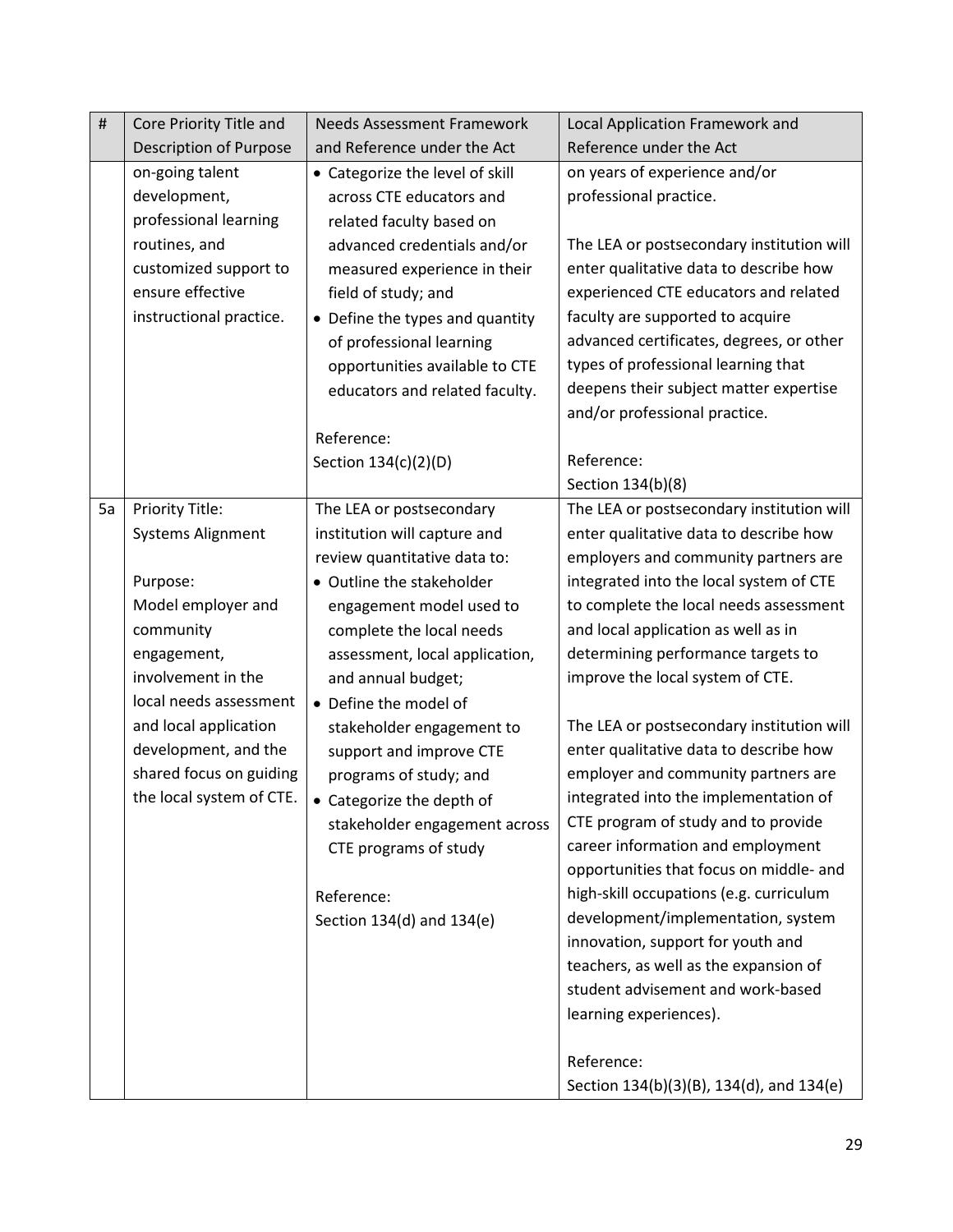| #  | Core Priority Title and       | <b>Needs Assessment Framework</b><br>Local Application Framework and      |
|----|-------------------------------|---------------------------------------------------------------------------|
|    | <b>Description of Purpose</b> | Reference under the Act<br>and Reference under the Act                    |
| 5b | Priority Title:               | The LEA or postsecondary institution will<br>The LEA or postsecondary     |
|    | <b>Systems Alignment</b>      | institution will capture and<br>enter qualitative data to describe the    |
|    |                               | system for offering career awareness,<br>review quantitative data to:     |
|    | Purpose:                      | career exploration, and career<br>Analyze the number of<br>$\bullet$      |
|    | Define the model of           | immersion activities as part of a<br>middle and high school youth         |
|    | student advisement            | comprehensive work-based learning<br>or postsecondary students            |
|    | and system to support         | continuum at the middle and high school<br>participating in career        |
|    | career awareness and          | grade levels or postsecondary levels and<br>awareness and exploration     |
|    | exploration activities in     | how employers and community partners<br>activities and related            |
|    | partnership with              | support this effort.<br>outcomes; and                                     |
|    | employers, community          | Analyze the number of<br>$\bullet$                                        |
|    | partners, and LEA or          | The LEA or postsecondary institution will<br>middle and high school youth |
|    | postsecondary                 | enter qualitative data to describe the<br>or postsecondary students       |
|    | educators and related         | system for offering student advisement<br>participating in college and    |
|    | faculty.                      | at the middle and high school grade<br>career advisement models           |
|    |                               | levels or postsecondary level and how<br>and related outcomes.            |
|    |                               | employers and community partners                                          |
|    |                               | support this effort.<br>Reference:                                        |
|    |                               | Section 134(b)(3)(A),                                                     |
|    |                               | Reference:<br>$134(b)(3)(C)$ , and $134(b)(6)$                            |
|    |                               | Section 134(b)(3)(A), 134(b)(3)(C), and                                   |
|    |                               | 134(b)(6)                                                                 |

h. Provide the eligible agency's definition for "size, scope, and quality" that will be used to make funds available to eligible recipients pursuant to section 135(b) of Perkins V.

Per section 135(b), the Delaware Department of Education requires CTE programs of study to meet the criteria of sufficient size, scope, and quality to be effective and seek funding under the Act. Size is defined as providing sufficient opportunity for youth and adult learners to enter and matriculate through secondary and postsecondary CTE program levels. Scope is defined as including rigorous academic and technical standards, as well as employability skills, and by providing youth and adult learners with opportunities to earn industryrecognized credentials, participate in work-based learning experiences, and connect secondary to postsecondary coursework. Quality is defined as providing sufficient opportunity to meet or exceed performance targets under the Act, provide support for special populations enrolled in the CTE program of study, and procedures that continuously improve all aspects of those programs offered under the Act. This policy is documented within the [Career & Technical Education Policies and Procedures.](http://www.doe.k12.de.us/domain/384)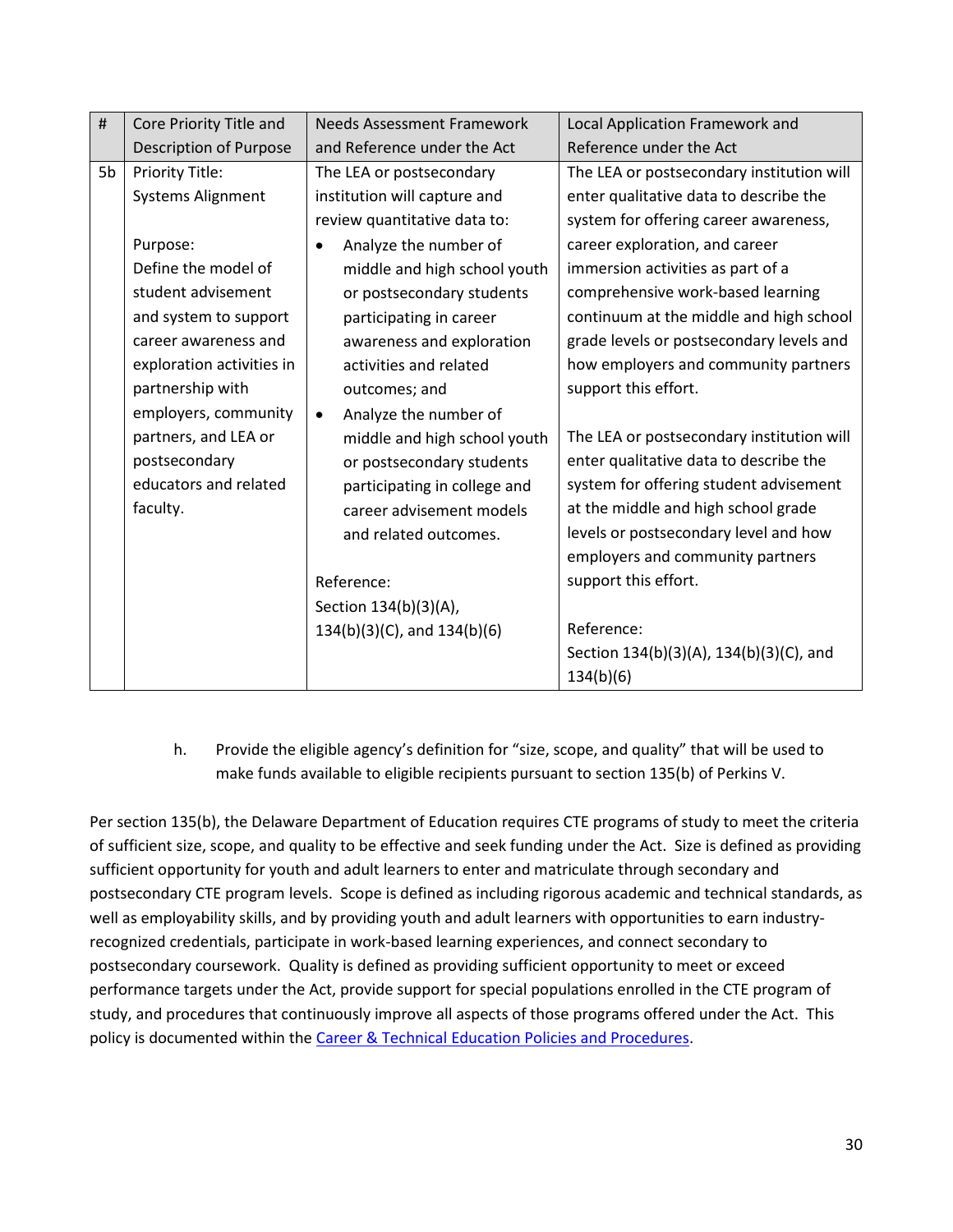# **Text Box 4: Statutory Requirements for Local Applications**

- (b) CONTENTS.—The eligible agency shall determine the requirements for local applications, except that each local application shall contain—
- (1) a description of the results of the comprehensive needs assessment conducted under subsection (c);
- (2) information on the career and technical education course offerings and activities that the eligible recipient will provide with funds under this part, which shall include not less than 1 program of study approved by a State under section  $124(b)(2)$ , including—
	- (A) how the results of the comprehensive needs assessment described in subsection (c) informed the selection of the specific career and technical education programs and activities selected to be funded;
	- (B) a description of any new programs of study the eligible recipient will develop and submit to the State for approval; and
	- (C) how students, including students who are members of special populations, will learn about their school's career and technical education course offerings and whether each course is part of a career and technical education program of study;
- (3) a description of how the eligible recipient, in collaboration with local workforce development boards and other local workforce agencies, one-stop delivery systems described in section 121(e)(2) of the Workforce Innovation and Opportunity Act (29 U.S.C.  $3151(e)(2)$ , and other partners, will provide—
	- (A) career exploration and career development coursework, activities, or services;
	- (B) career information on employment opportunities that incorporate the most up-to-date information on high-skill, high-wage, or in-demand industry sectors or occupations, as determined by the comprehensive needs assessment described in subsection (c); and
	- (C) an organized system of career guidance and academic counseling to students before enrolling and while participating in a career and technical education program;
- (4) a description of how the eligible recipient will improve the academic and technical skills of students participating in career and technical education programs by strengthening the academic and career and technical education components of such programs through the integration of coherent and rigorous content aligned with challenging academic standards and relevant career and technical education programs to ensure learning in the subjects that constitute a well-rounded education (as defined in section 8101 of the Elementary and Secondary Education Act of 1965);

(Continued on the following page)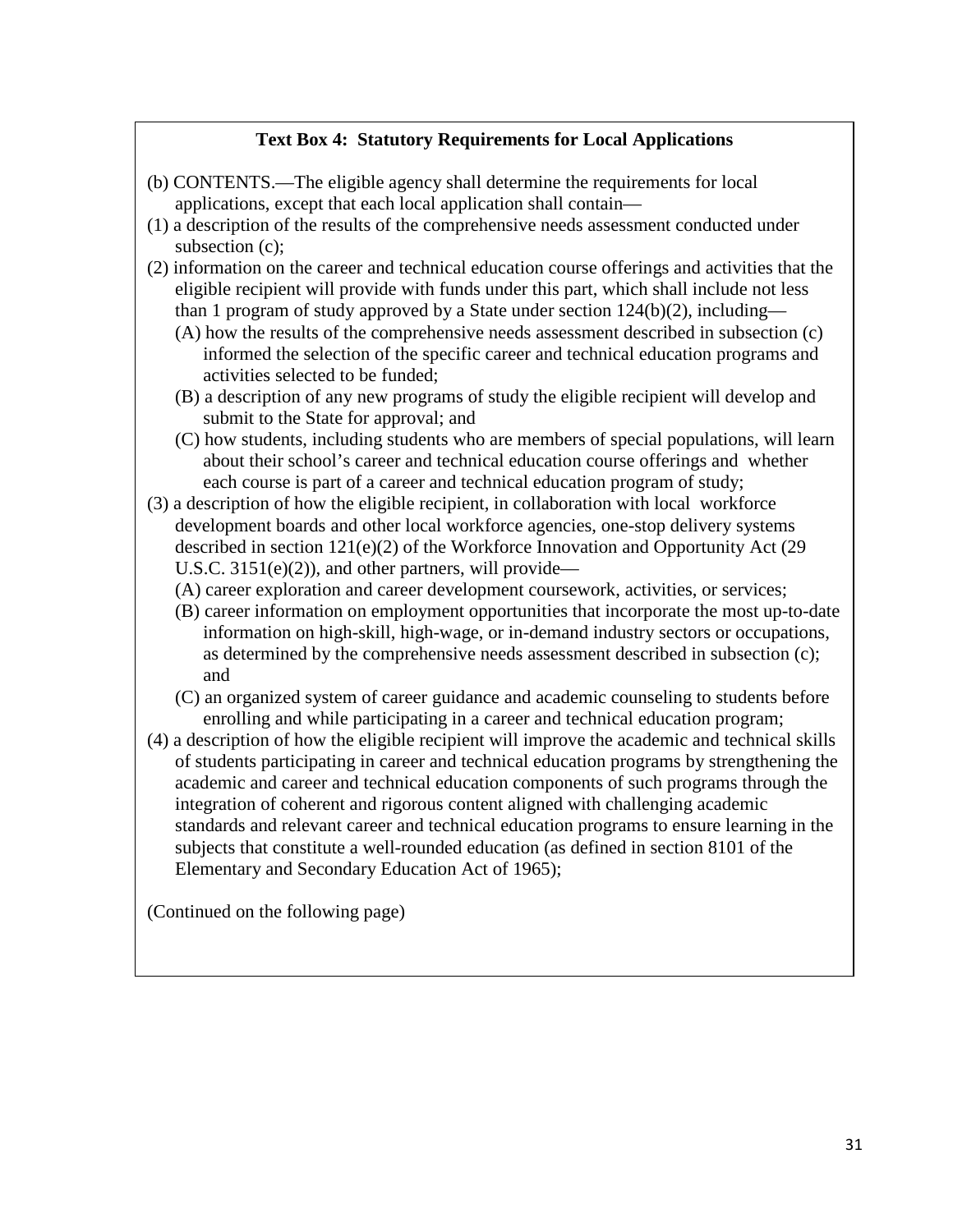# **Text Box 4: Statutory Requirements of Local Applications (continued))**

- (5) a description of how the eligible recipient will—
	- (A) provide activities to prepare special populations for high-skill, high-wage, or indemand industry sectors or occupations that will lead to self-sufficiency;
	- (B) prepare CTE participants for non-traditional fields;
	- (C) provide equal access for special populations to career and technical education courses, programs, and programs of study; and
	- D) ensure that members of special populations will not be discriminated against on the basis of their status as members of special populations;
- (6) a description of the work-based learning opportunities that the eligible recipient will provide to students participating in career and technical education programs and how the recipient will work with representatives from employers to develop or expand workbased learning opportunities for career and technical education students, as applicable;
- (7) a description of how the eligible recipient will provide students participating in career and technical education programs with the opportunity to gain postsecondary credit while still attending high school, such as through dual or concurrent enrollment programs or early college high school, as practicable;
- (8) a description of how the eligible recipient will coordinate with the eligible agency and institutions of higher education to support the recruitment, preparation, retention, and training, including professional development, of teachers, faculty, administrators, and specialized instructional support personnel and paraprofessionals who meet applicable State certification and licensure requirements (including any requirements met through alternative routes to certification), including individuals from groups underrepresented in the teaching profession; and
- (9) a description of how the eligible recipient will address disparities or gaps in performance as described in section  $113(b)(3)(C)(ii)(II)$  in each of the plan years, and if no meaningful progress has been achieved prior to the third program year, a description of the additional actions such recipient will take to eliminate those disparities or gaps.

(Section 134(b) of Perkins V)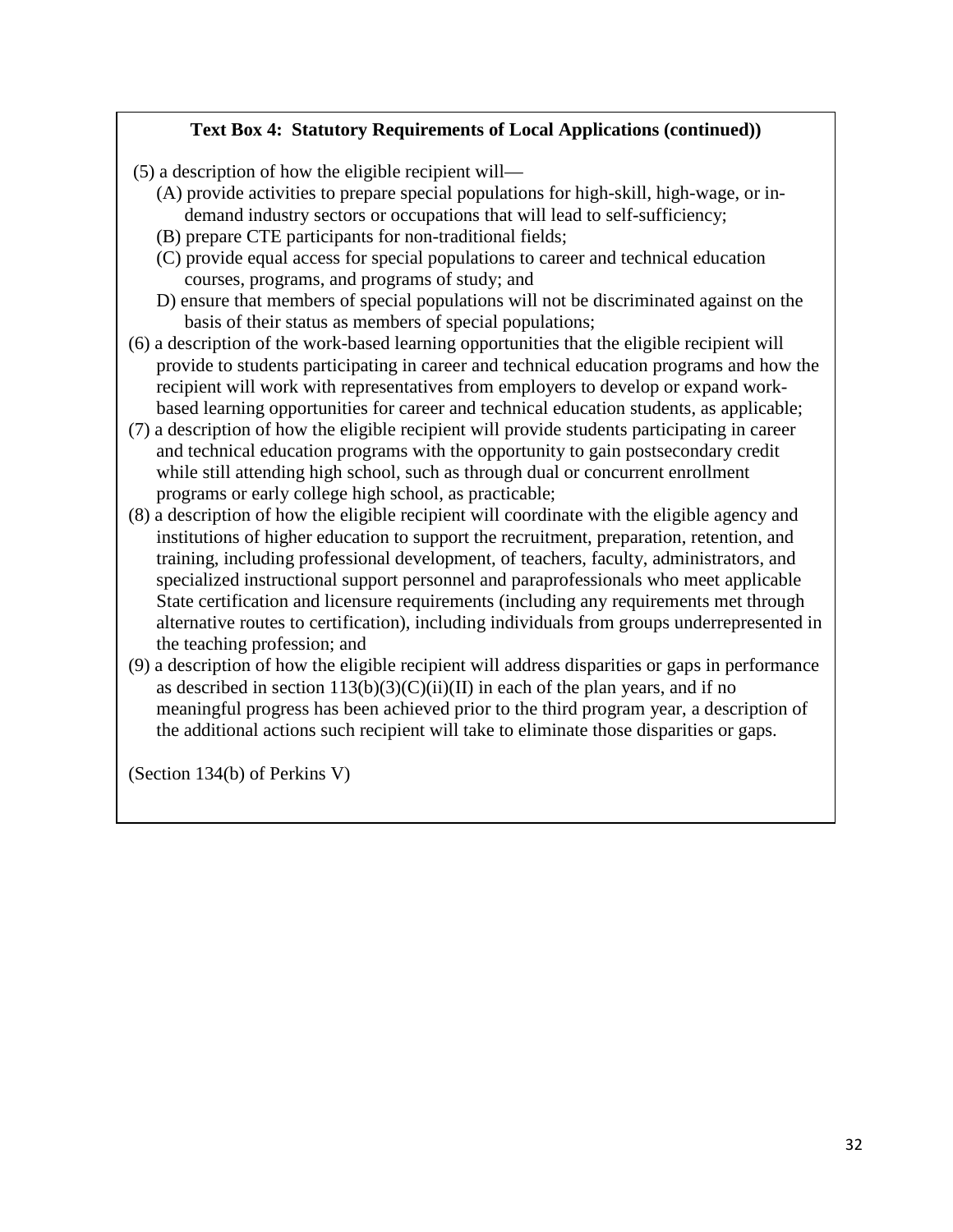## **Text Box 5: Statutory Requirements for Comprehensive Local Needs Assessment**

(c) COMPREHENSIVE NEEDS ASSESSMENT.—

- (1) IN GENERAL.—To be eligible to receive financial assistance under this part, an eligible recipient shall—
	- (A) conduct a comprehensive local needs assessment related to career and technical education and include the results of the needs assessment in the local application submitted under subsection (a); and
	- (B) not less than once every 2 years, update such comprehensive local needs assessment.
- (2) REQUIREMENTS.—The comprehensive local needs assessment described in paragraph (1) shall include each of the following:
	- (A) An evaluation of the performance of the students served by the eligible recipient with respect to State determined and local levels of performance established pursuant to section 113, including an evaluation of performance for special populations and each subgroup described in section  $1111(h)(1)(C)(ii)$  of the Elementary and Secondary Education Act of 1965.
	- (B) A description of how career and technical education programs offered by the eligible recipient are—(i) sufficient in size, scope, and quality to meet the needs of all students served by the eligible recipient; and (ii)(I) aligned to State, regional, Tribal, or local in-demand industry sectors or occupations identified by the State workforce development board described in section 101 of the Workforce Innovation and Opportunity Act (29 U.S.C. 3111) (referred to in this section as the ''State board'') or local workforce development board, including career pathways, where appropriate; or (II) designed to meet local education or economic needs not identified by State boards or local workforce development boards.
	- (C) An evaluation of progress toward the implementation of career and technical education programs and programs of study.
	- (D) A description of how the eligible recipient will improve recruitment, retention, and training of career and technical education teachers, faculty, specialized instructional support personnel, paraprofessionals, and career guidance and academic counselors, including individuals in groups underrepresented in such professions.
	- (E) A description of progress toward implementation of equal access to highquality career and technical education courses and programs of study for all students, including— (i) strategies to overcome barriers that result in lower rates of access to, or performance gaps in, the courses and programs for special populations; (ii) providing programs that are designed to enable special populations to meet the local levels of performance; and (iii) providing activities to prepare special populations for high-skill, high-wage, or in-demand industry sectors or occupations in competitive, integrated settings that will lead to self-sufficiency.

(Section 134(c) of Perkins V)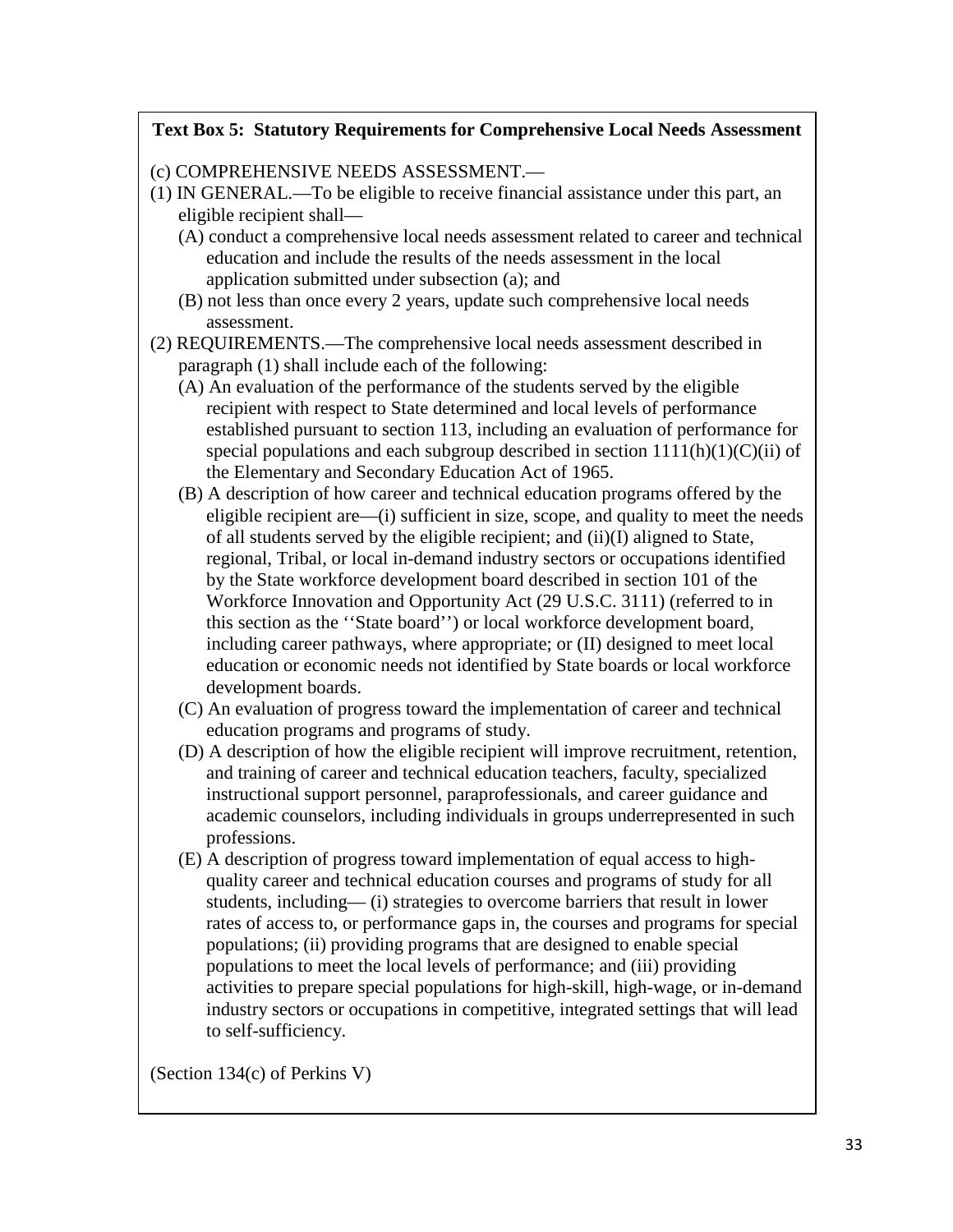## **3. Meeting the Needs of Special Populations**

- a. Describe the eligible agency's program strategies for special populations, including a description of how individuals who are members of special populations
	- i. will be provided with equal access to activities assisted under this Act;

Per section 121(d)(9)(A), the Delaware Department of Education coordinates services for student access and equity for those special populations under the Act across state agencies, community stakeholders, and eligible recipients and institutions that support special populations. This includes coordination of various workgroups across the Delaware Department of Education, including the CTE & STEM workgroup, the Higher Education workgroup, the Exceptional Children workgroup, and the Curriculum, Instruction, and Professional Development workgroup to:

- Align supports and services for students with disabilities, English Learners (EL), foster and homeless youth, and other special populations under the Act;
- Provide and coordinate professional learning opportunities for academic educators, CTE educators, special education staff, school counselors, and EL staff in secondary school programs;
- Promote academic instruction and targeted interventions that reduce the need for remedial education at the postsecondary level; and
- Develop process tools and data models to identify effective programs, coaching, and supports to serve special populations under the Act.

This also includes coordination of various state agencies, including the Delaware Department of Labor— Vocational Rehabilitation Division and the Employment and Training Division as well as the Delaware Department of Health and Social Services—Division of Developmental Disabilities Services and the Division for the Visually Impaired to:

- Align in-school youth programs under WIOA to college and career preparation programs, school counseling programs, and CTE programs of study at the secondary level;
- Align out-of-school youth programs under WIOA to community-based supports, transition supports and services, and CTE programs of study at the postsecondary level;
- Coordinate supports for youth with disabilities across federal and state programs to support preemployment transition services and supports into postsecondary education and employment; and
- Coordinate employer engagement and outreach to align work-based learning programs, develop complementary on-boarding services, and discuss labor market research to target in-demand occupations and occupational groupings.

Implementation of these services is monitored as part of the local needs assessment and local application process through the [eGrants platform](https://www.doe.k12.de.us/domain/477) and through on-going performance routines. The local needs assessment and local application process ensures that students in special populations are provided with access to CTE programs and appropriate services and supports. On-going performance monitoring routines are conducted every three (3) to five (5) years based on a risk analysis of LEAs and postsecondary institutions. The performance routine includes discussion of student equity and student access to CTE programs and services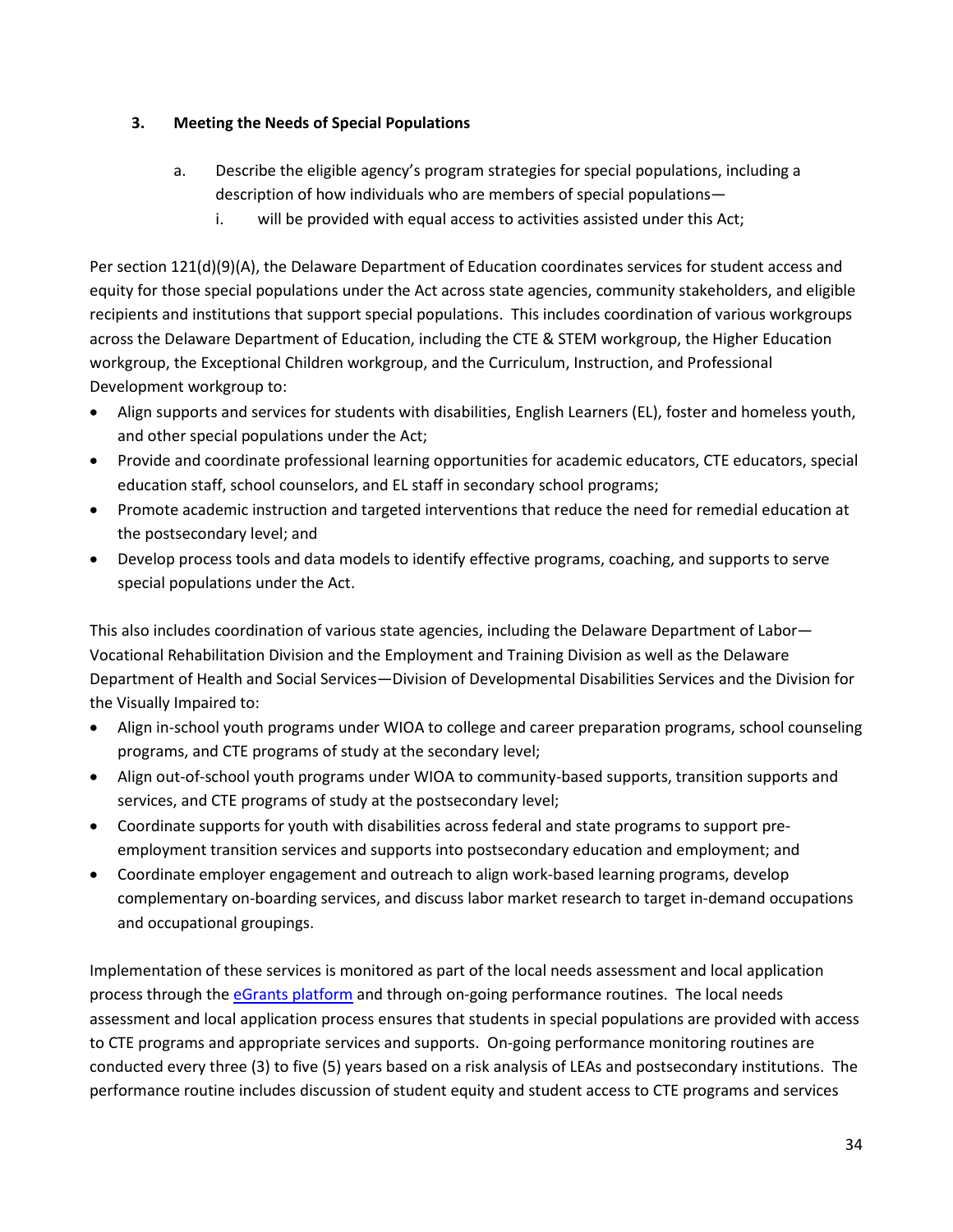under the Act. This includes a review of student access to and matriculation through CTE programs as well as student outcomes by indicator type and by defined sub-populations under the Act. Findings associated with the performance routine are documented for the LEA or postsecondary institution to address. Additional support is then made available through a tiered engagement model.

> ii. will not be discriminated against on the basis of status as a member of a special population;

Per section 121(d)(9)(B), Delaware prohibits discrimination against students, including students enrolled in career and technical education programs. All programs operate in accordance with IDEA, the Civil Rights Act, Section 504 of the Rehabilitation Act of 1973, and subsequent federal legislation. Further, the Delaware Department of Education requires all Delaware students to complete a career pathway as part of the high school graduation requirements. A career pathway is defined as three (3) credits, beyond those courses otherwise required for high school graduation, in a specific area of focus (see [14 DE Admin. Code 505\)](http://regulations.delaware.gov/AdminCode/title14/500/505.shtml#TopOfPage). Any student may choose a CTE program of study at the secondary level to complete this requirement. Any student may also choose to attend a high school or LEA that offers a CTE program of study that is of interest to the student that is not within the student's traditional geographic school district. Further, schools and LEAs may choose to offer state-model or locally developed CTE programs of study at the secondary level, creating greater access for youth. Opportunities to offer a high-quality CTE program of study are available to any high school and LEA interested in offering such program and across postsecondary CTE institutions. All postsecondary CTE institutions are open admission institutions that provide programs and services under the Act to youth and adult learners.

> iii. will be provided with programs designed to enable individuals who are members of special populations to meet or exceed State determined levels of performance described in section 113, and prepare special populations for further learning and for high-skill, high-wage, or in-demand industry sectors or occupations;

Per section 121(d)(9)(C), the Delaware Department of Education requires secondary recipients and postsecondary institutions to coordinate program development and implementation with employer advisory committees. These committees serve as the foundation to establish state and local levels of performance by indicator and coordinate supports for youth from special populations. Engagement between employer groups and eligible recipients under the Act is monitored through the local application process and as part of the Delaware Department of Education performance routine.

iv. will be provided with appropriate accommodations; and

Per section 121(d)(9)(D), the Delaware Department of Education requires all students to complete a student success plan prior to high school graduation (see [14 DE Admin. Code 507\)](http://regulations.delaware.gov/AdminCode/title14/500/507.shtml#TopOfPage). The student success plan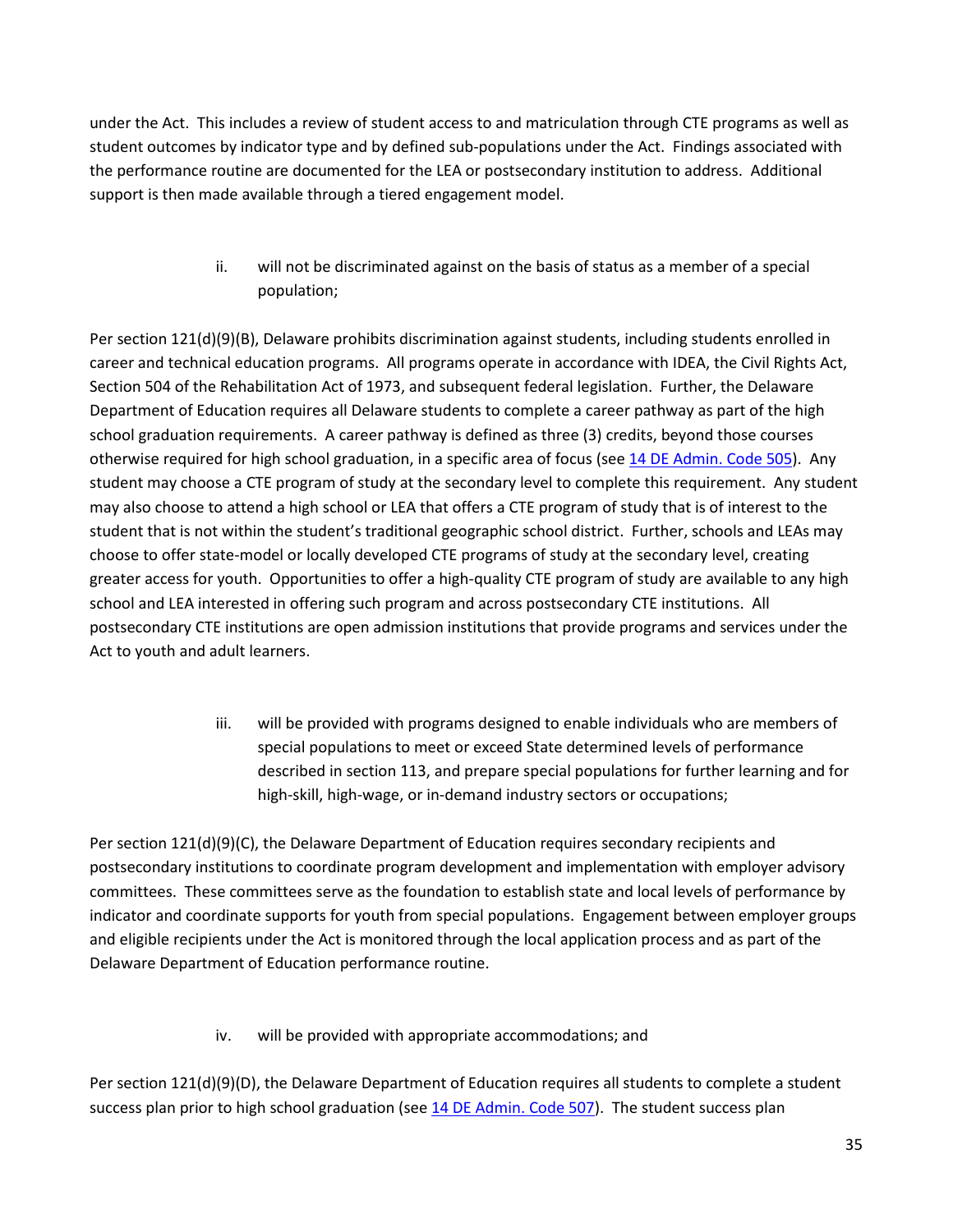encompasses a minimum of six (6) years (grades 8 through 12 and one-year beyond high school) to provide all students with the opportunity to set education and career goals based on their academic and career interests. During the establishment and annual review of the student success plan, students engage their parents/guardians, school counselors, teachers, mentors, and other individuals in the process of developing an individual learning plan. The individualized learning plan includes student supports, accommodations, and other resources garnered on behalf of the student. To assist in the implementation of the student success plan, the State of Delaware has makes available career software at no cost to LEAs. The software allows the plan to be completed online while providing career exploration tools to youth.

Individual student accommodations are coordinated across Perkins V, WIOA, and ESSA. Additionally, Delaware recognizes the need for quality education programs for youth and adult learners who have not been successful within the regular school program. Often, in an instructional setting, more appropriate to an individual's needs or based upon an individual's circumstance, the learner can be highly successful in education and training programs that directly connect to the labor market. This includes programs that support special populations defined under the Act, which include but are not limited to programs operating within a correctional institution, serving individuals with disabilities, or serving English Learners as well as those programs that provide specialized services in partnership with employers. Policies, programs, and best practices established under the Act are used to work with education and training providers that serve incarcerated youth and adults as well as institutions that serve individuals with disabilities, to more effectively promote academic instruction, technical skill development, and employability skills. Further, alignment to indemand occupations and the acquisition of industry credentials that are valued by postsecondary institutions and employers are used as tools to assist the learner with transition into continuing education and employment.

> v. will be provided instruction and work-based learning opportunities in integrated settings that support competitive, integrated employment. (Section 122(d)(9) of Perkins V)

Per section 122(d)(9)(E), the Delaware Department of Education requires secondary recipients and postsecondary institutions to include high quality work-based learning experiences as part of an approved state- or locally-developed CTE program of study. Documentation of work-based learning experiences is included within th[e Delaware CTE Program of Study Application.](https://education.delaware.gov/educators/academic-support/career_and_technical_education/cte_educator_resources/) Operational definitions of work-based learning activities and instructional outcomes are included in the [Career & Technical Education Policies and](http://education.delaware.gov/wp-content/uploads/2019/04/2017_08_de_cte_pos_policyandprocedures.pdf)  [Procedures.](http://education.delaware.gov/wp-content/uploads/2019/04/2017_08_de_cte_pos_policyandprocedures.pdf)

Opportunities for youth and adults with disabilities to participate in work-based learning opportunities that include integrated and competitive employment are defined within the individual learning plan for the student. For youth this includes the student success plan (see [14 DE Admin. Code 507\)](http://regulations.delaware.gov/AdminCode/title14/500/507.shtml#TopOfPage) and/or an individual education plan (se[e 14 DE Admin. Code 922 to 929\)](http://regulations.delaware.gov/AdminCode/title14/900/index.shtml#TopOfPage). For adult learners these opportunities are coordinated with those student support services available at the eligible postsecondary institutions.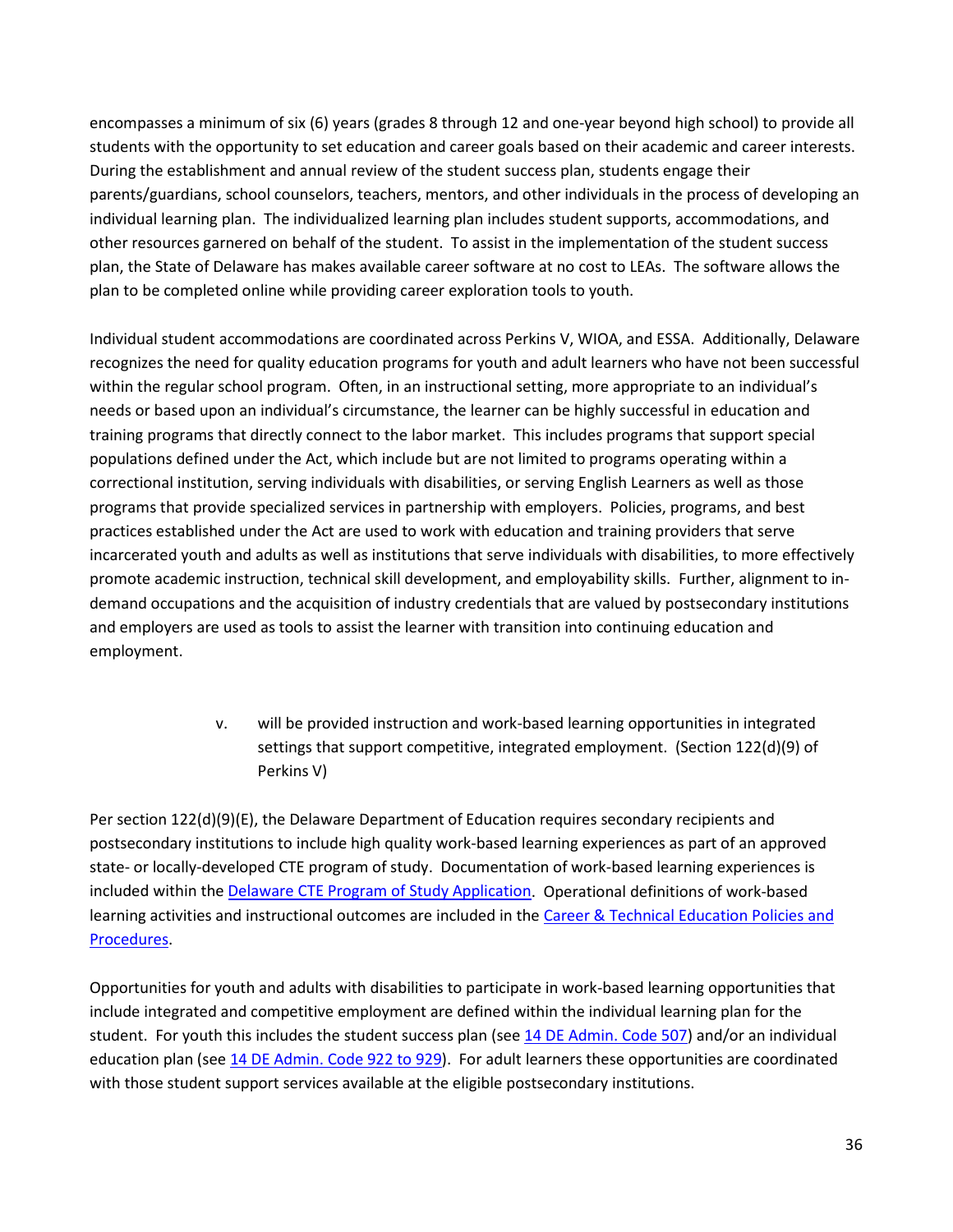Additional supports are coordinated between the Delaware Department of Education, the Department of Labor, and the Department of Health & Social Services to provide pre-employment and employment transition services under WIOA Title IV that maximize employment, independence, and integration into society. This includes specific programming for youth with disabilities enrolled in secondary CTE programs in coordination with WIOA, the Individuals with Disabilities Education Act (IDEA), and other federal programs. Secondary and postsecondary CTE coordination supports the pursuit of competitive integrated employment and emphasizes services to youth and adults with disabilities to receive education and training services and work-based learning supports.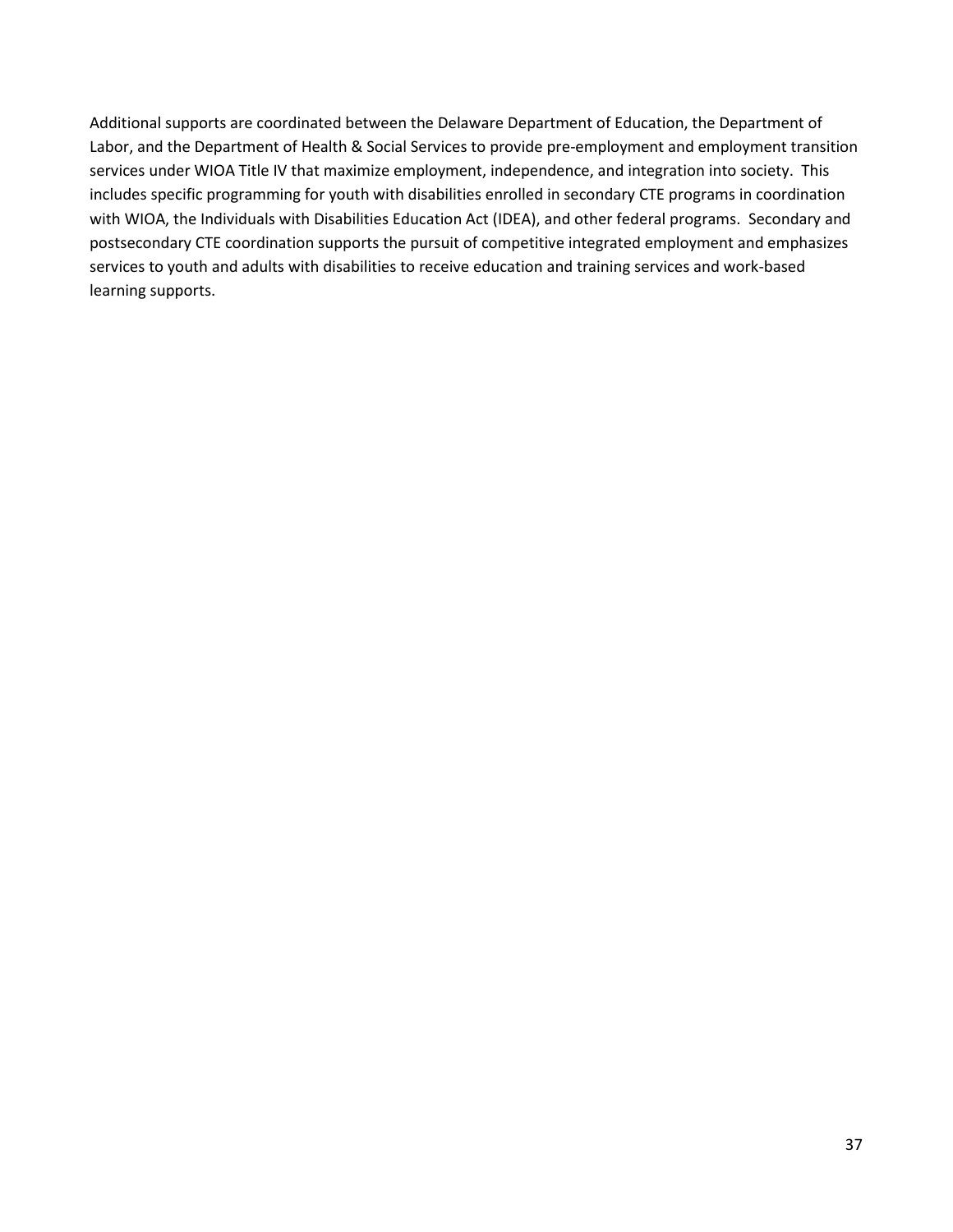### **4. Preparing Teachers and Faculty**

a. Describe how the eligible agency will support the recruitment and preparation of teachers, including special education teachers, faculty, school principals, administrators, specialized instructional support personnel, and paraprofessionals to provide career and technical education instruction, leadership, and support, including professional development that provides the knowledge and skills needed to work with and improve instruction for special populations. (Section 122(d)(6) of Perkins V)

Per section 122(d)(6), the Delaware Department of Education supports the recruitment and preparation of teachers, faculty, school principals, administrators, specialized personnel, and paraprofessionals to provide high-quality instruction, college and career counseling services, and support to youth and adult learners. The Delaware Department of Education also supports shared leadership activities and skill development that is ongoing and reflective of the evolving needs of the state career pathways system.

Specific supports are provided to teacher candidates who seek licensure and certification through the Alternative Routes to Teacher Certification program, se[e here.](http://www.artc.udel.edu/) Supports are also provided to institutions of higher education to engage with teacher candidates who enter the field of education having been previously employed in the workforce through Delaware administrative code for Skilled and Technical Sciences (see 14 DE [Admin. Code 1559\)](http://regulations.delaware.gov/AdminCode/title14/1500/1559.shtml#TopOfPage). State leadership activities and funds as well as staff time are applied to increase programs and opportunities for industry professionals to enter and become successful educators. Feedback from various stakeholders is collected and analyzed to refine programmatic investments, supportive programs, and to offer technical assistance.

On-going professional learning opportunities are provided to educators to develop academic and technical skills as well as practice the meaningful facilitation of instruction. Support for administrators and institutional leadership is provided throughout the academic year to improve the operational efficiency of secondary and postsecondary institutions under the Act as well as developed shared educational policy and practices managed by the Delaware Department of Education.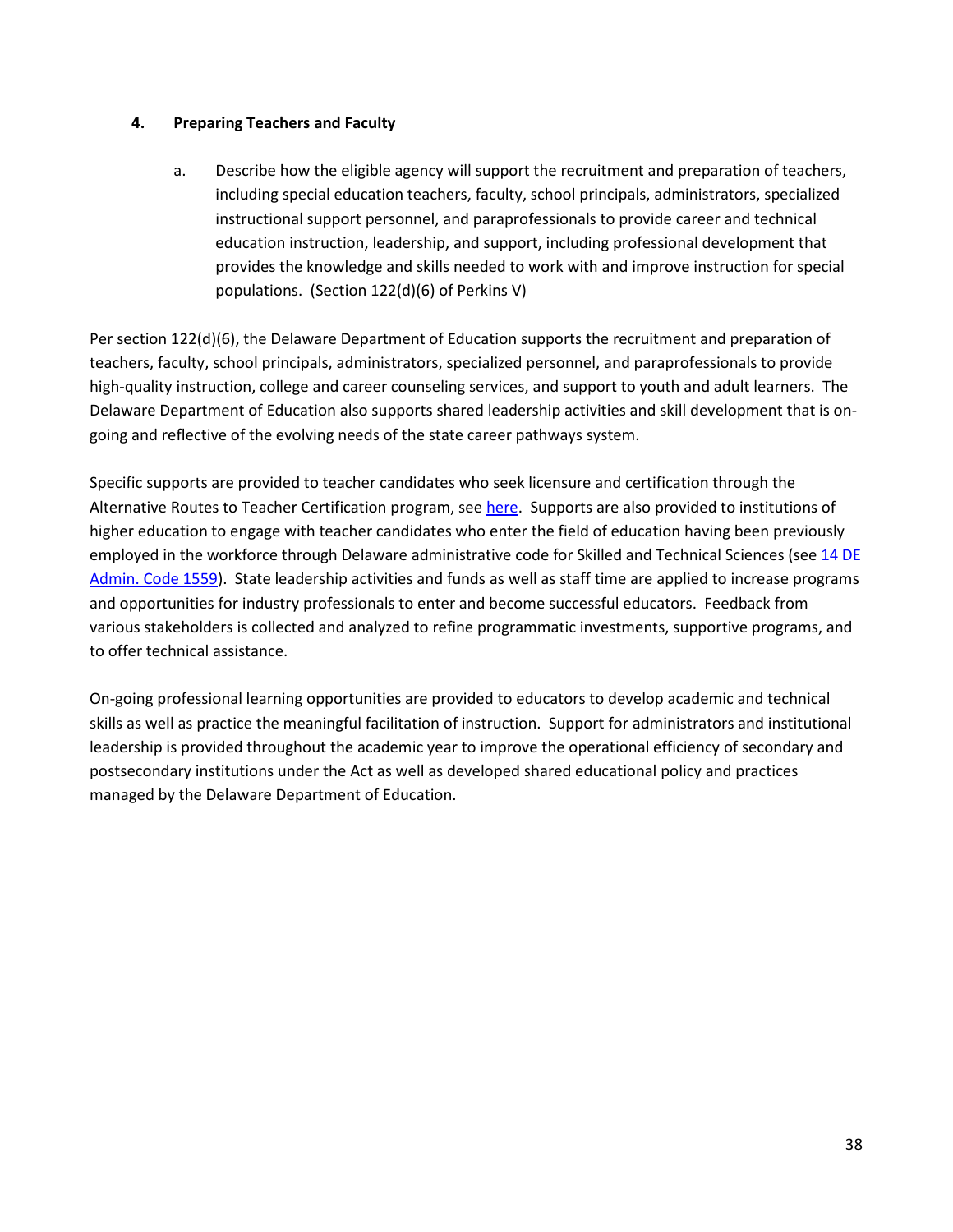## **C. Fiscal Responsibility**

- 1. Describe the criteria and process for how the eligible agency will approve eligible recipients for funds under this Act, including how
	- a. each eligible recipient will promote academic achievement;
	- b. each eligible recipient will promote skill attainment, including skill attainment that leads to a recognized postsecondary credential; and
	- c. each eligible recipient will ensure the local needs assessment under section 134 takes into consideration local economic and education needs, including, where appropriate, in-demand industry sectors and occupations. (Section 122(d)(5) of Perkins V)

Per section 122(d)(5), the Eligible Agency will work with the Delaware Department of Education to award funds to eligible recipients under the Act. The process to review and award funds is defined in the Career  $\&$ [Technical Education Policies and Procedures.](http://www.doe.k12.de.us/domain/384) Secondary LEAs and postsecondary institutions submit annual applications for funding through the Delaware [eGrants platform.](https://www.doe.k12.de.us/domain/477) Required uses of funds include continuous program improvement, academic achievement of CTE students, and increased levels of technical skill proficiency, including the attainment of industry recognized credentials that are of value at the postsecondary level and to employers.

At the local level, the allocation of funds under the Act is tied to data captured during the local needs assessment and strategic planning process used to develop the local application. Both secondary LEAs and postsecondary institutions follow a similar process in terms of resource allocation to ensure human and fiscal resources reflect student and system needs, as well as strategic priorities. Both the local needs assessment and local application include the use of labor market information for program implementation, evaluation, and continuous improvement of the local system of CTE. Labor market information is also used when developing or implementing CTE programs of study for current and emerging occupations that are middle- and high-skill, are high-wage, and are high-demand occupations. Operational definitions of these terms are included in the [Career & Technical Education Policies and Procedures.](http://www.doe.k12.de.us/domain/384)

Further, the Delaware Department of Education partners with the Department of Labor to establish the EDEPS website, se[e here,](https://www.edeps.org/) which provides labor market projections aligned to the state's instructional model for CTE programs of study. These data help secondary LEAs, postsecondary staff, and students to understand Delaware's labor market and the alignment of education and training programs to in-demand industry sectors and occupations.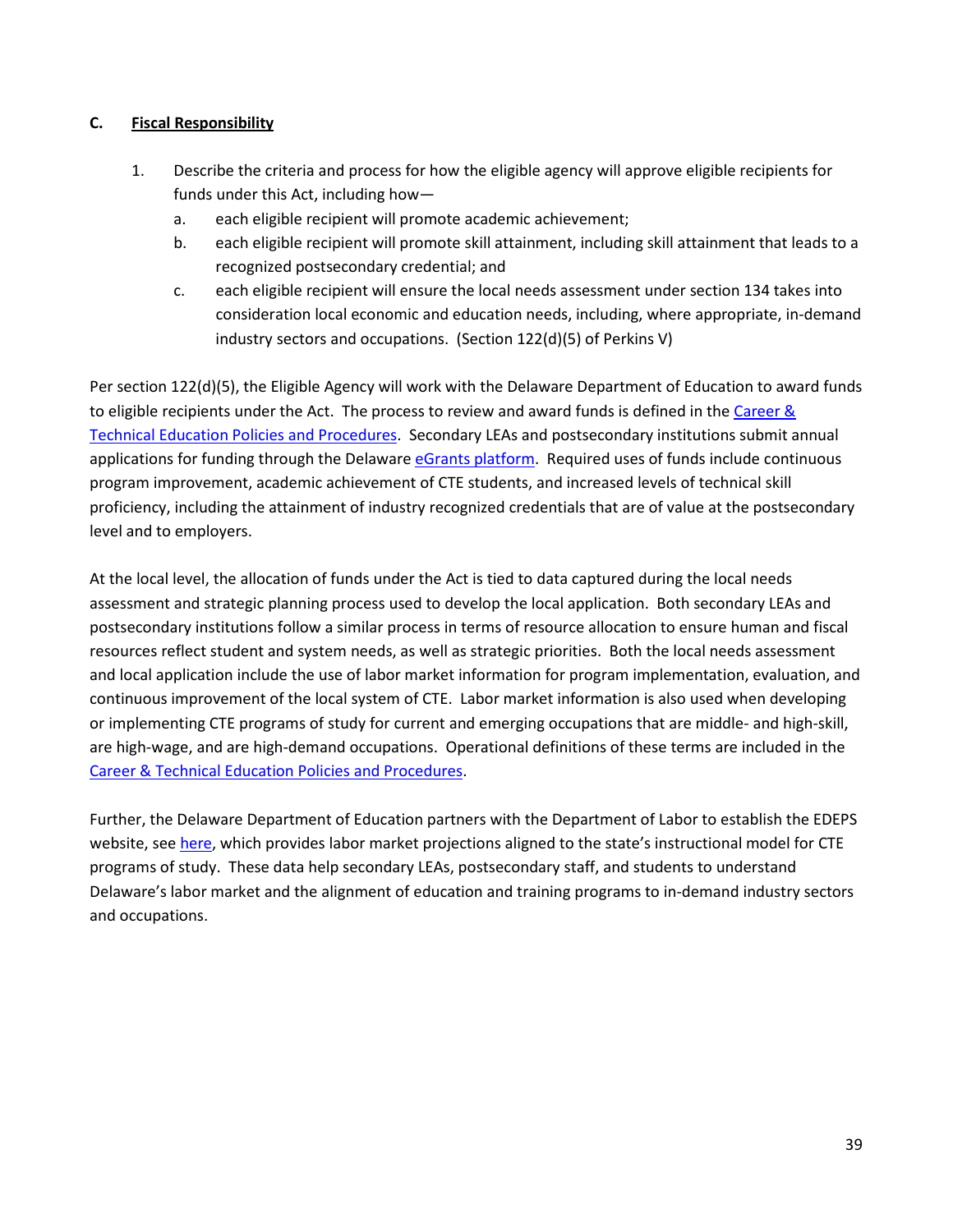- 2. Describe how funds received by the eligible agency through the allotment made under section 111 of the Act will be distributed
	- a. among career and technical education at the secondary level, or career and technical education at the postsecondary and adult level, or both, including how such distribution will most effectively provide students with the skills needed to succeed in the workplace; and
	- b. among any consortia that may be formed among secondary schools and eligible institutions, and how funds will be distributed among the members of the consortia, including the rationale for such distribution and how it will most effectively provide students with the skills needed to succeed in the workplace. (Section 122(d)(8) of Perkins V)

Per section 122(d)(8), funds under the Act will be issued per the following distribution model:

- a. 5% of the total grant amount will be retained by Delaware Department of Education for administrative purposes.
- b. 10% of the total grant amount will be retained at Delaware Department of Education for leadership activities.
- c. Of the remaining 85%:
	- 1. The Delaware Department of Education will retain no more than 15% for Reserve Funds to be issued competitively and/or through a performance based financial model to eligible secondary and postsecondary recipients. These Reserve Funds will be divided between eligible recipients at the secondary level (10%) and postsecondary institutions (5%) to be used as follows:
		- i. Secondary LEAs will use these funds to: 1. Support the expansion of state-model CTE programs of study and middle school college and career readiness coursework; 2. Focus on student equity and achievement for college and careers; and to 3. Develop innovative student supports for college and careers, which can include work-based learning, social-emotional learning, as well as student advisement and counseling services; and
		- ii. Postsecondary institutions will use these funds to: 1. Support student credential and degree attainment as well as matriculation into advanced education and training programs and the workforce; and to 2. Develop innovative practices that focus on student equity and achievement.
	- 2. The remaining 70% of these funds will be divided between eligible recipients at the secondary level (80%) and postsecondary institutions (20%).

The distribution of funds is based on the current percentage of youth and adult learners served across the secondary and postsecondary system (e.g. the current number of CTE participants equals 40,244 students or 30,296 students at the secondary level, i.e. 75% and 9,948 students at the postsecondary level, i.e. 25%) with an additional percentage of funds (5%) designated for student growth at the secondary level to support middle grade expansion. The distribution of funds to eligible secondary (80%) and postsecondary recipients (20%) was determined through meetings with those stakeholder groups defined in the Act and is a result of public comments that prioritized high-quality CTE opportunities for all youth and adult learners.

Any secondary LEA or postsecondary institution receiving an allocation that is not sufficient to conduct a program under the Act is encouraged to form a consortium. Each consortia represents a new, separate LEA or postsecondary institution. The individual members of the consortium will contribute their separate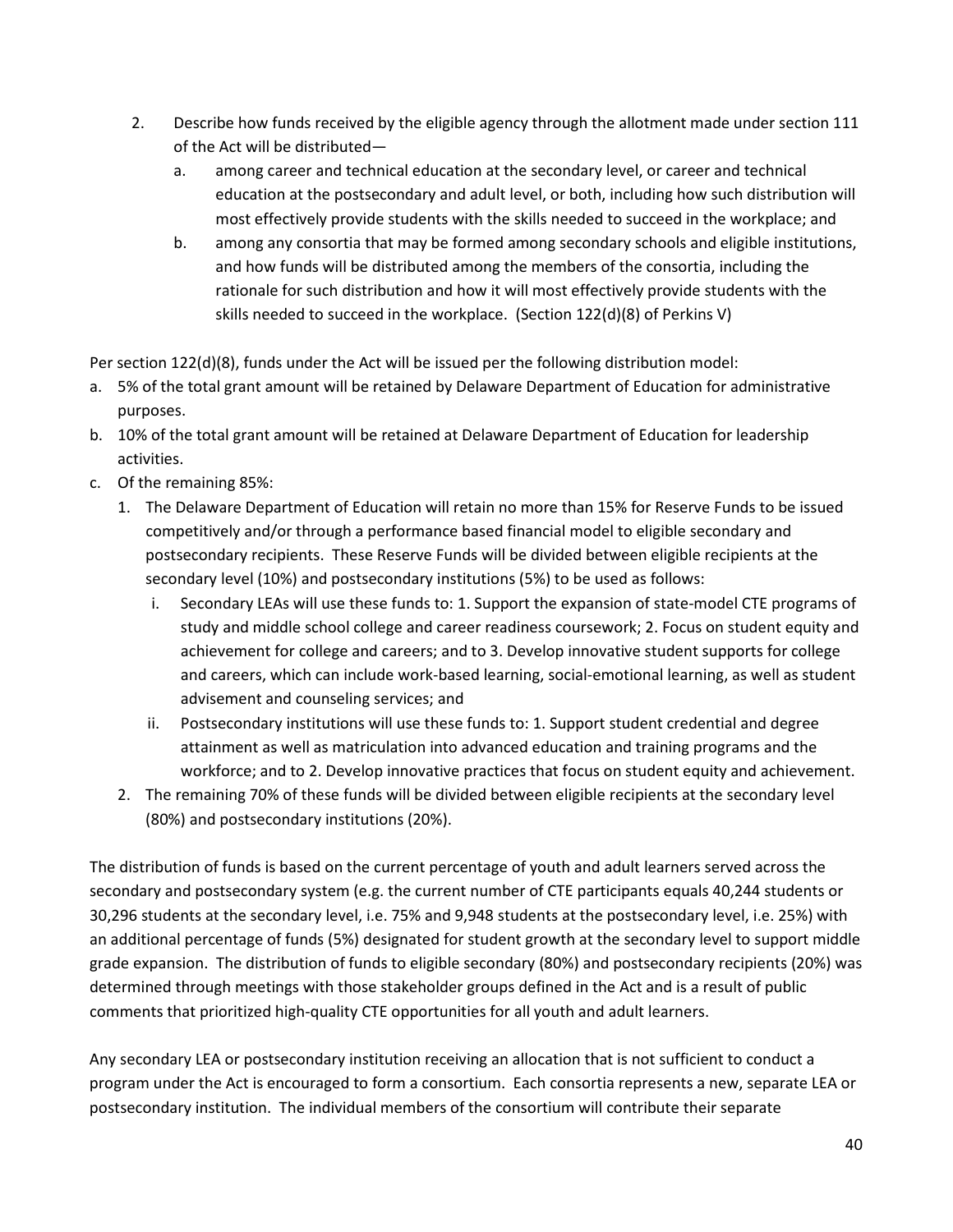allocations, which will then be pooled and reallocated based on the agreed upon criteria of the consortium. Funds allocated to a consortium shall be used for purposes and programs that are mutually beneficial to all members of the consortium and are an authorized use of funds under the Act.

Each consortium will have one fiscal agent and the fiscal agent will submit one application through the [eGrants](https://www.doe.k12.de.us/domain/477)  [platform](https://www.doe.k12.de.us/domain/477) on behalf of all consortia members. Secondary LEAs or postsecondary institutions participating in a consortium will notify the Delaware Department of Education via email or letter indicating their intent to enter into a consortium during each fiscal year the consortium is in operation. The email or letter notification must include the names of all participating secondary LEAs or postsecondary institutions. Members of a consortium will be required to create a Memorandum of Understanding (MOU) which will include the signatures of all LEAs or postsecondary institutions within the consortia and the amount of funds allocated to each eligible recipient within the Consortia. The MOU will be submitted when the consortia is formed and the local application is submitted on behalf of the consortia. The local application must follow all grant submission requirements, procedures, and application review dates and timelines.

3. For the upcoming program year, provide the specific dollar allocations for each eligible recipient made available by the eligible agency for career and technical education programs and programs of study under section 131(a)-(e) of the Act and describe how these allocations are distributed to local educational agencies, areas career and technical education schools and educational service agencies within the State. (Section 131(g) of Perkins V)

In total, \$3,621,610 will be made available in FY20 to secondary eligible recipients under the Act. Of that, \$3,155,279 will be made available through section 131 of the Act and \$466,331 will be made available through the Reserve Fund or section 112(c) of the Act.

Secondary LEAs will submit applications for funding under the Act through the [eGrants platform](https://www.doe.k12.de.us/domain/477) to demonstrate how they will use grant funds to develop high-quality CTE programs of study, continuously improve CTE programs of study, improve academic achievement and technical skill development of CTE students, and develop or implement student supports to facilitate transition into continuing education and high skill, high-wage, and high-demand occupations. Applications for funding are evaluated by the Delaware Department of Education, Career & Technical Education and STEM Initiatives workgroup as a part of the consolidated application program managers committee. In FY20, it is anticipated that twenty-eight (28) eligible recipients will be supported under the Act per the anticipated funding schedule (note that \$20,000 is held for charter school enrollment adjustments):

| <b>Local Education Agency Name:</b> | <b>Estimated FY20 Perkins Amount, based on</b> |  |
|-------------------------------------|------------------------------------------------|--|
|                                     | federal funding formula in section 131(a):     |  |
| Caesar Rodney School District       | \$183,778                                      |  |
| <b>Capital School District</b>      | \$220,748                                      |  |
| Lake Forest School District         | \$125,294                                      |  |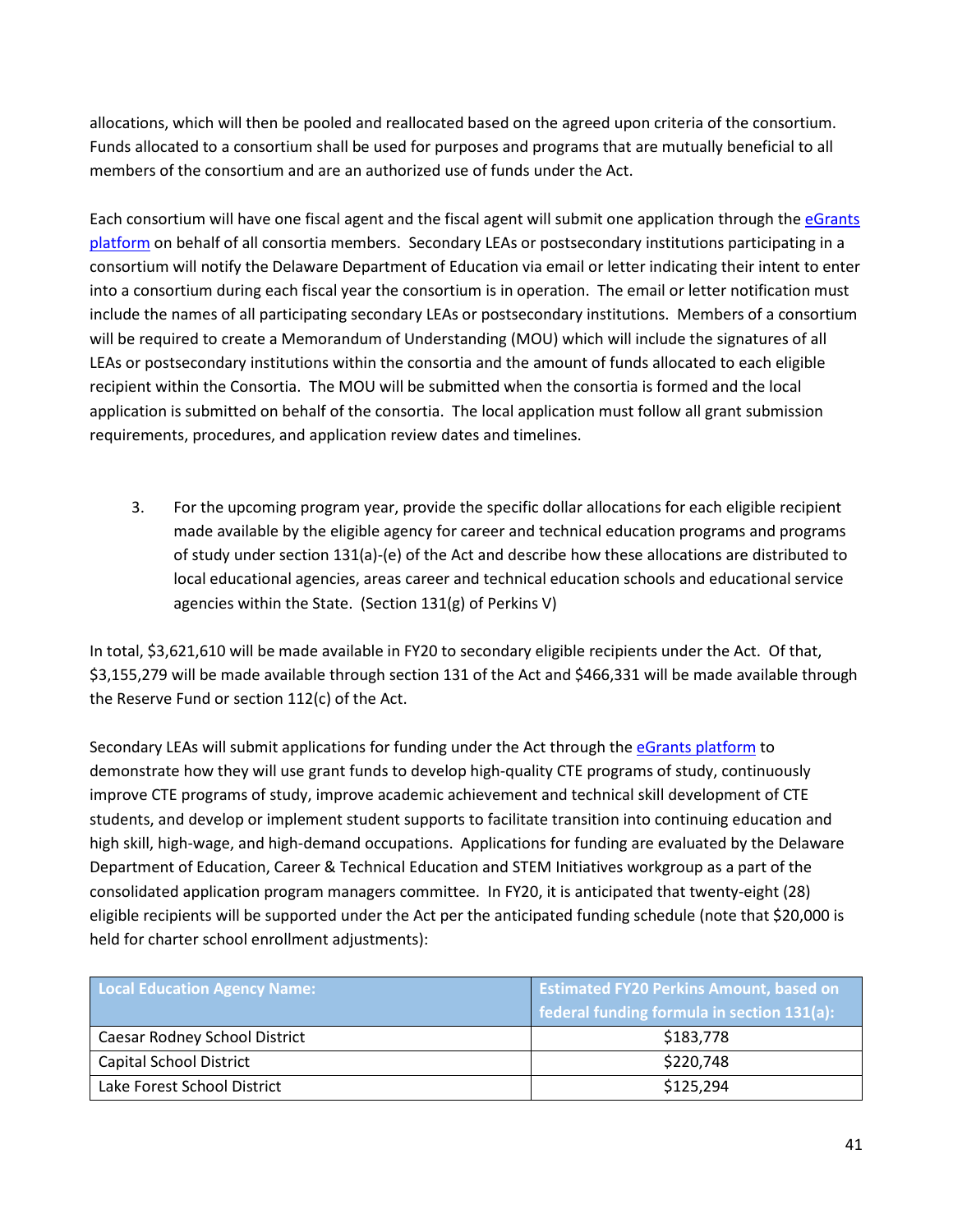| Laurel School District                                 | \$70,477  |
|--------------------------------------------------------|-----------|
| Cape Henlopen School District                          | \$114,760 |
| Milford School District                                | \$123,306 |
| <b>Seaford School District</b>                         | \$109,283 |
| Smyrna School District                                 | \$106,081 |
| Appoquinimink School District                          | \$142,282 |
| <b>Brandywine School District</b>                      | \$244,574 |
| Red Clay School District                               | \$408,449 |
| Christina School District                              | \$431,541 |
| <b>Colonial School District</b>                        | \$271,015 |
| Woodbridge School District                             | \$88,412  |
| <b>Indian River School District</b>                    | \$240,315 |
| <b>Delmar School District</b>                          | \$24,125  |
| New Castle County Vocational-Technical School District | \$88,635  |
| <b>POLYTECH School District</b>                        | \$19,686  |
| <b>Sussex Technical School District</b>                | \$18,954  |
| <b>Campus Community Charter School</b>                 | \$11,090  |
| Sussex Academy Charter School                          | \$8,831   |
| Delaware Military Academy                              | \$5,552   |
| <b>Odyssey Charter School</b>                          | \$23,978  |
| <b>MOT Charter School</b>                              | \$12,109  |
| <b>Newark Charter School</b>                           | \$25,530  |
| Early College High School at Delaware State University |           |
| <b>Charter School</b>                                  | \$9,237   |
| First State Military Charter School                    | \$7,848   |
| <b>Great Oaks Charter School</b>                       | \$16,397  |

4. For the upcoming program year, provide the specific dollar allocations for each eligible recipient made available by the eligible agency for career and technical education programs and programs of study under section 132(a) of the Act and describe how these allocations are distributed to eligible institutions and consortia of eligible institutions within the State.

In total, \$1,018,506 will be made available in FY20 to postsecondary eligible institutions under the Act. Of that, \$788,820 will be made available through section 131 of the Act and \$229,686 will be made available through the Reserve Fund or section 112(c) of the Act.

These funds are issued to provide all Delawareans with access to high-quality CTE programs of study and to streamline support services as part of Delaware's one-stop environment under the Workforce Innovation and Opportunity Act. Postsecondary eligible institutions will submit through th[e eGrants platform](https://www.doe.k12.de.us/domain/477) to demonstrate how they will use grant funds to develop high-quality CTE programs of study, continuously improve CTE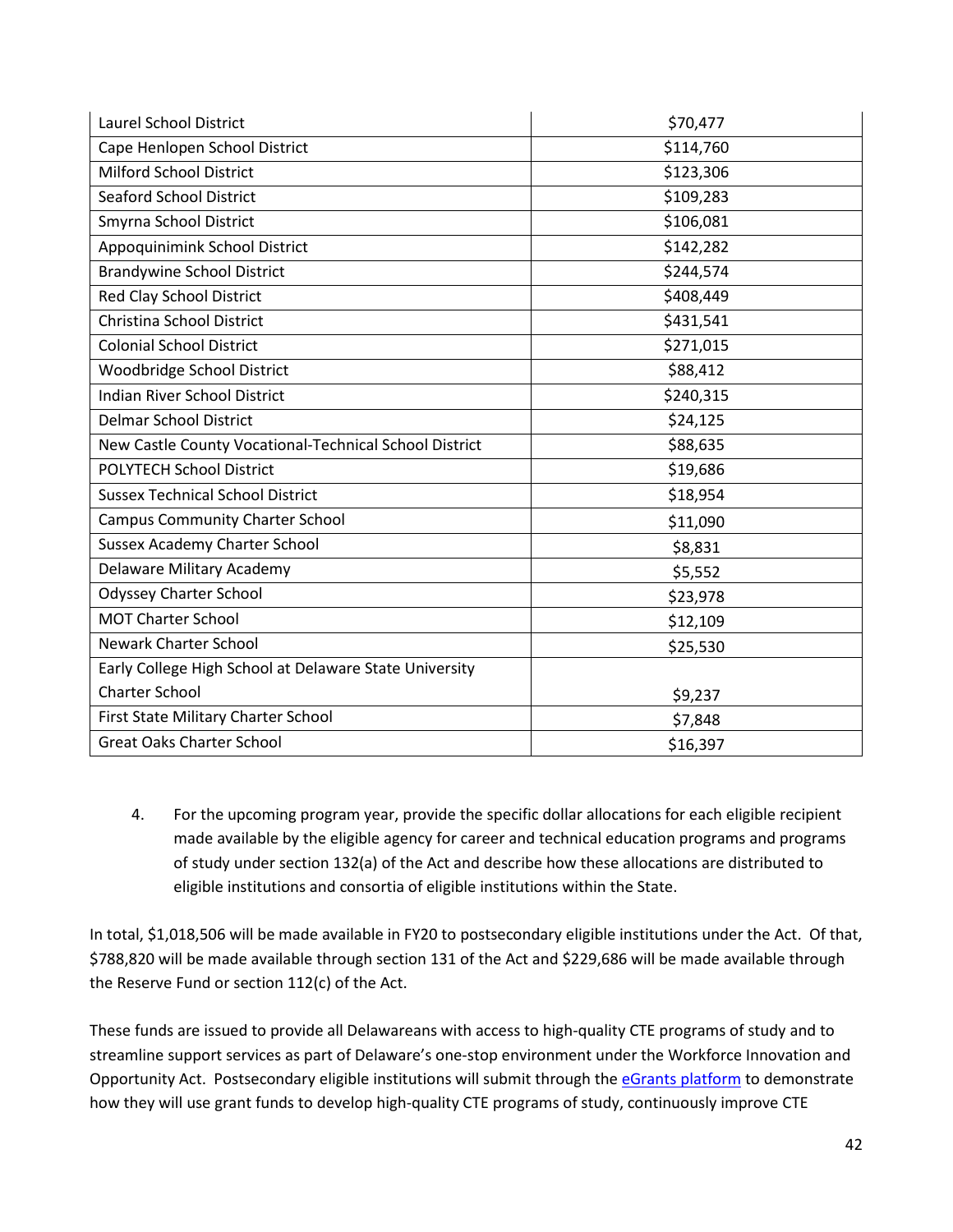programs of study, improve academic achievement and technical skill development of CTE students, and develop and implement of student supports to facilitate transition into continuing education and high skill, high-wage, and high-demand occupations. In FY20, it is anticipated that four (4) eligible institutions will be supported under the Act per the anticipated funding schedule:

| <b>Postsecondary Institution Name:</b>                     | <b>Estimated FY20 Perkins Amount, based on</b><br>alternate funding formula described in<br>section 132(b): |  |
|------------------------------------------------------------|-------------------------------------------------------------------------------------------------------------|--|
| Delaware Technical Community College                       | \$433,206                                                                                                   |  |
| New Castle County Vocational Technical School District,    | \$126,828                                                                                                   |  |
| <b>Adult Education Division</b>                            |                                                                                                             |  |
| POLYTECH School District, Adult Education Division         | \$118,174                                                                                                   |  |
| Sussex Technical School District, Adult Education Division | \$110,611                                                                                                   |  |

5. Describe how the eligible agency will adjust the data used to make the allocations to reflect any changes in school district boundaries that may have occurred since the population and/or enrollment data was collected, and include local education agencies without geographical boundaries, such as charter schools and secondary schools funded by the Bureau of Indian Education. (Section 131(a)(3) of Perkins V)

Per section 131(a)(3), the Eligible Agency will work with the Delaware Department of Education to oversee the financial distribution of funds under the Act and to calculate adjustments for shifts in school district boundaries and for LEAs without geographic boundaries. This includes an estimation and redistribution of U.S. census population and poverty counts of the residential/geographical districts based on direct certification of youth and school enrollment patterns through school choice in traditional geographic, vocational, and charter school districts. Revised amounts will follow students based on school choice patterns and the school district of enrollment. As a result, a secondary LEA's allocation under the Act may increase or decrease from year to year due to reduced student enrollment, reduced census poverty, or both.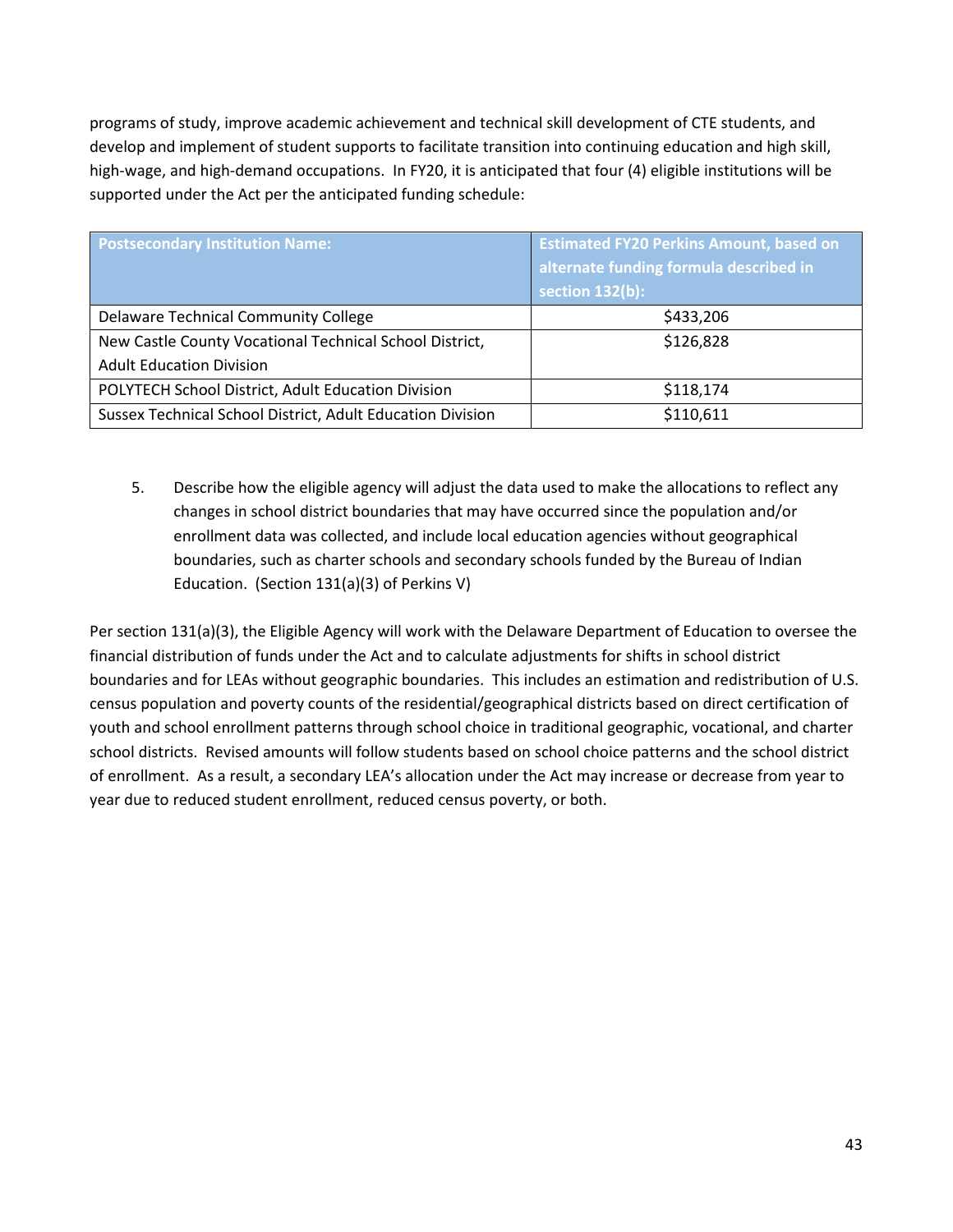- 6. If the eligible agency will submit an application for a waiver to the secondary allocation formula described in section 131(a)
	- a. include a proposal for such an alternative formula; and
	- b. describe how the waiver demonstrates that a proposed alternative formula more effectively targets funds on the basis of poverty (as defined by the Office of Management and Budget and revised annually in accordance with section 673(2) of the Community Services Block Grant Act (42 U.S.C. 9902(2)) to local educational agencies with the State. (Section 131(b) of Perkins V)

Also indicate if this is a waiver request for which you received approval under the prior Carl D. Perkins Career and Technical Education Act of 2006 (Perkins IV).

## Not applicable.

- 7. If the eligible agency will submit an application for a waiver to the postsecondary allocation formula described in section 132(a)
	- a. include a proposal for such an alternative formula; and
	- b. describe how the formula does not result in a distribution of funds to the eligible institutions or consortia with the State that have the highest numbers of economically disadvantaged individuals and that an alternative formula will result in such a distribution. (Section 132(b) of Perkins V)

Also indicate if this is a waiver request for which you received approval under the prior Carl D. Perkins Career and Technical Education Act of 2006 (Perkins IV).

Delaware previously received a waiver for an alternate postsecondary formula that was approved under the prior Carl D. Perkins Career and Technical Education Act of 2006 (Perkins IV).

Per section 132(b), awarding funds to eligible institutions for the purpose of operating postsecondary and adult CTE programs based solely on the formula in section 132(a)(2) does not result in a distribution of funds to eligible institutions within Delaware that have the highest numbers of economically disadvantaged individuals. The formula in section 132(a) of the Act excludes eligible area career and technical educational institutions providing postsecondary education and limits the types of postsecondary credential programs that are supported by institutions of higher education under the Act. Specifically, section 132(a) does not encompass short-term credential programs, registered apprenticeship programs, and institutions that provide CTE programs through adult education. A high percentage of postsecondary CTE participants in these institutions and programs are economically disadvantaged students that do not receive assistance from Pell Grants. Despite the fact that these students are eligible for such assistance, the delivery system for Pell does not represent service to the greatest number of students who are economically disadvantaged nor does it support the pursuit of all types of high-quality postsecondary credentials.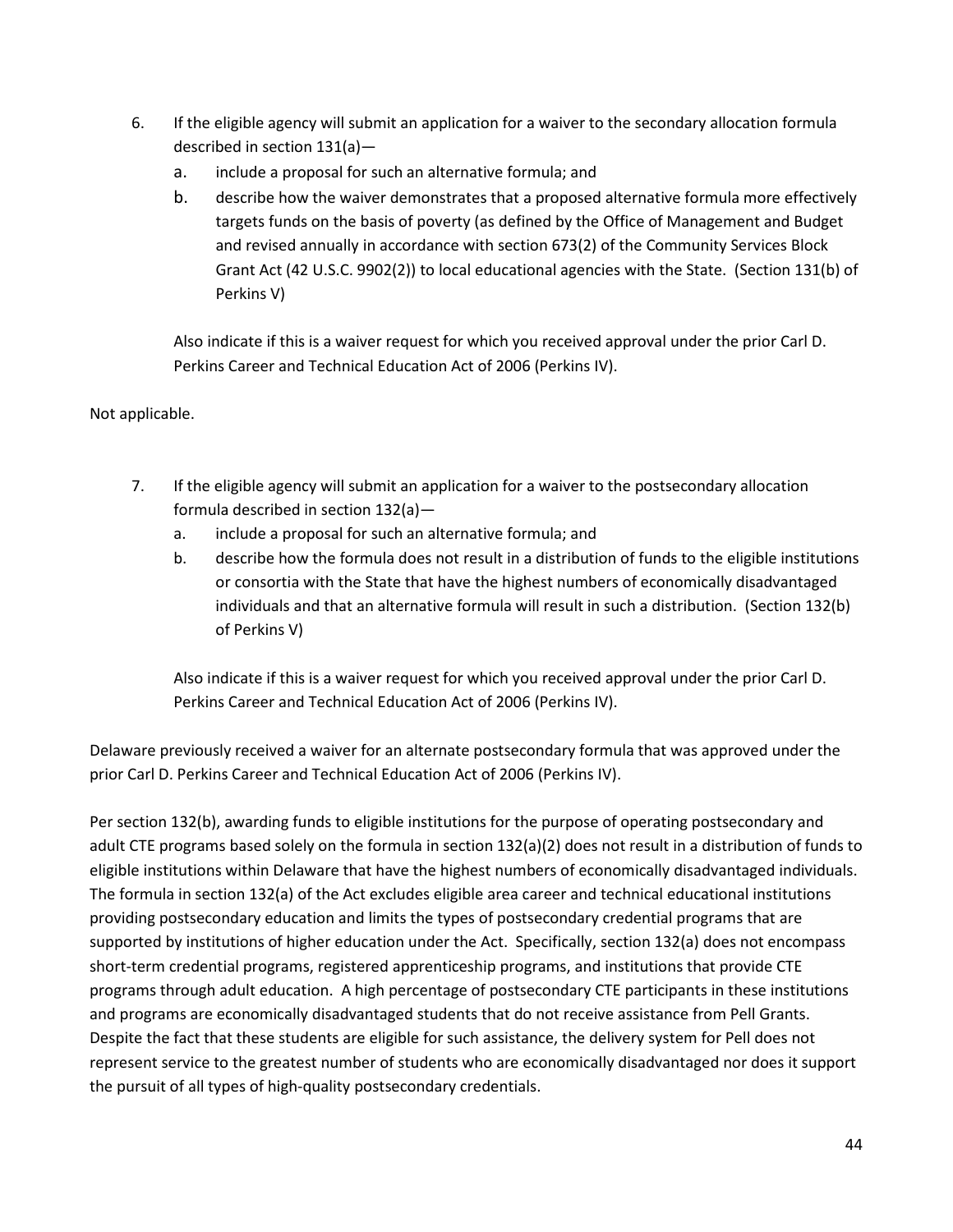Delaware is proposing an alternative postsecondary formula that will result in a distribution of funds to those eligible institutions or consortia within the State that have the highest numbers of economically disadvantaged individuals. At a minimum, those eligible postsecondary institutions under the Delaware Perkins State Plan include:

- 1. One institution of higher education, Delaware Technical Community College, which offers short- and longterm credential programs as well as Pell Eligible credential and degree programs; and
- 2. Three (3) area career and technical educational institutions providing postsecondary education: 1. New Castle Vocational-Technical School District, 2. POLYTECH School District, and 3. Sussex County Technical School District, which offer short- and long-term credential programs as well as registered apprenticeship programs.

These eligible institutions are open enrollment institutions of higher education that serve large percentages of economically disadvantaged students and support the instructional alignment of education and training programs across a statewide career pathways system. These institutions offer CTE programs of study that meaningfully intersect with LEAs and connect adult learners to high-quality education and training programs in demand-driven occupations leading to advanced education and training, as well as employment. Postsecondary CTE programs integrate academic and CTE coursework through coherent sequences of courses resulting in students who are prepared to enter the workforce and allow for the equitable participation of special populations in such programs consistent with the assurance and requirements of the Act. Further, these institutions are of such size, scope, and quality as to be effective and meet the minimum grant amount issued under the Delaware Perkins State Plan; that is no institution or consortia within the State shall receive an allocation under this section in an amount that is less than \$100,000.

The proposed alternative funding formula will issue funds to each eligible institution or consortia within the state in an amount that includes the minimum allocation under this section plus the sum of the amount that bears the same relationship to the portion of funds made available in the Delaware Perkins State Plan (see section C.2 and C.4) for postsecondary institutions in any fiscal year. The additional sum will be an amount that reflects the number of postsecondary concentrators who are designated as economically disadvantaged and who are enrolled in such programs, offered by such eligible institutions or consortia within the State, meeting the requirements of the Delaware Perkins State Plan (see section 2.B), in the preceding fiscal year to the sum of the number of such recipients enrolled in such programs within the State for such year. Individuals who are designated as economically disadvantaged will be the number of unique individuals who receive any of the following assistance or who reside in the designated communities:

- 1. Federal Pell Grant recipients;
- 2. Federal Supplemental Nutrition Assistance Program (SNAP) recipients;
- 3. Federal Temporary Assistance for Needy Families (TANF) recipients;
- 4. Federal Medicaid recipients; and
- 5. Delaware Promise Communities residents.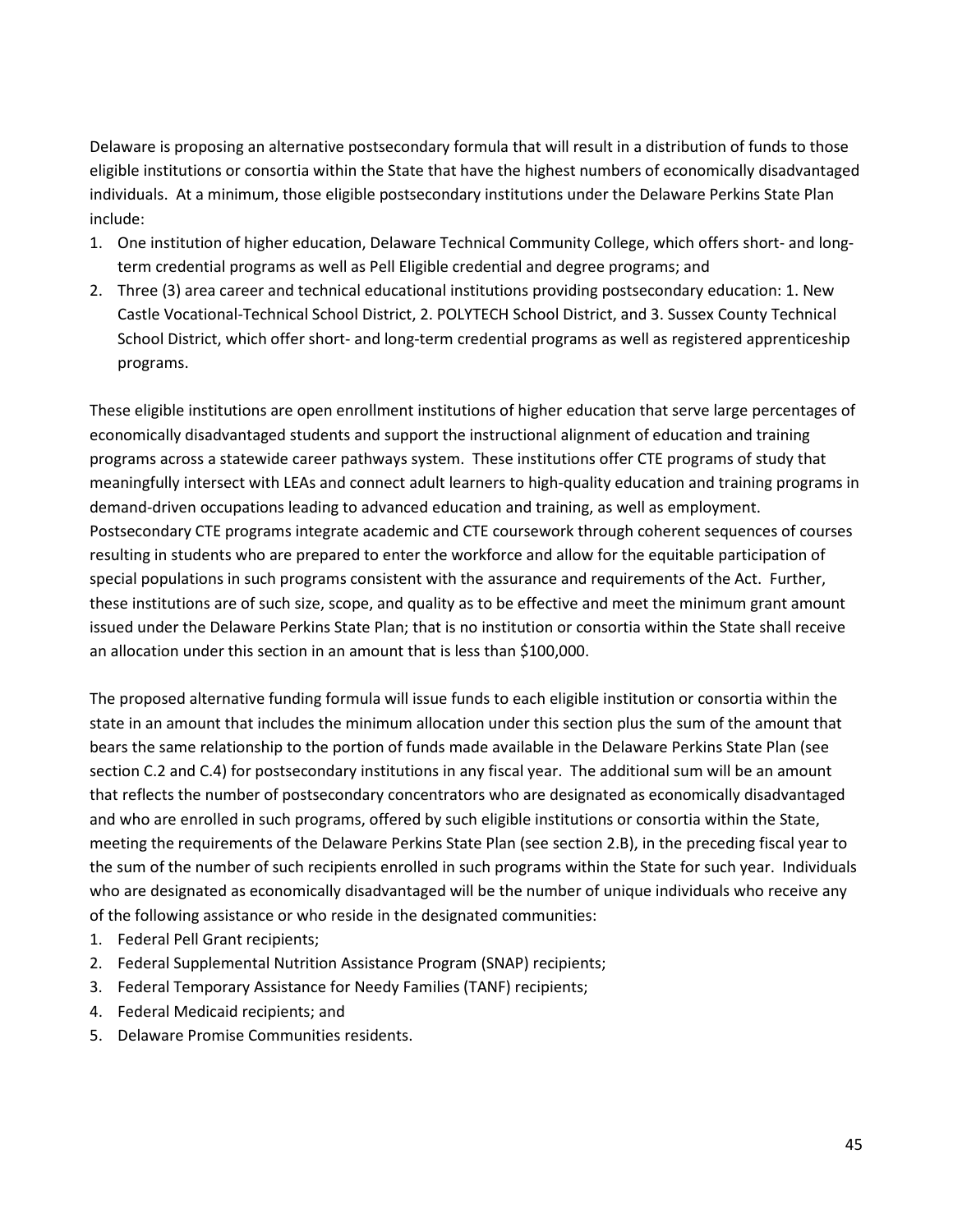Delaware's Promise Communities are those geographic areas, designed under federal WIOA Title I guidance, usin[g www.factfinder.census.gov,](http://www.factfinder.census.gov/) that have high concentrations of low-income families and high-poverty. Further, these communities have additional barriers, e.g. inadequate transportation, inter-generational poverty, lack of affordable housing, and limited local employment opportunities.

- City of Wilmington (zip codes 19801, 19802, and 19805);
- South Bridge and Route 9 Corridor, New Castle County (zip code 19720);
- Southwest Bear and Route 40, New Castle County (zip codes 19701 and 19702);
- City of Dover and Felton (zip codes 19901, 19904, 19977, 19934, 19943, and 19952);
- City of Seaford, Bridgeville, and Laurel (zip codes 19933, 19956, and 19973); and
- City of Georgetown (zip codes 19947 and 19966).

The Eligible Agency will work with the Delaware Department of Education to oversee the financial distribution of funds under the Act based on the proposed alternate funding formula. The Department of Education will calculate enrollments in such programs that are offered by such eligible institutions or consortia within the State to determine the number of recipients enrolled in such programs on an annual basis. Funds will be made available in an amount that bears the same relationship as the sum of the number of postsecondary concentrators who are designated as economically disadvantaged who are enrolled in such programs and offered by such eligible institutions or consortium of eligible institutions in the preceding fiscal year.

The on-going viability of postsecondary CTE programs will be measured annually based on concentrator performance in one or more of the designated indicators under the Act. Those postsecondary CTE programs that are not sufficiently supporting CTE concentrators to acquire recognized postsecondary credentials and/or degrees as well as placement may be deemed ineligible to receive future funds under the Act. As a result, the postsecondary allocation under the Act may increase or decrease from year to year due to shifts in eligible postsecondary programs and student enrollments.

8. If the eligible agency will award reserve funds to eligible recipients under section 112(c) of Perkins V, describe the process and criteria for awarding those funds.

Per section 112(c), the eligible agency will exercise the Reserve Fund option under the Act. Reserve Funds will be issued competitively and/or through a performance based allocation model to support secondary LEAs and postsecondary recipients. Competitive funds will be issued to secondary LEAs and postsecondary recipients using a Request for Application (RFA) process and performance based allocations will be issued pursuant to state law, regulations, and policies. The criteria for awarding Reserve Funds includes:

- 1. Up to 15% of the allocation under section 131 of the Act will be held in reserve to be issued to secondary LEAs (10%) and postsecondary institutions (5%).
- 2. To be eligible for funds through the Reserve Fund, LEAs and postsecondary institutions must meet one of the following criteria:
	- Rural areas;
	- Areas with high percentages of CTE concentrators or participants;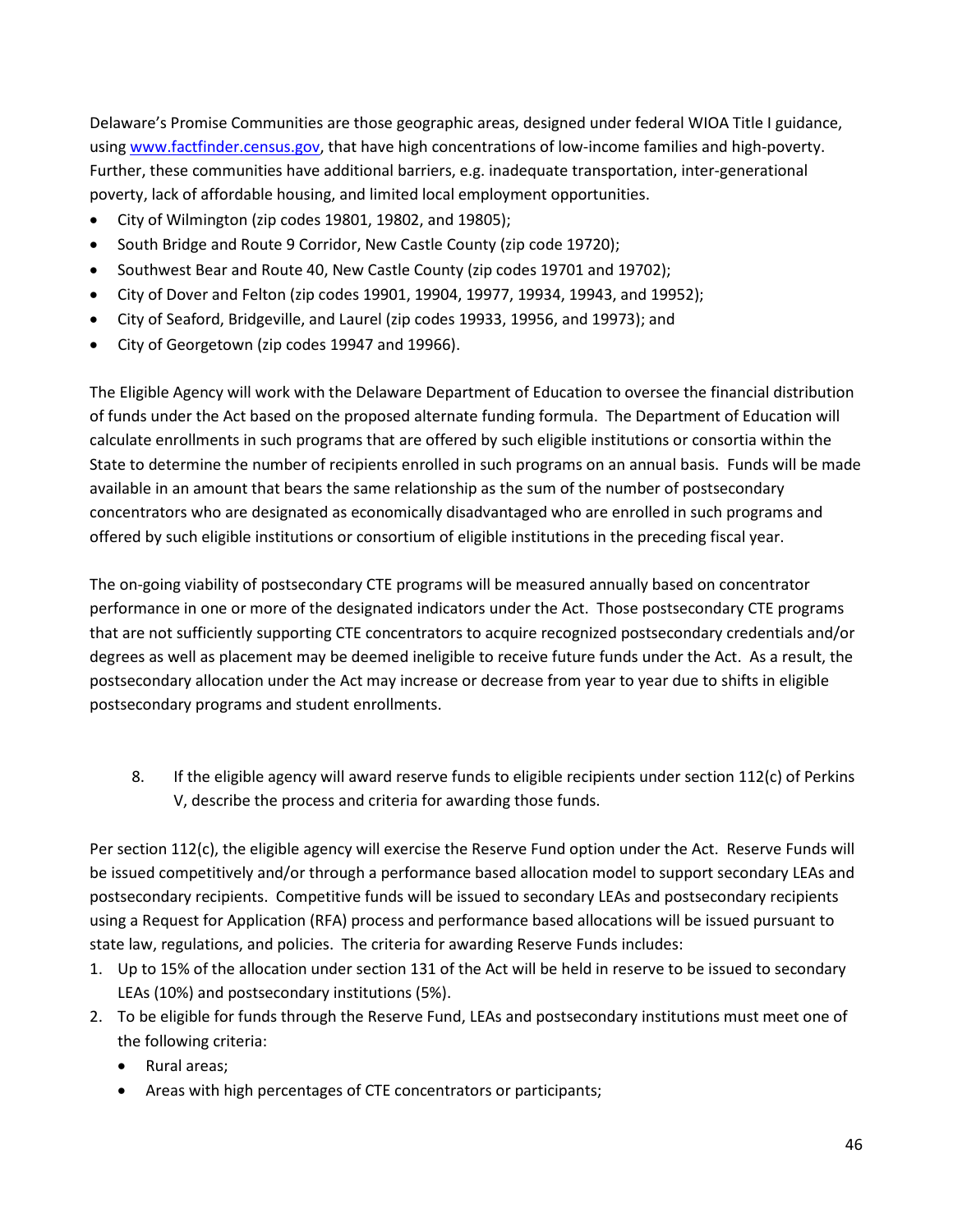- Areas with high numbers of CTE concentrators or participants; and
- Areas with disparities or gaps in performance under the Act.
- 3. The actual amount of Reserve Funds to be issued in a fiscal year may vary. If the total amount is not used in the anticipated fiscal year, the remaining amount will be returned to the Eligible Agency to be issued in future Reserve Fund allocations. Alternatively, if the total amount is not used in the anticipated fiscal year, the remaining amount may be returned to the Eligible Agency to be redistributed per section 133(b) of the Act.
	- 9. Provide the State's fiscal effort per student, or aggregate expenditures for the State, that will establish the baseline for the Secretary's annual determination on whether the State has maintained its fiscal effort, and indicate whether the baseline is a continuing level or new level. If the baseline is new, please provide the fiscal effort per student, or aggregate expenditures for the State, for the preceding fiscal year. (Section 211(b)(1)(D) of Perkins V)

Per section 211(b)(1)(D), Delaware will establish a new baseline for the purpose of the annual determination of maintenance of effort under the Act. In FY19, the actual amount in the aggregate of \$69,424,814 was spent to support CTE activities in the State of Delaware. Delaware will exercise the 5% baseline reduction as permitted under section 211(b)(1)(D) of the Act, noting the new level of fiscal effort in FY20 will equal an anticipated amount of \$65,953,574.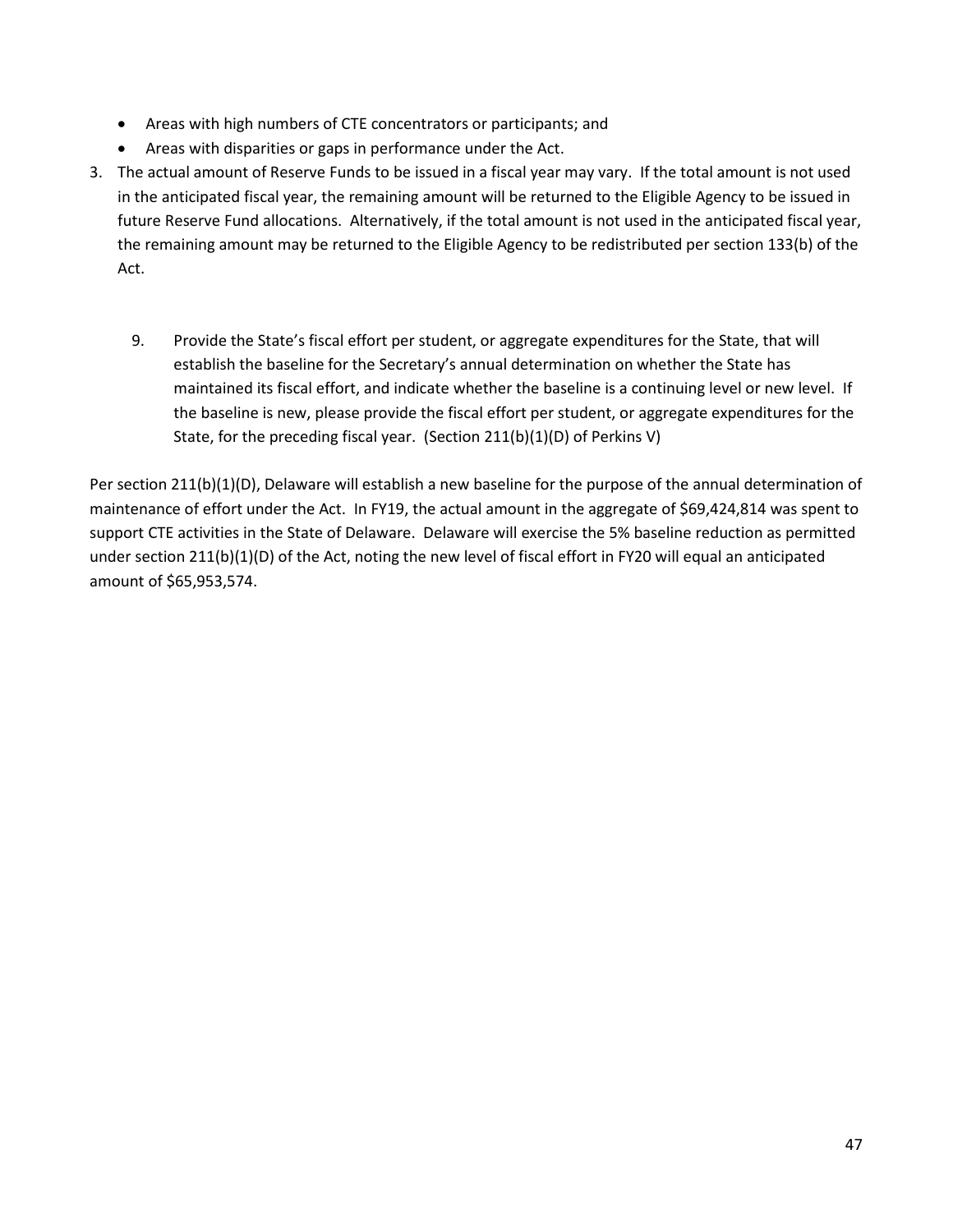## **D. Accountability for Results**

- 1. Identify and include at least one (1) of the following indicators of career and technical education program quality
	- a. the percentage of CTE concentrators (see Text Box 6 for the statutory definition of a CTE concentrator under section 3(12) of Perkins V) graduating from high school having attained a recognized postsecondary credential;
	- b. the percentage of CTE concentrators graduating high school having attained postsecondary credits in relevant career and technical education programs and programs of study earned through a dual or concurrent enrollment program or another credit transfer agreement; and/or
	- c. the percentage of CTE concentrators graduating from high school having participated in work-based learning. (Section 113(b)(2)(A)(iv)(I) of Perkins V)

Include any other measure(s) of student success in career and technical education that are statewide, valid, and reliable, and comparable across the State. (Section 113(b)(2)(A)(iv)(II) of Perkins V) Please note that inclusion of "other" program quality measure(s) is optional for States.

Provide the eligible agency's measurement definition with a numerator and denominator for each of the quality indicator(s) the eligible agency selects to use.

Per section 113(b)(2)(A)(iv), Delaware will include three (3) indicators of program quality in the secondary accountability model. Delaware will also include one (1) optional measure of program quality. The optional measure will be introduced in future academic years. The Eligible Agency's measurement definition is below, which includes a numerator and denominator for each of the three (3) quality indicators. A framework is provided for the one (1) optional measure.

• Program Quality Metric 1 (5S1): Percentage of CTE concentrators graduating from high school having attained a recognized postsecondary credential;

## Numerator:

Number/percent of CTE concentrators who attained a recognized postsecondary credential as part of the ESSA school accountability model.

#### Denominator:

Number/percent of CTE concentrators who exited secondary education as part of the state's ESSA computation of four-year graduation rate.

• Program Quality Metric 2 (5S2): Percentage of CTE concentrators graduating from high school having attained postsecondary credits in the relevant CTE program of study earned through a dual or concurrent enrollment or another credit transfer agreement; and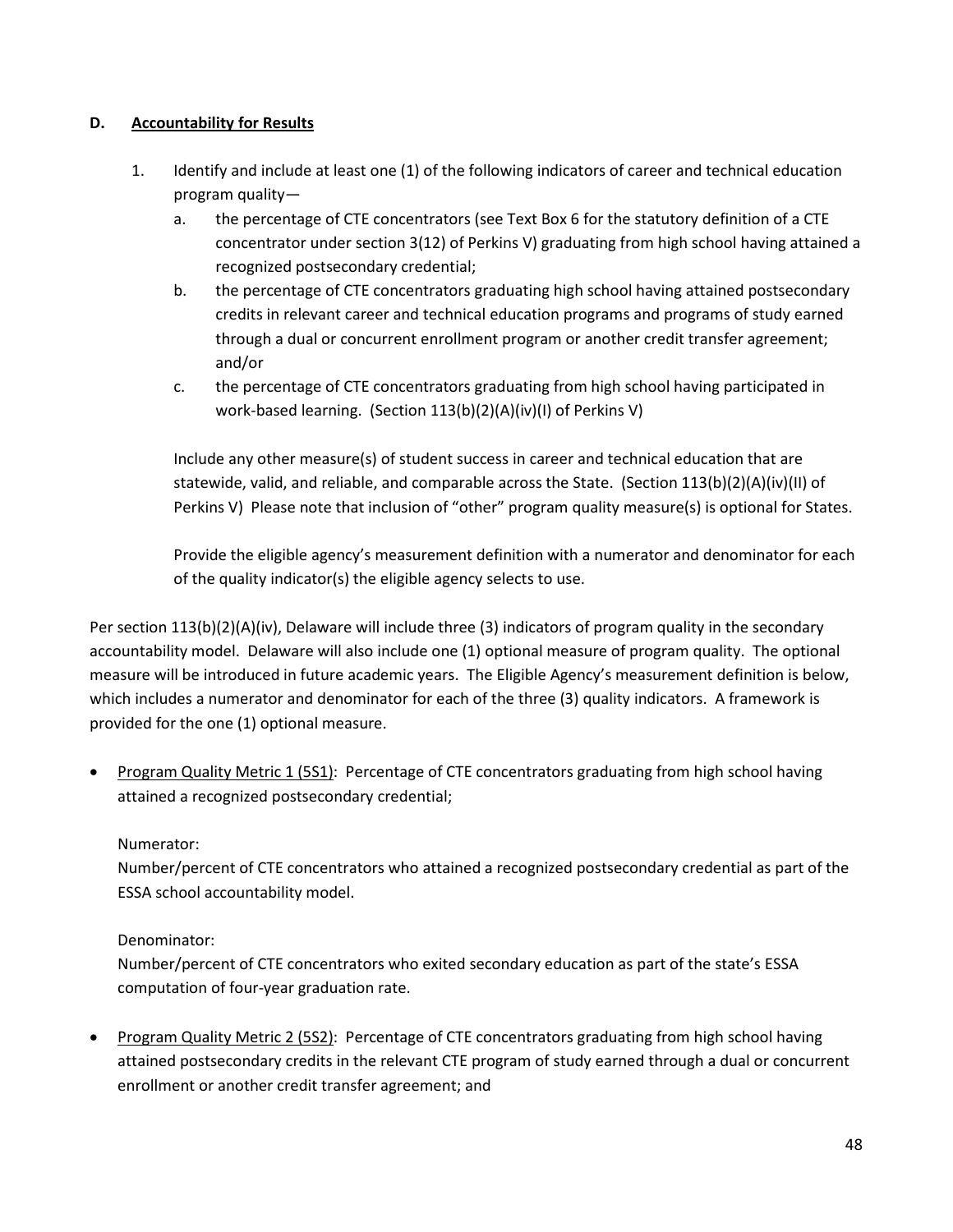## Numerator:

Number/percent of CTE concentrators who attained postsecondary credits in an academic or technical subject area as part of the ESSA school accountability model.

## Denominator:

Number/percent of CTE concentrators who exited secondary education as part of the state's ESSA computation of four-year graduation rate.

• Program Quality Metric 3 (5S3): Percentage of CTE concentrators graduating from high school having successfully participated in work-based learning.

## Numerator:

Number/percent of CTE concentrators who successfully completed a work-based learning course as part of the ESSA school accountability model.

## Denominator:

Number/percent of CTE concentrators who exited secondary education as part of the state's ESSA computation of four-year graduation rate.

• Optional Program Quality Metric 4 (5S4): Percentage of middle school youth successfully participating in middle grades CTE coursework and student advisement programs.

Numerator and denominator definitions to be developed in the future state plan along with the state performance trajectory.

2. Provide on the form in Section V.B, for each year covered by the State plan beginning in FY 2020, State determined performance levels or each of the secondary and postsecondary core indicators, with the levels of performance being the same for all CTE concentrators in the State. (Section 113(b)(3)(A)(i)(I) of Perkins V)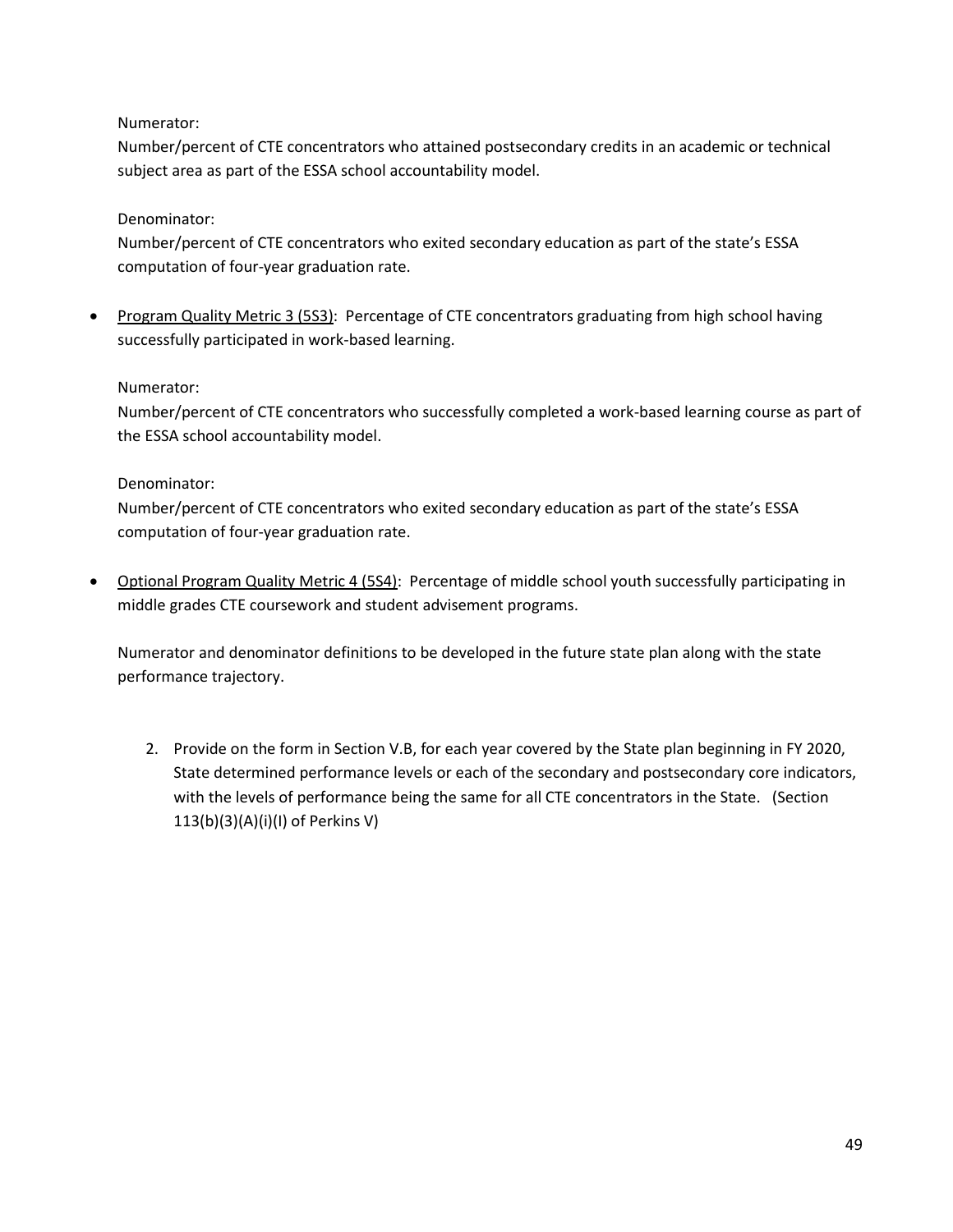## **Text Box 6: Statutory Definition of CTE Concentrator**

The term 'CTE concentrator' means—

- (A) at the secondary school level, a student served by an eligible recipient who has completed at least 2 courses in a single career and technical education program or program of study; and
- (B) at the postsecondary level, a student enrolled in an eligible recipient who has—
	- (i) earned at least 12 credits within a career and technical education program or program of study; or
	- (ii) completed such a program if the program encompasses fewer than 12 credits or the equivalent in total. (Section 3(12) of Perkins V)

This means that once a student completes 2 courses in a single CTE program or program of study, they are counted as a CTE concentrator.

(Section 3(12) of Perkins V)

- 3. Describe the procedure the eligible agency adopted for determining State determined levels of performance described in section 113 of Perkins V, which at a minimum shall include
	- a. a description of the process for public comment under section 113(b)(3)(B) of Perkins V as part of the development of the State determined levels of performance (see Text Box 7 for the statutory requirements for consultation on State determined performance levels under section 113(b)(3)(B) of Perkins V);
	- b. an explanation for the State determined levels of performance that meet each of the statutory requirements in Text Box 8; and
	- c. a description of how the State determined levels of performance set by the eligible agency align with the levels, goals and objectives other Federal and State laws, (Section 122(d)(10) of Perkins V).

As part of the procedures for determining State determined levels of performance, describe the process that will be used to establish a baseline for those levels.

Per section 113(b)(1), the Eligible Agency, with input from eligible recipients and those additional stakeholders defined in the Act, established state determined levels of performance consistent with those core indicators of performance defined in section 133(b)(2) of the Act. Per section 113(b)(3)(B), the Eligible Agency sought stakeholder input and formal public comments from eligible recipients and those additional stakeholders defined in the Act to determine these levels of performance. Specifically, the Eligible Agency convened the CTE Subcommittee, whose memberships consists of those representative stakeholder groups defined in the Act, on October 23, 2019 and December 4, 2019 to discuss the indicators of performance and determine state levels of performance. Further, an open public comment period was provided through action of the Eligible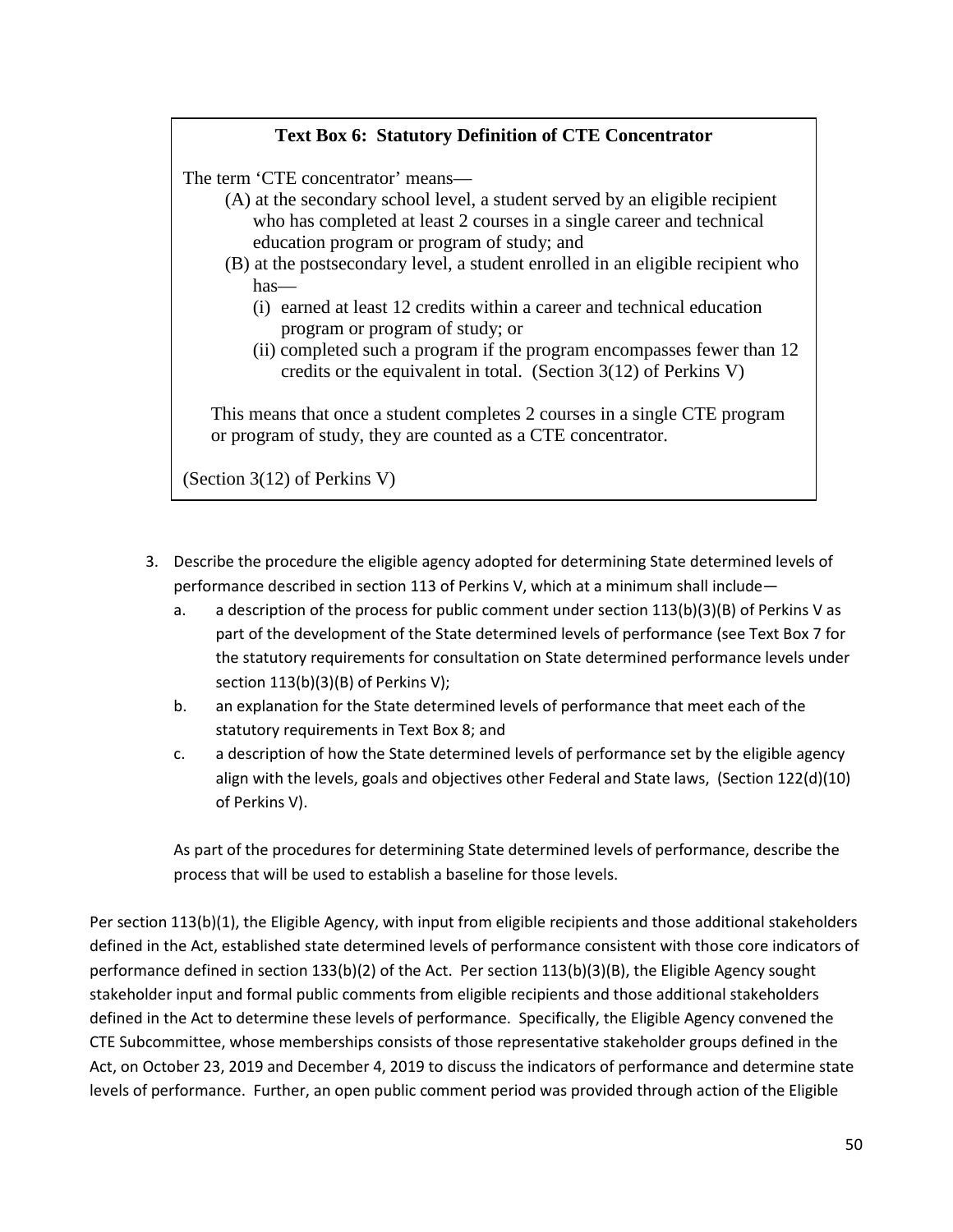Agency from December 23, 2019 to February 21, 2020, the link to which can be found [here.](https://www.doe.k12.de.us/Page/3855)

Public meetings were also held to provide in person and in writing public comments on the Delaware Workforce Innovation & Opportunity Act Combined State Plan, which includes the Delaware Perkins State Plan accountability model, indicators of performance, and state determined levels of performance. Public meetings occurred in February 2020 in New Castle County; in January 2020 in Kent County; and in February 2020 in Sussex County. Public meeting notices, meeting agenda, and other informational materials can be found [here.](https://www.doe.k12.de.us/Page/3855) Feedback from those public meetings and formal public comment process was shared with the CTE Subcommittee in February 2020 for inclusion in the Delaware Perkins State Plan.

Per section 113(b)(2)(C), the core indicators of performance and levels of performance align to substantially similar information in both the Delaware ESSA State Plan, specifically measures within the school accountability model for school quality and student success, as well as the Delaware Combined WIOA State Plan, specifically those performance measures related to in-school youth and adult programs. Per section 122(d)(10), the state determined levels of performance were set by the Eligible Agency to align with the levels, goals, and objectives of the above state plans and related laws. Further, the state determined levels of performance were based on the past performance of LEAs and postsecondary institutions to establish a baseline for each core indicator of performance. Specifically, baseline measures for each core indicator of performance were established using a comparable student cohort or specific student cohort. A comparable student cohort (all high school students) was used to develop baseline measures for those academic readiness indicators (i.e. English language arts, mathematics, and science) and graduation rate as these measures apply to all high school youth. A specific student cohort (all CTE concentrators) was used to develop baseline measures for those program quality indicators (i.e. credential attainment, postsecondary credit attainment, and work-based learning) as well as postsecondary placement and non-traditional concentration as these measures apply only to CTE youth and adult learners. Further, a growth methodology was applied to determine growth targets and annual performance goals under the Act. A similar methodology is associated with the ESSA state plan, which can be found [here.](https://www.doe.k12.de.us/cms/lib/DE01922744/Centricity/domain/208/essa/de_consolidatedstateplan.final_clean_190610.pdf) The growth methodology is also described in the Career & [Technical Education Policies and Procedures.](http://education.delaware.gov/wp-content/uploads/2019/04/2017_08_de_cte_pos_policyandprocedures.pdf)

Per section 113(b)(3)(A)(i), the measurement of each core indicator of performance is captured in both percentage and numerical form to be objective, quantifiable, and measurable. The state expects to make meaningful progress toward improving the performance of all CTE students, including those designated subgroups of students. Adjustments may be made under the Act that will:

- 1. Take into account how the levels of performance involved compare with the state levels of performance established for other States;
- 2. Consider factors including the characteristics of actual CTE concentrators and the services or instruction to be provided;
- 3. Be higher than the average actual performance of the two (2) most recently completed program years, except in the case of unanticipated circumstances that require revisions in accordance with the Act; and
- 4. Take into account the extent to which the state determined levels of performance advance the Eligible Agency's goals as set forth in the Delaware Perkins State Plan.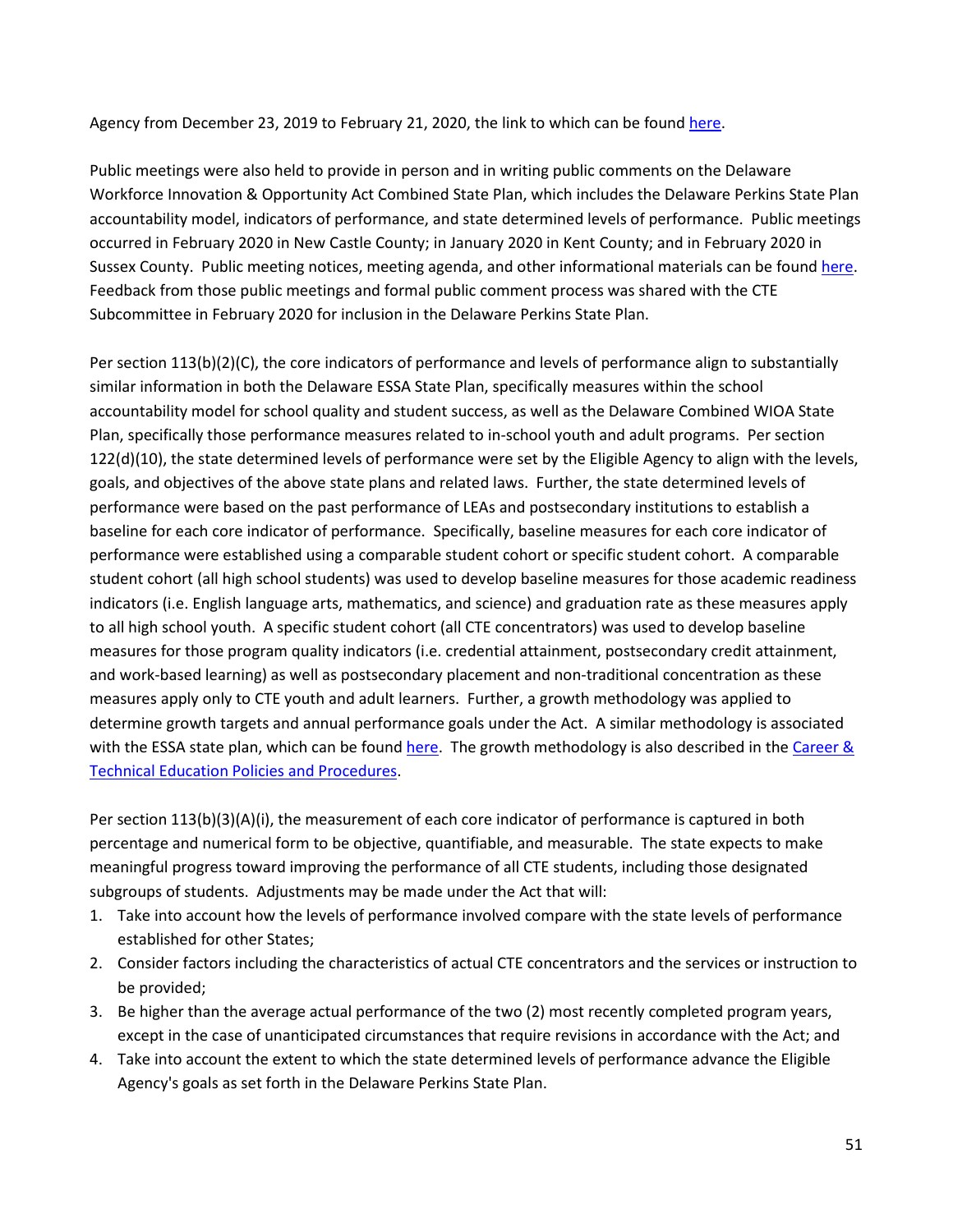4. Provide a written response to the comments regarding State determined performance levels received during the public comment period pursuant to section 113(b)(3)(B) of Perkins V. (Section 113(b)(3)(B)(iii) of Perkins V).

As part of the written response, include a description of any the changes made to the State determined performance levels as a result of stakeholder feedback.

Per section 113(b)(3)(B)(iii), an open public comment period was established occurring from December 23, 2019 to February 21, 2020 via action of the Eligible Agency, the link to which can be found [here.](https://www.doe.k12.de.us/Page/3855) A copy of all public comments and recommended actions can be foun[d here.](https://www.doe.k12.de.us/cms/lib/DE01922744/Centricity/Domain/170/draft_state_plan_public_comment_final.pdf) No public comments were received regarding state determined performance levels.

5. Describe how the eligible agency will address disparities or gaps in performance as described in section 113(b)(3)(C)(ii)(II) of Perkins V in each of the plan years, and if no meaningful progress has been achieved prior to the third program year, a description of the additional actions the eligible agency will take to eliminate these disparities or gaps. (Section 122(d)(11) of Perkins V)

As part of the written response, and pursuant to the Report of the Senate Committee on Health, Education, Labor, and Pensions (HELP),<sup>[6](#page-52-0)</sup> the eligible agency could indicate that it will analyze data on the core indicators of performance to identify gaps in performance, explain how they will use evidence-based research to develop a plan to provide support and technical assistance to eligible recipients to address and close such gaps, and how they will implement this plan. The eligible agency is not required to submit a new State plan prior to the third program year in order to address this requirement.

Per section 122(d)(11), the Eligible Agency will address disparities or gaps in performance for those core indicators under the Act in each of the plan years. If no meaningful progress has been achieved prior to the third program year, additional action will be taken to eliminate those disparities or gaps. Specifically, the Eligible Agency will work through the Delaware Department of Education to monitor performance for each core indicator under the Act and will work to address disparities through a performance management routine. The Delaware Department of Education will set benchmarks for student performance at each LEA and postsecondary institution through the local needs assessment and local application process to begin the performance routine. The local needs assessment and local application process ensures that all students are provided with appropriate services and access to CTE programs.

Per section 123(b)(2), the Department of Education will review LEA and postsecondary institution performance annually. Those LEAs or postsecondary institutions that do not meet at least ninety percent (90%) of an agreed upon local level of performance for any core indicator of performance will be required to develop and

<span id="page-52-0"></span><sup>&</sup>lt;sup>6</sup> See page 11 of Committee Report a[t https://www.congress.gov/115/crpt/srpt434/CRPT-115srpt434.pdf.](https://www.congress.gov/115/crpt/srpt434/CRPT-115srpt434.pdf)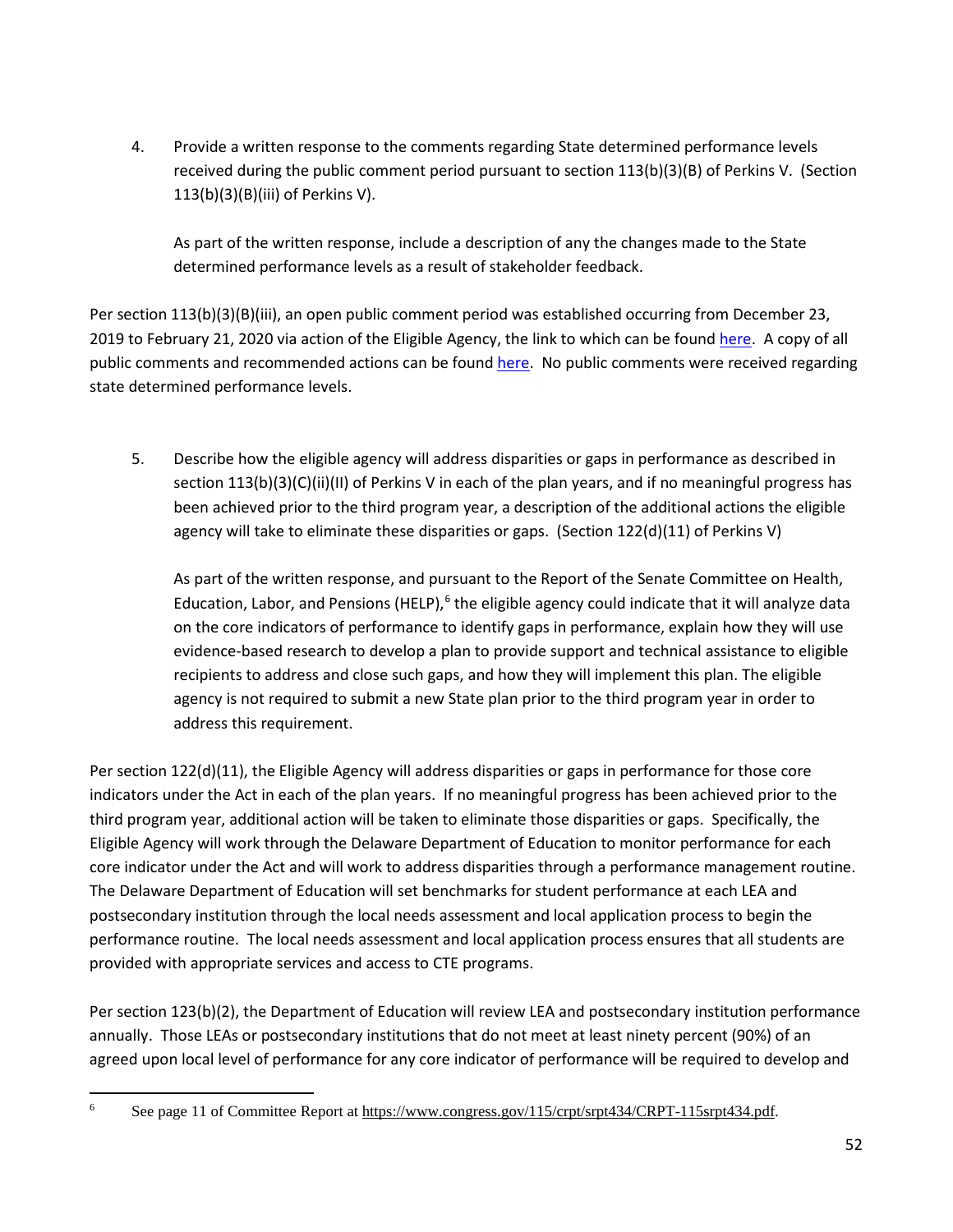implement an improvement plan. The improvement plan is required to be approved by the Delaware Department of Education as part of the annual application for funds under the Act before financial resources are allocated to that LEA or postsecondary institution in the given fiscal year. The improvement plan must include an analysis of performance disparities or gaps and those actions to be taken to address those disparities or gaps.

Per section 123(b)(3) and pursuant to the Report of the Senate Committee on Health, Education, Labor, and Pensions (HELP), if no meaningful progress has been achieved by the LEA or postsecondary institution prior to the third program year, additional action will be taken by the Delaware Department of Education to eliminate those disparities or gaps. Specifically, the Department of Education will work with the LEA or postsecondary institution to provide or participate in technical assistance models to improve targeted outcomes. Technical assistance models may include support from the Delaware Department of Education to analyze data on the core indicators of performance to identify gaps in performance as well as provide support to LEAs and postsecondary institutions to define, acquire, and use evidence-based research to develop a plan to provide support, or through on-going support to address and close such gaps.

Per section 123(b)(4), subsequent action taken by the Delaware Department of Education may result in the, after notice and opportunity for a hearing, required use of all or a portion of, the LEA or postsecondary institutions allotment under the Act to improve targeted outcomes. Additionally, subsequent action may result in the, after notice and opportunity for a hearing, withholding of all or a portion of, the LEA or postsecondary institutions allotment under the Act. Per section 123(b)(4)(B), the LEA or postsecondary institution may apply for a waiver for exceptional circumstances under the Act.

The Delaware Department of Education will also conduct on-going performance monitoring routines every three (3) to five (5) years based on a risk analysis of LEA and postsecondary institution performance. This performance routine builds from the local needs assessment, local application, and use of funds under the Act. Findings associated with this performance routine are documented for the LEA or postsecondary institution to address. Additional support will be made available through a tiered engagement model.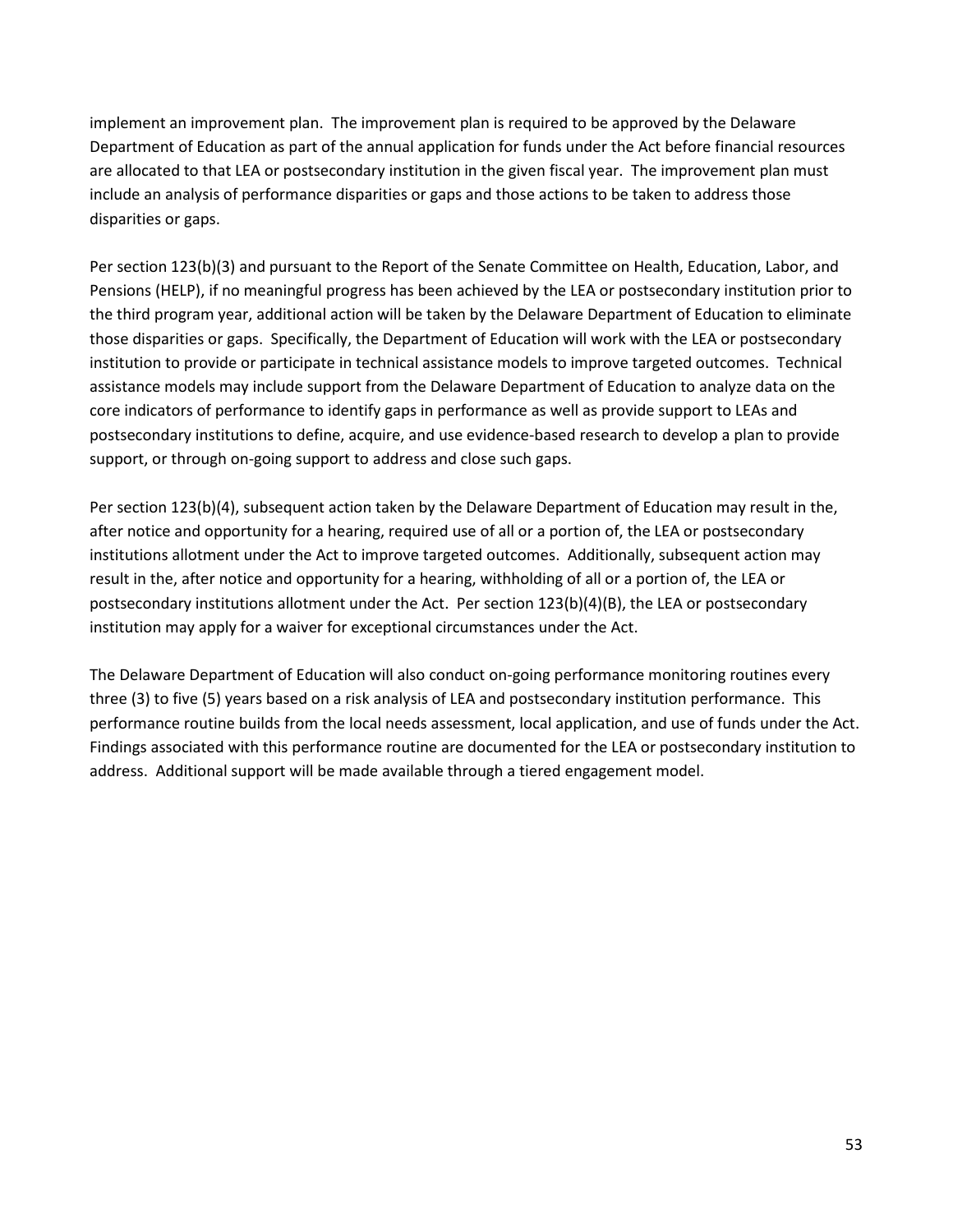## **Text Box 7: Statutory Requirements for Consultation on State Determined Performance Levels**

- (B) PUBLIC COMMENT.—
	- (i) IN GENERAL.—Each eligible agency shall develop the levels of performance under subparagraph (A) in consultation with the stakeholders identified in section  $122(c)(1)(A)$ .
	- (ii) WRITTEN COMMENTS.—Not less than 60 days prior to submission of the State plan, the eligible agency shall provide such stakeholders with the opportunity to provide written comments to the eligible agency, which shall be included in the State plan, regarding how the levels of performance described under subparagraph (A)—
		- (I) meet the requirements of the law;
		- (II) support the improvement of performance of all CTE concentrators, including subgroups of students, as described in section  $1111(h)(1)(C)(ii)$  of the Elementary and Secondary Education Act of 1965, and special populations, as described in section 3(48); and
		- (III) support the needs of the local education and business community.
	- (iii) ELIGIBLE AGENCY RESPONSE.—Each eligible agency shall provide, in the State plan, a written response to the comments provided by stakeholders under clause (ii).

(Section 113(b)(3)(B) of Perkins V)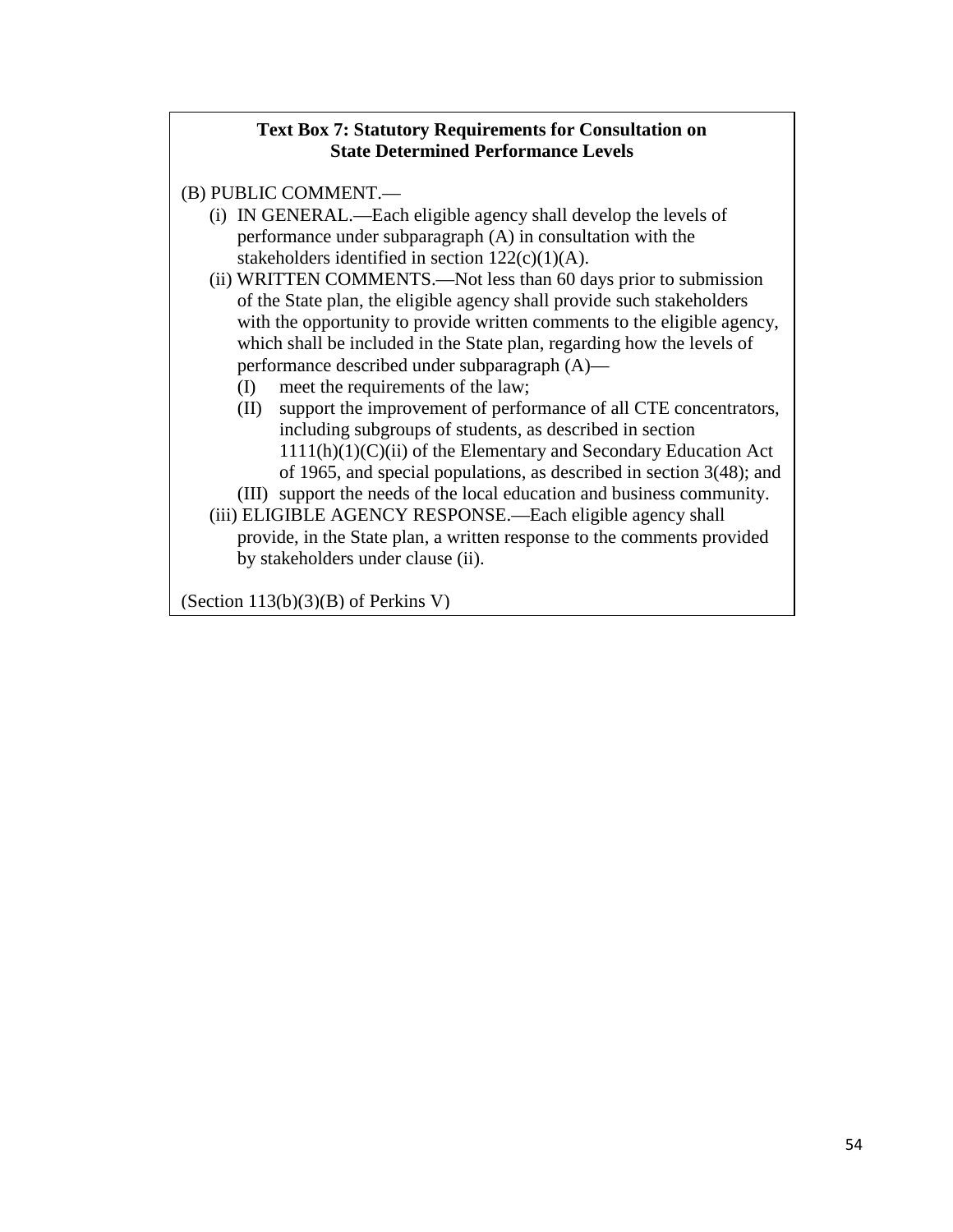### **III. ASSURANCES, CERTIFICATIONS, AND OTHER FORMS**

## **A. Statutory Assurances**

- $\triangledown$  The eligible agency assures that:
	- 1. It made the State plan publicly available for public comment<sup>[7](#page-55-0)</sup> for a period of not less than 30 days, by electronic means and in an easily accessible format, prior to submission to the Secretary for approval and such public comments were taken into account in the development of this State plan. (Section 122(a)(4) of Perkins V)
	- 2. It will use the funds to promote preparation for high-skill, high-wage, or in-demand industry sectors or occupations and non-traditional fields, as identified by the State. (Section 122(d)(13)(C) of Perkins V)
	- 3. It will provide local educational agencies, area career and technical education schools, and eligible institutions in the State with technical assistance, including technical assistance on how to close gaps in student participation and performance in career and technical education programs. (Section 122(d)(13)(E) of Perkins V)
	- 4. It will comply with the requirements of this Act and the provisions of the State plan, including the provision of a financial audit of funds received under this Act, which may be included as part of an audit of other Federal or State programs. (Section 122(d)(13)(A) of Perkins V)
	- 5. None of the funds expended under this Act will be used to acquire equipment (including computer software) in any instance in which such acquisition results in a direct financial benefit to any organization representing the interests of the acquiring entity or the employees of the acquiring entity, or any affiliate of such an organization. (Section 122(d)(13)(B) of Perkins V)
	- 6. It will use the funds provided under this Act to implement career and technical education programs and programs of study for individuals in State correctional institutions, including juvenile justice facilities. (Section 122 (d)(13)(D) of Perkins V)

<span id="page-55-0"></span> <sup>7</sup> An eligible agency that submits a 1-Year Transition Plan in FY 2019 is not required to hold a public comment period on the 1-Year Transition Plan. Such agency must assure that it meets this public comment requirement prior to submitting its Perkins V State Plan in FY 2020.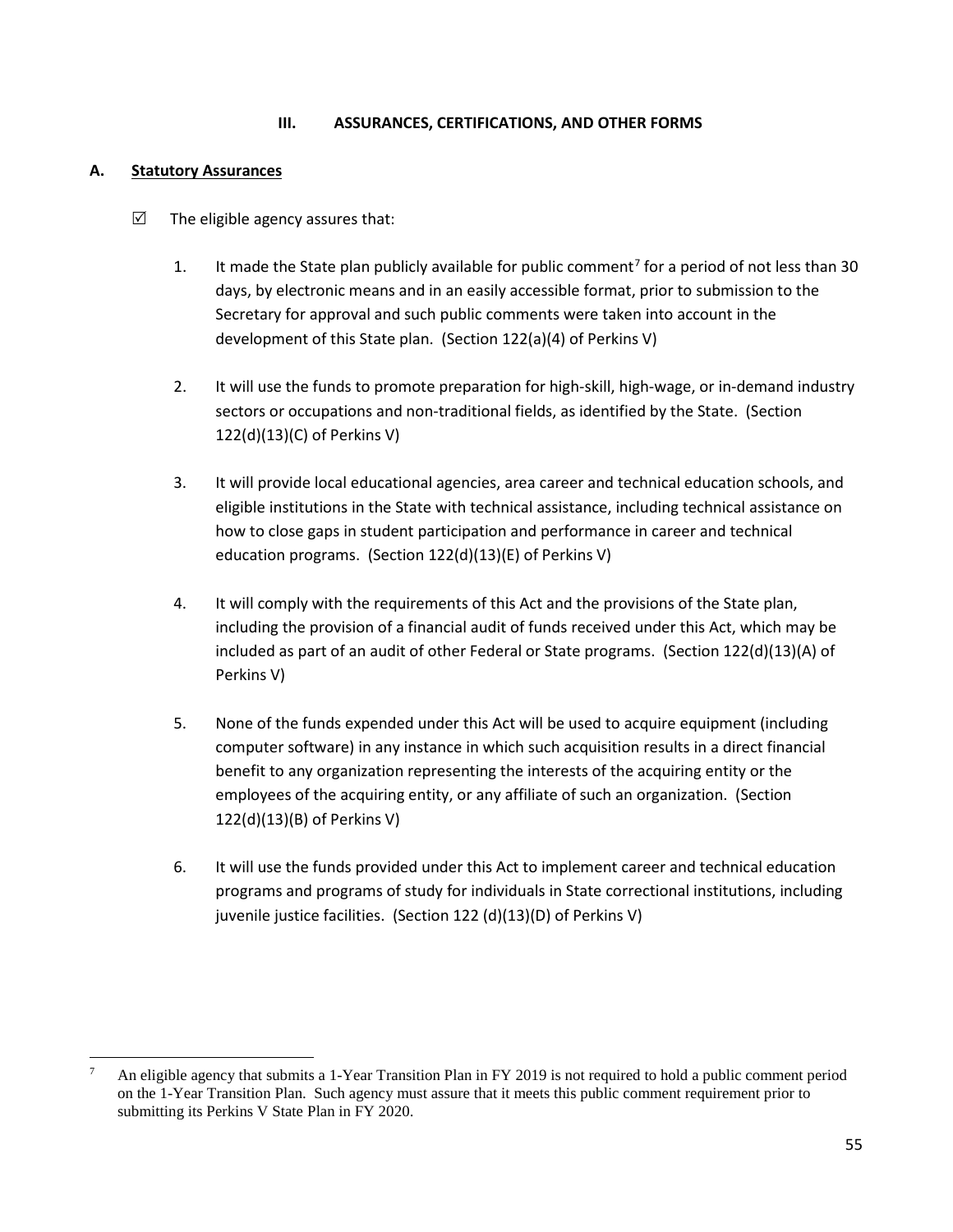## **B. EDGAR Certifications**

- $\boxtimes$  By submitting a Perkins V State Plan, consistent with 34 CFR 76.104, the eligible agency certifies that:
	- 1. It is eligible to submit the Perkins State plan.
	- 2. It has authority under State law to perform the functions of the State under the Perkins program(s).
	- 3. It legally may carry out each provision of the plan.
	- 4. All provisions of the plan are consistent with State law.
	- 5. A State officer, specified by title in Item C on the Cover Page, has authority under State law to receive, hold, and disburse Federal funds made available under the plan.
	- 6. The State officer who submits the plan, specified by title in Item C on the Cover Page, has authority to submit the plan.
	- 7. The entity has adopted or otherwise formally approved the plan.
	- 8. The plan is the basis for State operation and administration of the Perkins program.

## **C. Other Forms**

- $\boxtimes$  The eligible agency certifies and assures compliance with the following enclosed forms:
	- 1. Assurances for Non-Construction Programs (SF 424B) Form (OMB Control No. 0348-0040) <https://www2.ed.gov/fund/grant/apply/appforms/sf424b.pdf>
	- 2. Disclosure of Lobbying Activities (SF LLL) (OMB Control No. 4040-0013): https://apply07.grants.gov/apply/forms/sample/SFLLL\_1\_2-V1.2.pdf
	- 3. Certification Regarding Lobbying (ED 80-0013 Form): <https://www2.ed.gov/fund/grant/apply/appforms/ed80-013.pdf>
	- 4. General Education Provisions Act (GEPA) 427 Form (OMB Control No. 1894-0005): <https://www2.ed.gov/fund/grant/apply/appforms/gepa427.pdf>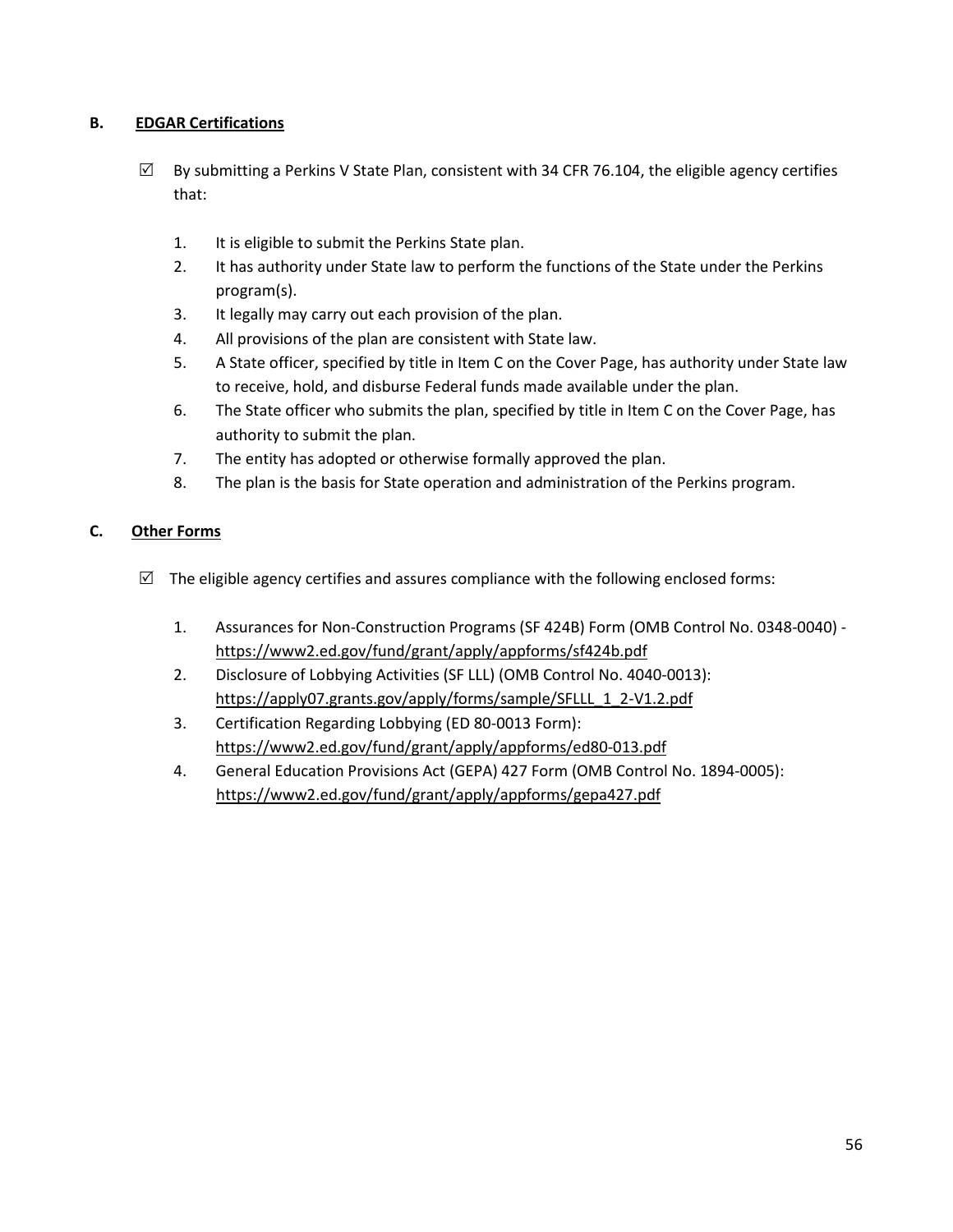### **IV. BUDGET**

#### **A. Instructions**

- 1. On the form in Item IV.B below, provide a budget for the upcoming fiscal year. As you prepare your budget, refer to the statutory descriptions and assurances in Section II.C and Section III.A, respectively, of this guide.
- 2. In completing the budget form, provide--
	- Line 1: The total amount of funds allocated to the eligible agency under section 112(a) of Perkins V. *This amount should correspond to the amount of funds noted in the Department's program memorandum with estimated State allocations for the fiscal year.*
	- Line 2: The amount of funds made available to carry out the administration of the State plan under section 112(a)(3). *The percent should equal not more than 5 percent of the funds allocated to the eligible agency as noted on Line 1, or \$250,000, whichever is greater.*
	- Line 3: The amount of funds made available to carry out State leadership activities under section 112(a)(2) of Perkins V. *The percent should equal not more than 10 percent of the funds allocated to the eligible agency as noted on Line 1.*
	- Line 4: The percent and amount of funds made available to serve individuals in State institutions, such as: (a) correctional institutions; (b) juvenile justice facilities; and (c) educational institutions that serve individuals with disabilities pursuant to section 112(a)(2)(A) of Perkins V. *The percent of funds should equal not more than 2 percent of the funds allocated to the eligible agency as noted on Line 1.*
	- Line 5: The amount of funds to be made available for services that prepare individuals for nontraditional fields pursuant to section 112(a)(2)(B) of Perkins V. *The amount of funds should be not less than \$60,000 and not more than \$150,000.*
	- Line 6: The amount of funds to be made available for the recruitment of special populations to enroll in career and technical education programs pursuant to section 112 (a)(2)(C) of Perkins V. *The percent of funds shall not be less than the lesser of an amount equal to 0.1 percent of the funds made available by the eligible agency for State leadership activities as noted on Line 3, or \$50,000.*
	- Line 7: The percent and amount of funds to be made available to eligible recipients [local education agencies (secondary recipients) and institutions of higher education (postsecondary recipients)] pursuant to section 112(a)(1) of Perkins V. *The percent of*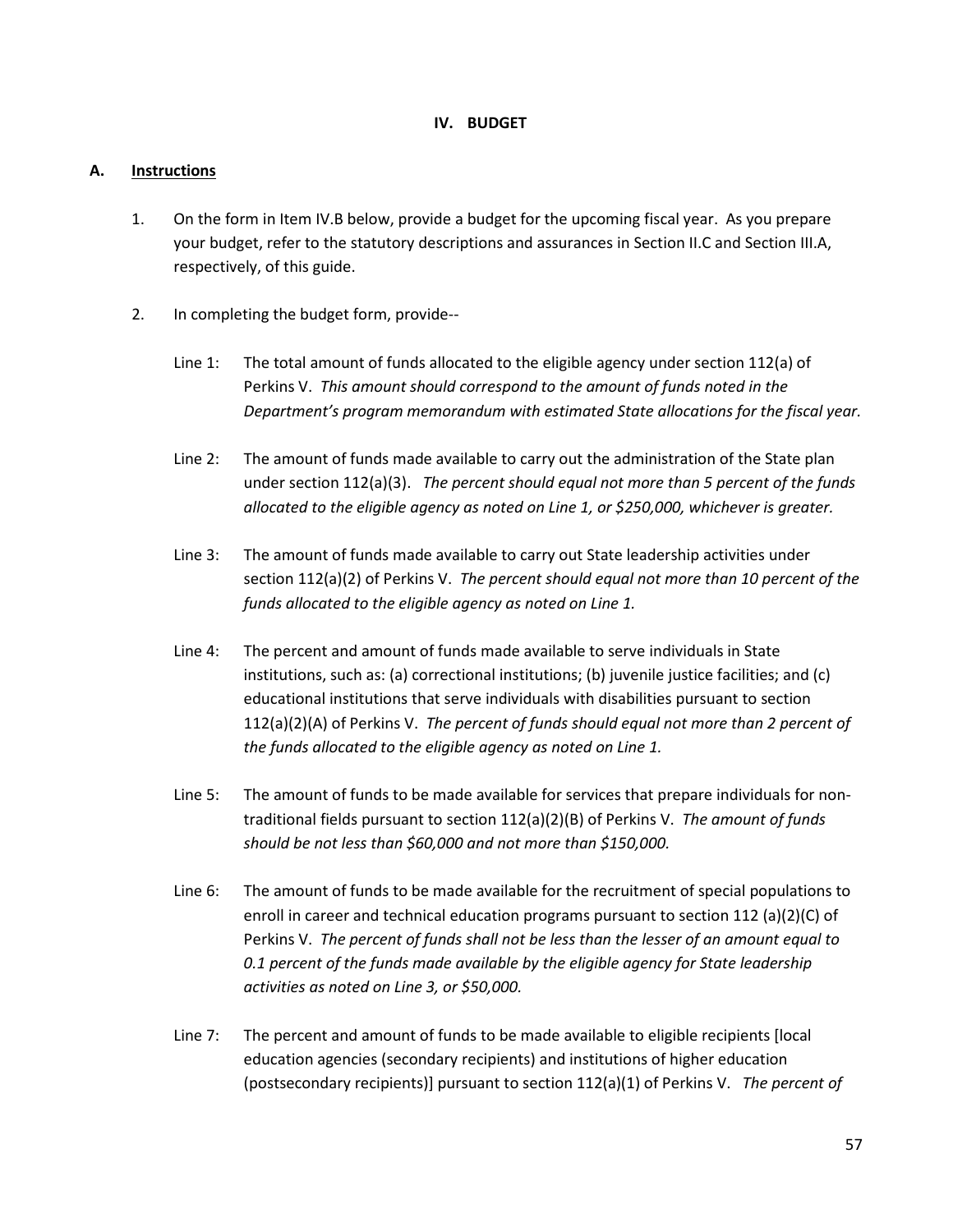*funds should be not less than 85 percent of the funds allocated to the eligible agency as noted on Line 1.*

- Line 8: The percent and amount, if any, of funds to be reserved and made available to eligible recipients under section 112(c) of Perkins V. *The percent of funds should be not more than 15 percent of the 85 percent of funds noted on Line 7.*
- Line 9: The percent and amount, if any, of funds to be reserved and made available to secondary recipients under section 112(c) of Perkins V.
- Line 10: The percentage and amount, if any, of funds to be reserved and made available to postsecondary recipients under section 112(c) of Perkins V.
- Line 11: The percent and amount of funds to be made available to eligible recipients under section 112(a)(1) of Perkins V. *The percent and amount of funds should represent the funds remaining after subtracting any reserve as noted on Line 8.*
- Line 12: The percent and amount of funds to be distributed to secondary recipients under the allocation formula described in section 131 of Perkins V.
- Line 13: The percent and amount of funds to be distributed to postsecondary recipients under the allocation formula described in section 132 of Perkins V.
- Line 14: The amount of funds to be made available for the State administration match requirement under section 112(b) of Perkins. *The amount of funds shall be provided from non-Federal sources and on a dollar-for-dollar basis.*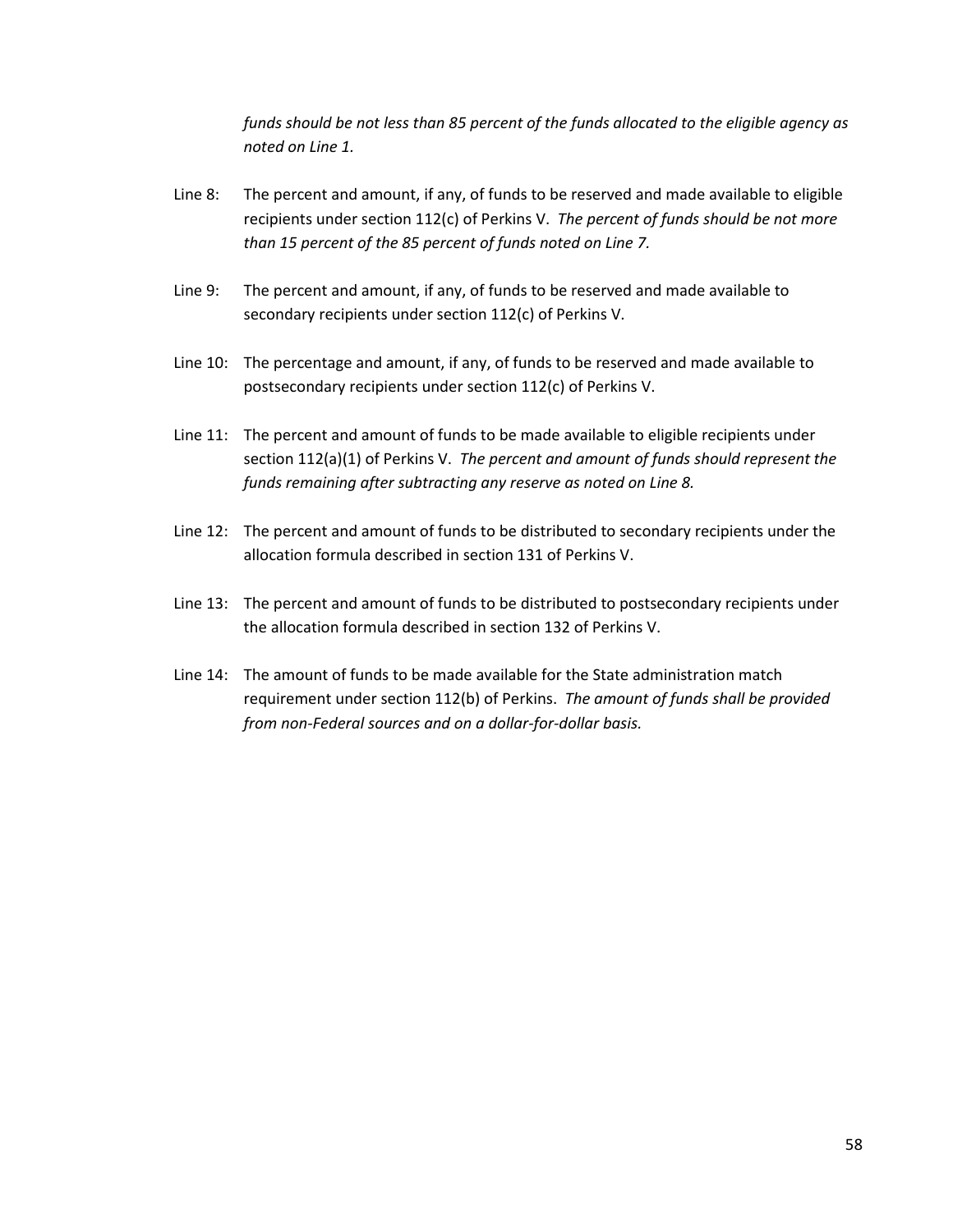# **B: Budget Form**

### State Name: **Delaware**

# **Fiscal Year (FY):** 2020

| <b>Line Number</b> | <b>Budget Item</b>                                   | <b>Percent of Funds</b> | <b>Amount of Funds</b> |
|--------------------|------------------------------------------------------|-------------------------|------------------------|
| $\mathbf{1}$       | <b>Total Perkins V Allocation</b>                    | 100%                    | \$5,458,959            |
| $\overline{2}$     | <b>State Administration</b>                          | 5% of line 1            | \$272,947              |
| 3                  | <b>State Leadership</b>                              | 10% of line 1           | \$545,896              |
| 4                  | Individuals in State Institutions<br>$\bullet$       | $~\sim~9/6$             | \$20,000               |
| 4a                 | <b>Correctional Institutions</b>                     | Not Required,           | \$10,000               |
|                    |                                                      | issued from line 3      |                        |
| 4 <sub>b</sub>     | Juvenile Justice Facilities                          | Not Required,           | \$5,000                |
|                    |                                                      | issued from line 3      |                        |
| 4c                 | Institutions that Serve<br>$\qquad \qquad -$         | Not Required,           | \$5,000                |
|                    | Individuals with Disabilities                        | issued from line 3      |                        |
| 5                  | Non-traditional Training and<br>$\bullet$            | Required, issued        | \$60,000               |
|                    | Employment                                           | from line 3             |                        |
| 6                  | <b>Special Populations Recruitment</b><br>$\bullet$  | Required, issued        | \$546                  |
|                    |                                                      | from line 3             |                        |
| $\overline{7}$     | <b>Local Formula Distribution</b>                    | 85% of line 1           | \$4,640,116            |
| 8                  | Reserve<br>$\bullet$                                 | 15% of line 1           | \$696,017              |
| 9                  | <b>Secondary Recipients</b>                          | 67% of line 8           | \$466,331              |
| 10                 | <b>Postsecondary Recipients</b>                      | 33% of line 8           | \$229,686              |
| 11                 | Allocation to Eligible Recipients<br>$\bullet$       | 70% of line 1           | \$3,944,099            |
| 12                 | <b>Secondary Recipients</b>                          | 80% of line 11          | \$3,155,279            |
| 13                 | <b>Postsecondary Recipients</b><br>$\qquad \qquad -$ | 20% of line 11          | \$788,820              |
| 14                 | <b>State Match (from non-federal funds)</b>          | Not Applicable          | \$272,947              |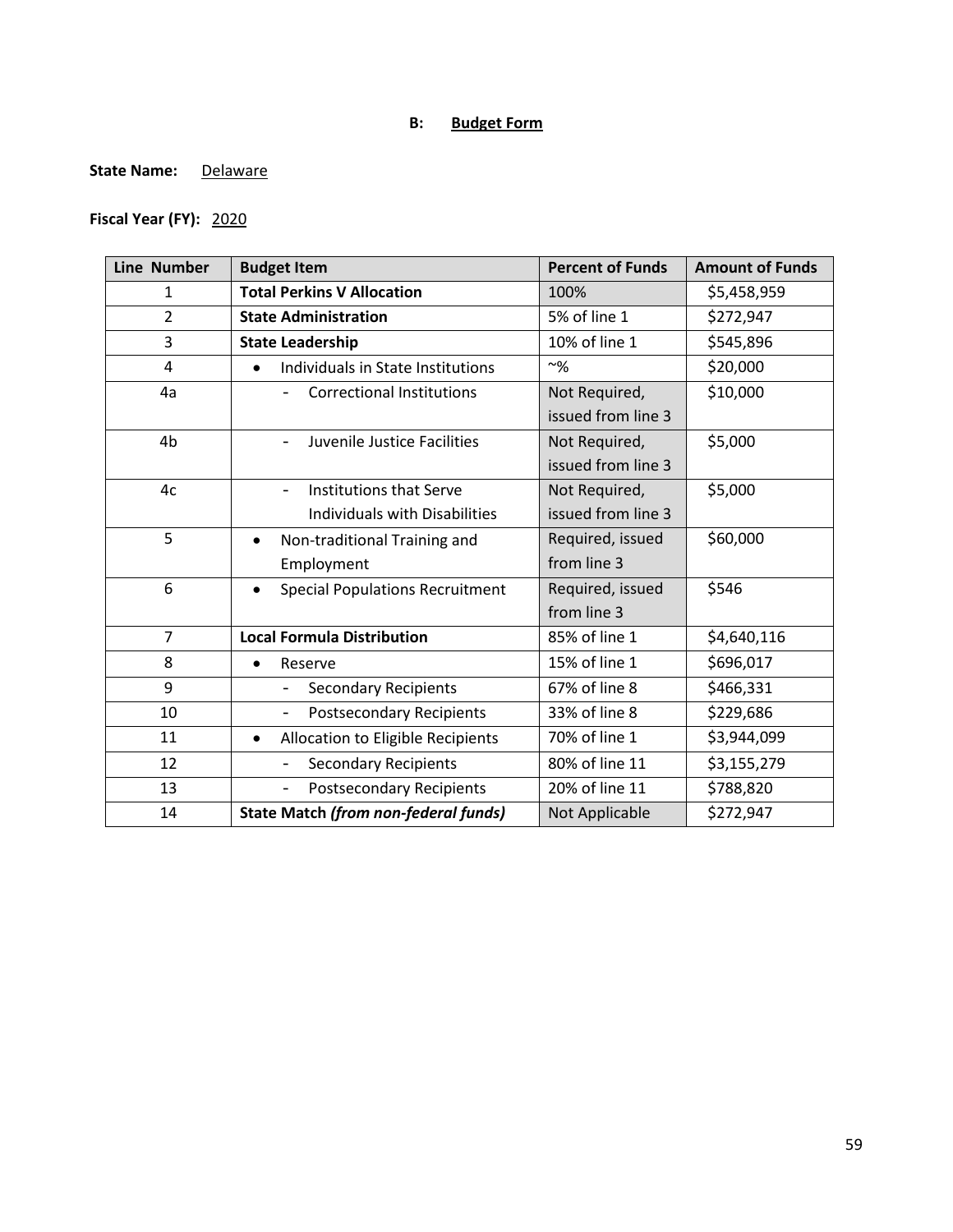## **V. STATE DETERMINED PERFORMANCE LEVELS**

### **A. Instructions**

- 1. On the form in Item V.B, provide State determined performance levels (SDPLs), covering FY 2020- 23, for each of the secondary and postsecondary core indicators of performance for all CTE concentrators in the State described in section 113(b) of Perkins V (see Table 6). In preparing your SDPLs, refer to your narrative descriptions in Section II.D of this guide.
- 2. In completing the SDPL form, provide—

| Column 2:      | Baseline level                                                                     |
|----------------|------------------------------------------------------------------------------------|
| Columns 3-6: I | State determined levels of performance for each year covered by the State plan,    |
|                | beginning for FY 2020, expressed in percentage or numeric form and that meets      |
|                | the requirements of section 113(b)(3)(A)(III) of Perkins V. See Text Box 8 for the |
|                | statutory requirements for setting State determined levels of performance under    |
|                | section 113(b)(3)(A)(iii) of Perkins V.                                            |

- 3. Revise, as applicable, the State determined levels of performance for any of the core indicators of performance
	- i. Prior to the third program year covered by the State plan for the subsequent program years covered by the State plan pursuant to section 113(b)(3)(A)(ii); and/or
	- ii. Should unanticipated circumstances arise in a State or changes occur related to improvement in data or measurement approaches pursuant to section 113(b)(3)(A)(iii).

Please note that, pursuant to section 123(a)(5) of Perkins V, an eligible agency may not adjust performance levels for any core indicators that are subject to, and while executing, an improvement plan pursuant to section 123(a) of Perkins V.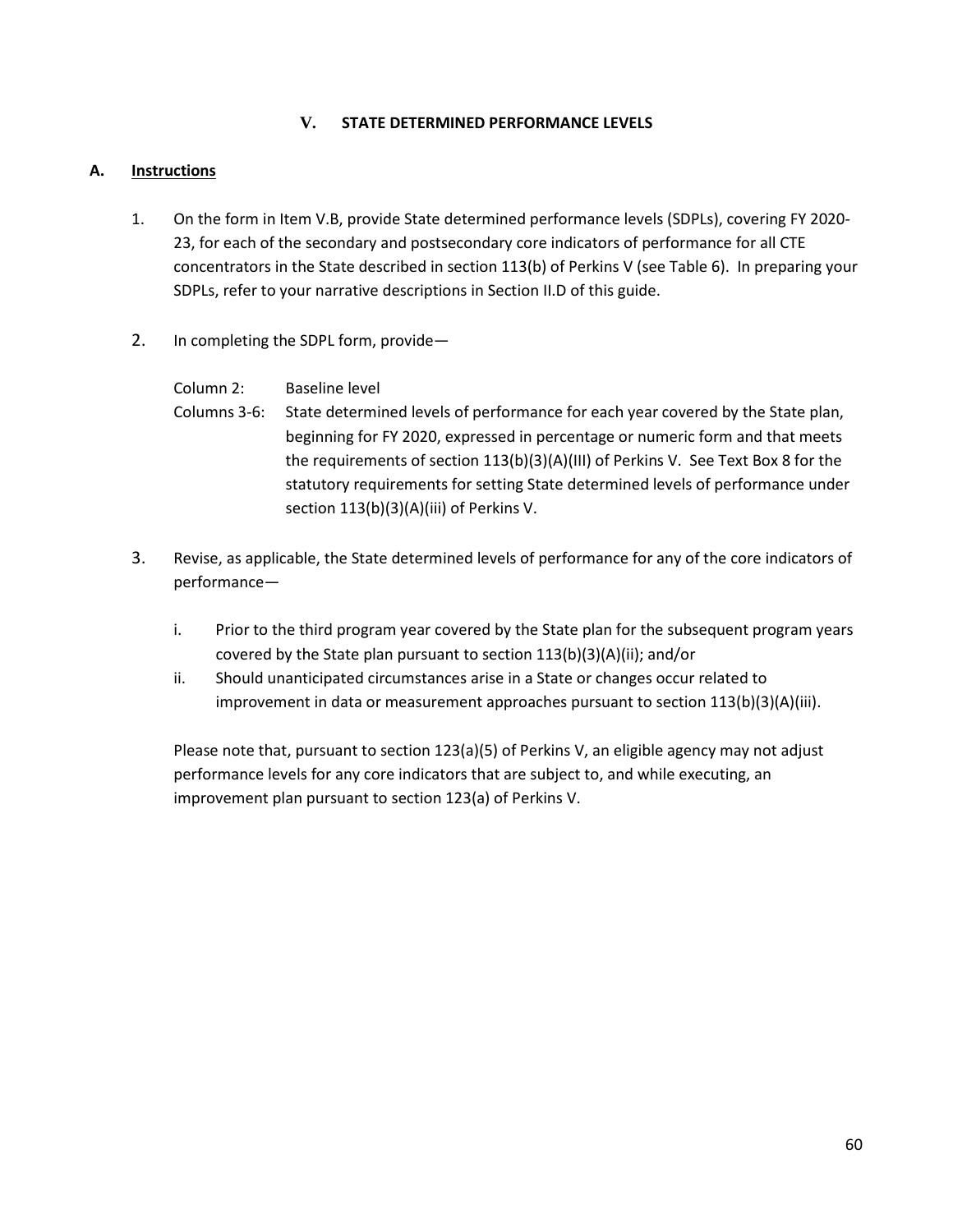## **Text Box 8: Statutory Requirements for State Determined Performance Levels**

- (III) REQUIREMENTS.—Such State determined levels of performance shall, at a minimum—
	- (aa) be expressed in a percentage or numerical form, so as to be objective, quantifiable, and measurable;
	- (bb) require the State to continually make meaningful progress toward improving the performance of all career and technical education students, including the subgroups of students described in section  $1111(h)(1)(C(ii))$  of the Elementary and Secondary Education Act of 1965, and special populations, as described in section 3(48); and
	- (cc) have been subject to the public comment process described in subparagraph (B), and the eligible agency has provided a written response;
	- (dd) when being adjusted pursuant to clause (ii), take into account how the levels of performance involved compare with the State levels of performance established for other States, considering factors including the characteristics of actual (as opposed to anticipated) CTE concentrators when the CTE concentrators entered the program, and the services or instruction to be provided;
	- (ee) when being adjusted pursuant to clause (ii), be higher than the average actual performance of the 2 most recently completed program years, except in the case of unanticipated circumstances that require revisions in accordance with clause (iii); and
	- (ff) take into account the extent to which the State determined levels of performance advance the eligible agency's goals, as set forth in the State plan.

(Section  $113(b)(3)(A)(i)(III)$  of Perkins V)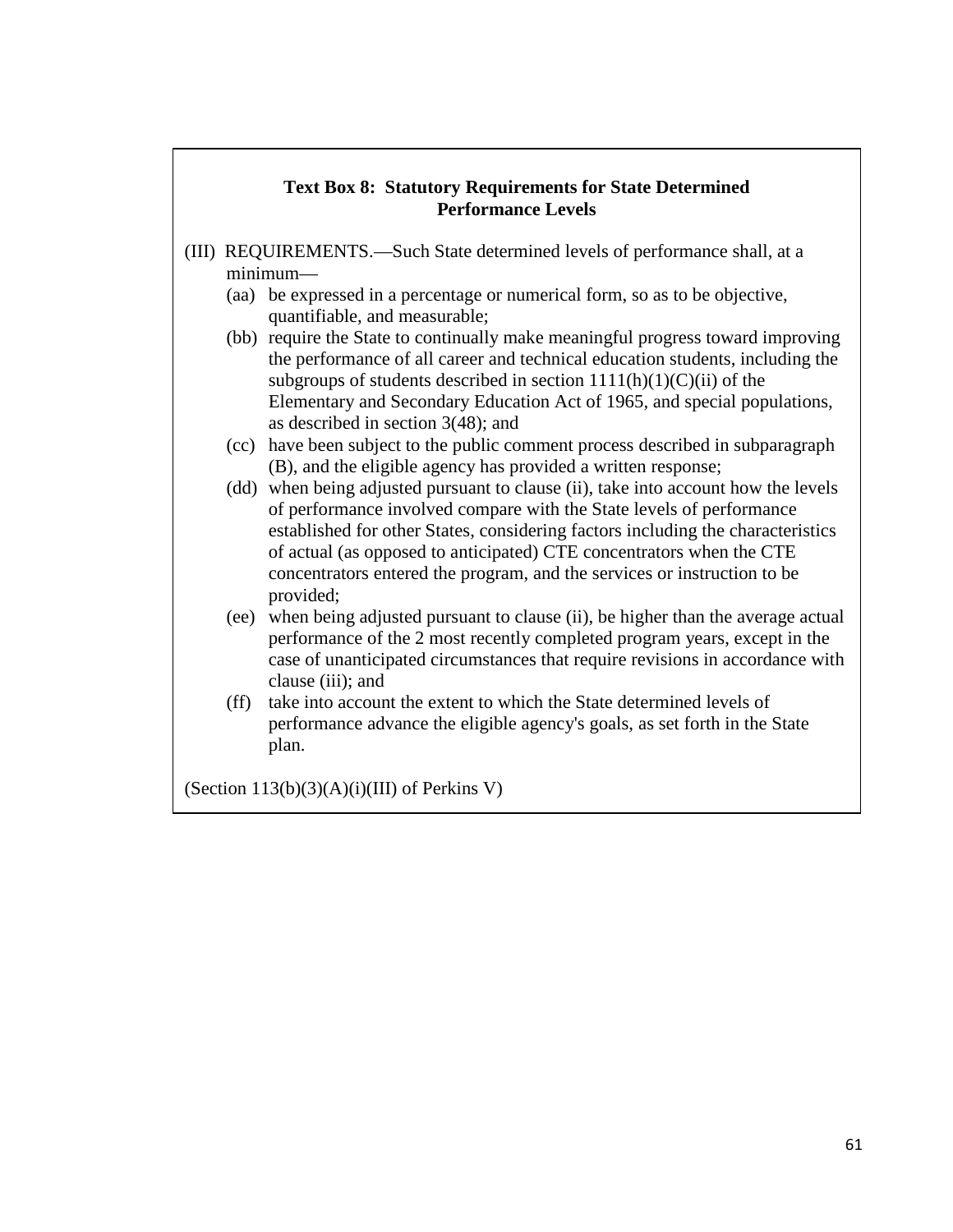# **Table 6: Section 113(b) Core Indicators of Performance**

| <b>Indicator Descriptions</b>                                                                              | <b>Indicator Codes</b> | <b>Indicator Names</b> |
|------------------------------------------------------------------------------------------------------------|------------------------|------------------------|
| <b>Secondary Level</b>                                                                                     |                        |                        |
| The percentage of CTE concentrators who graduate high school, as measured by the four-year adjusted cohort | <b>1S1</b>             | Four-Year              |
| graduation rate (defined in section 8101 of the Elementary and Secondary Education Act of 1965).           |                        | <b>Graduation Rate</b> |
|                                                                                                            |                        |                        |
| Numerator:                                                                                                 |                        |                        |
| Number/percent of CTE concentrators who graduated high school as part of the state's ESSA computation of   |                        |                        |
| four-year graduation rate.                                                                                 |                        |                        |
|                                                                                                            |                        |                        |
| Denominator:                                                                                               |                        |                        |
| Number/percent of CTE concentrators who exited secondary education as part of the state's ESSA             |                        |                        |
| computation of four-year graduation rate.                                                                  |                        |                        |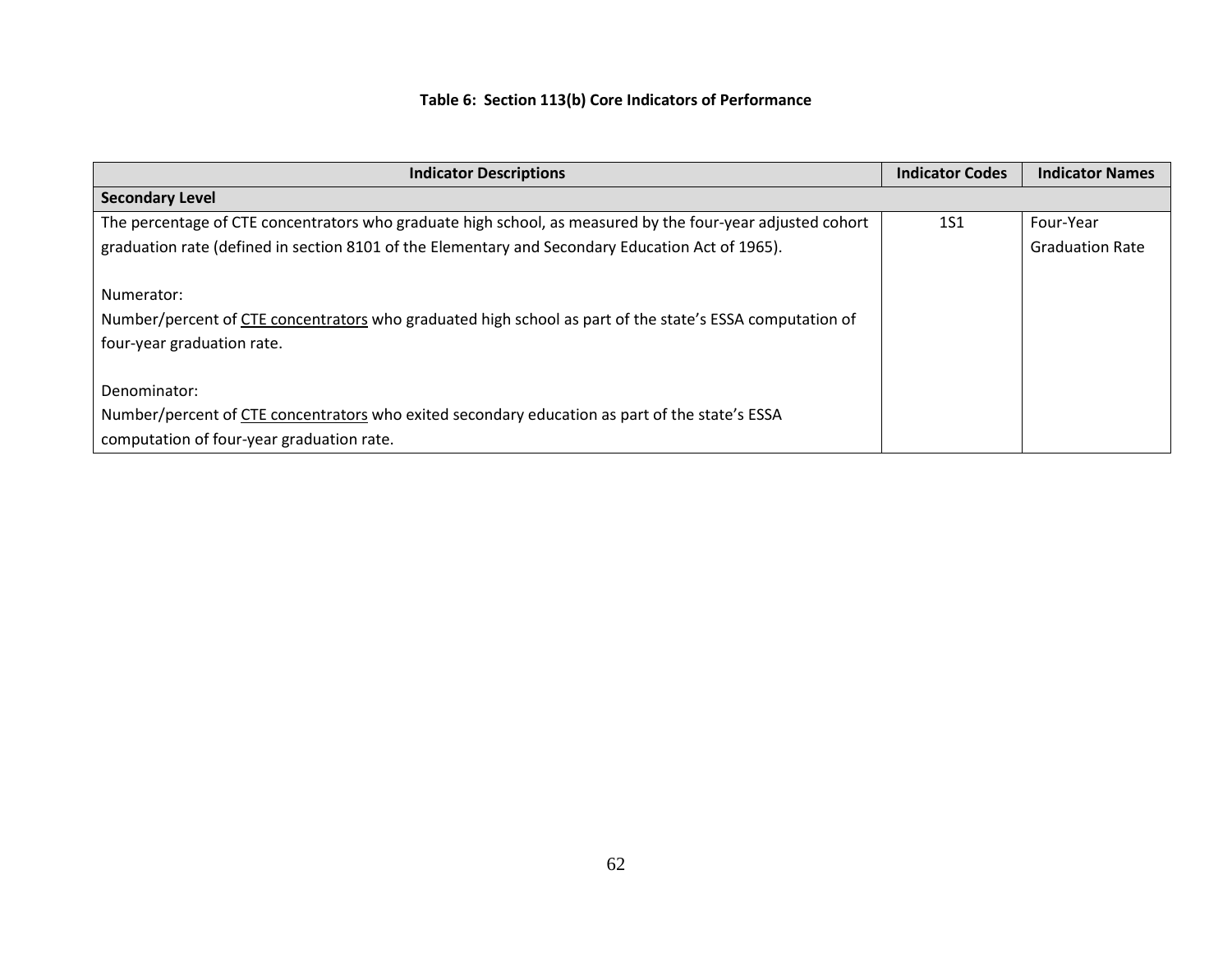| CTE concentrator proficiency in the challenging State academic standards adopted by the State under      | <b>2S1</b> | Academic         |
|----------------------------------------------------------------------------------------------------------|------------|------------------|
| section1111(b)(1) of the Elementary and Secondary Education Act of 1965, as measured by the academic     |            | Proficiency in   |
| assessments in reading/language arts as described in section 1111(b)(2) of such Act.                     |            | Reading/Language |
|                                                                                                          |            | Arts             |
| Numerator:                                                                                               |            |                  |
| Number/percent of CTE concentrators who are grade 11 full academic year (FAY) and were proficient on the |            |                  |
| ESSA standardized ELA assessment.                                                                        |            |                  |
|                                                                                                          |            |                  |
| Denominator:                                                                                             |            |                  |
| Number/percent of CTE concentrators who are grade 11 FAY and participated on the ESSA standardized ELA   |            |                  |
| assessment.                                                                                              |            |                  |
|                                                                                                          |            |                  |
|                                                                                                          |            |                  |
|                                                                                                          |            |                  |
|                                                                                                          |            |                  |
|                                                                                                          |            |                  |
|                                                                                                          |            |                  |
| CTE concentrator proficiency in the challenging State academic standards adopted by the State under      | <b>2S2</b> | Academic         |
| section1111(b)(1) of the Elementary and Secondary Education Act of 1965, as measured by the academic     |            | Proficiency in   |
| assessments in mathematics as described in section 1111(b)(2) of such Act.                               |            | Mathematics      |
|                                                                                                          |            |                  |
| Numerator:                                                                                               |            |                  |
| Number/percent of CTE concentrators who are grade 11 FAY and were proficient on the ESSA standardized    |            |                  |
| mathematics assessment.                                                                                  |            |                  |
|                                                                                                          |            |                  |
| Denominator:                                                                                             |            |                  |
| Number/percent of CTE concentrators who are grade 11 FAY and participated on the ESSA standardized       |            |                  |
| mathematics assessment.                                                                                  |            |                  |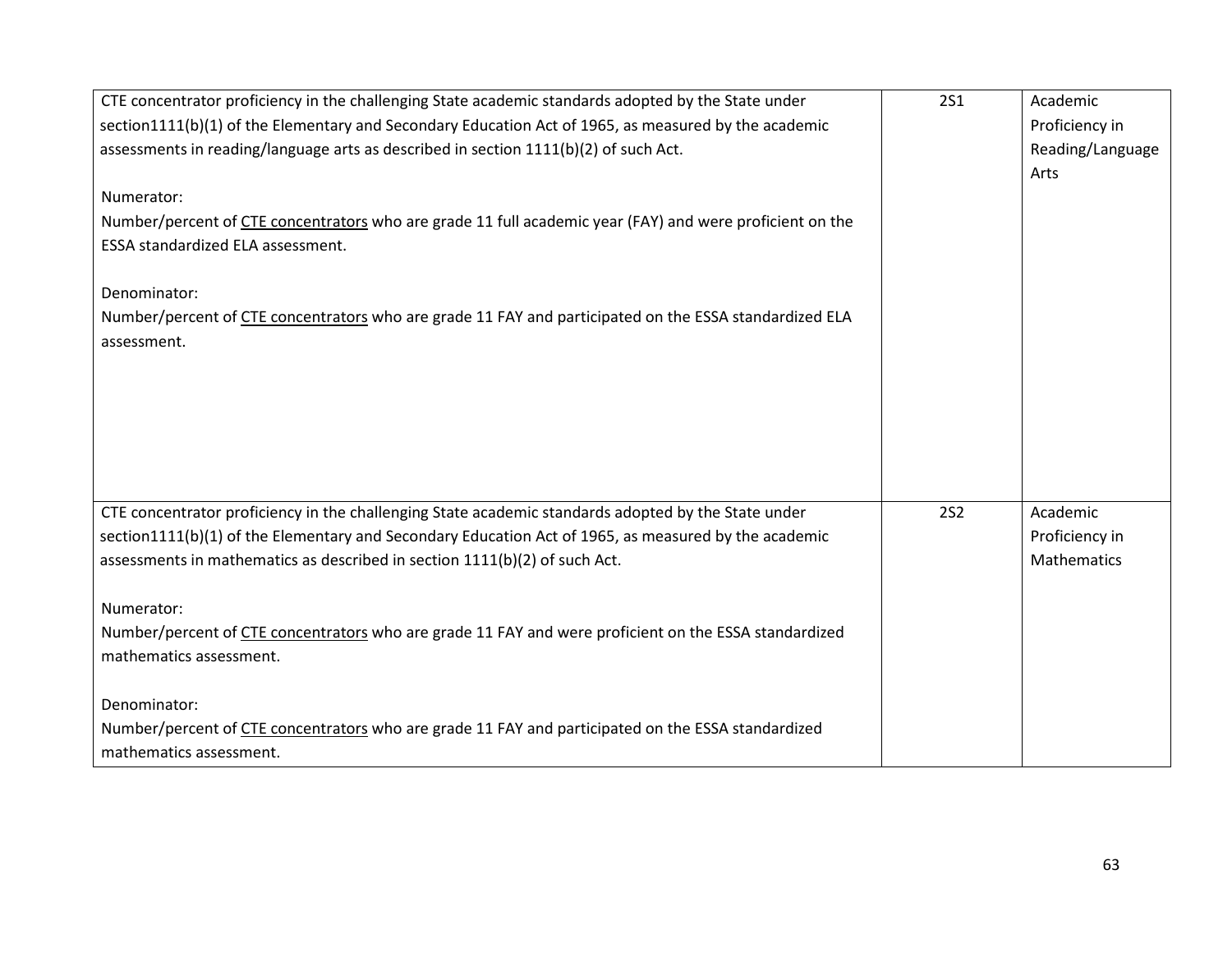| CTE concentrator proficiency in the challenging State academic standards adopted by the State under           | <b>2S3</b> | Academic       |
|---------------------------------------------------------------------------------------------------------------|------------|----------------|
| section1111(b)(1) of the Elementary and Secondary Education Act of 1965, as measured by the academic          |            | Proficiency in |
| assessments in science as described in section 1111(b)(2) of such Act.                                        |            | Science        |
|                                                                                                               |            |                |
| Numerator:                                                                                                    |            |                |
| Number/percent of CTE concentrators who are grade 11 FAY and were proficient on the ESSA standardized         |            |                |
| science assessment.                                                                                           |            |                |
|                                                                                                               |            |                |
| Denominator:                                                                                                  |            |                |
| Number/percent of CTE concentrators who are grade 11 FAY and participated on the ESSA standardized            |            |                |
| science assessment.                                                                                           |            |                |
| The percentage of CTE concentrators who, in the second quarter after exiting from secondary education, are in | <b>3S1</b> | Post-Program   |
| postsecondary education or advanced training, military service or a service program that receives assistance  |            | Placement      |
| under title I of the National and Community Service Act of 1990 (42 U.S.C. 12511 et seq.), are volunteers as  |            |                |
| described in section 5(a) of the Peace Corps Act (22 U.S.C. 2504(a)), or are employed.                        |            |                |
|                                                                                                               |            |                |
| Numerator:                                                                                                    |            |                |
| Number/percent of CTE concentrators who, in the second quarter after exiting from secondary education were    |            |                |
| placed into postsecondary education, employment, military service, or a service program defined in the Act in |            |                |
| the prior reporting year.                                                                                     |            |                |
|                                                                                                               |            |                |
| Denominator:                                                                                                  |            |                |
| Number/percent of CTE concentrators exited secondary education as part of the state's ESSA computation of     |            |                |
| four-year graduation rate in the prior reporting year.                                                        |            |                |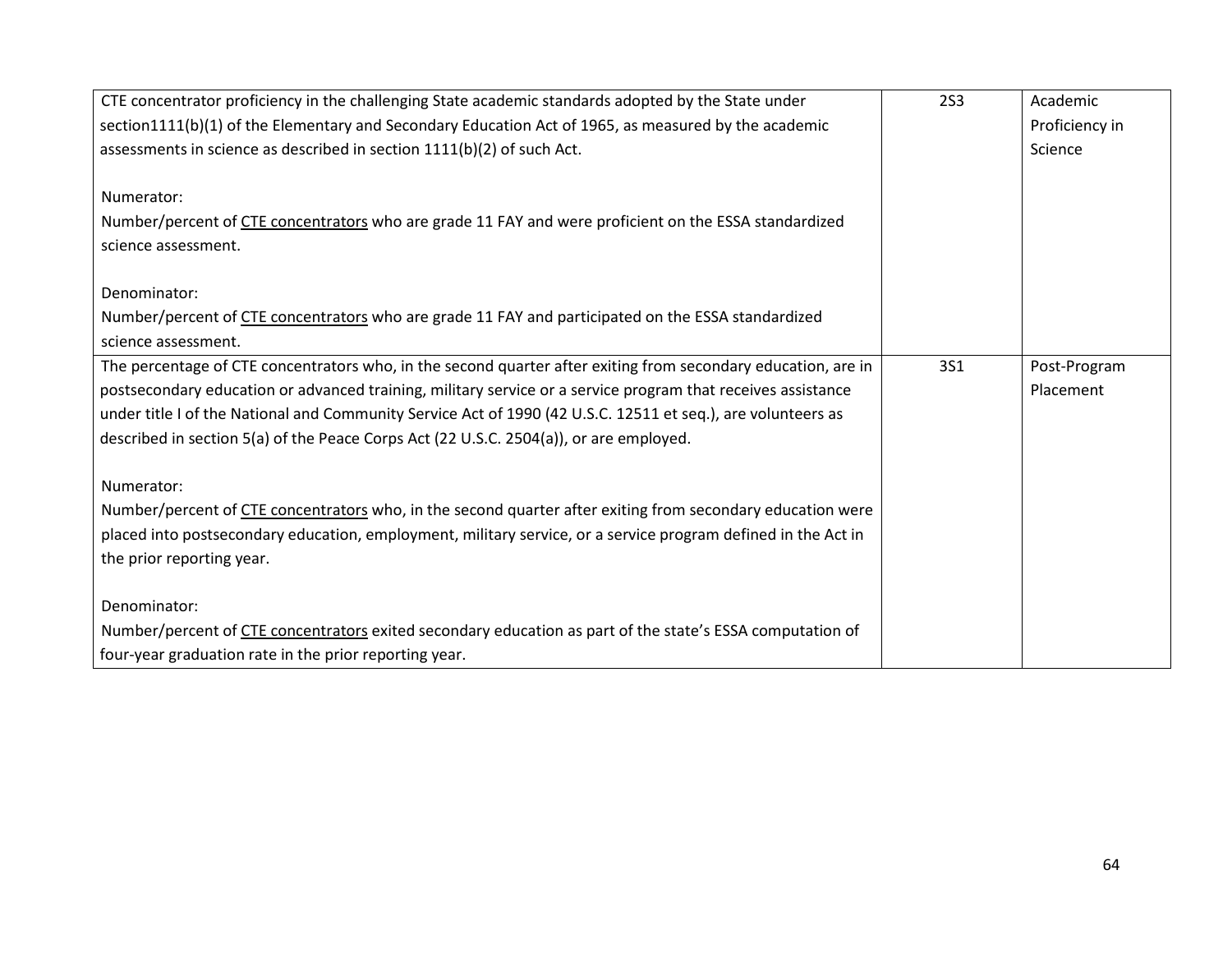## <span id="page-65-0"></span>**Table 6: Section 113(b) Core Indicators of Performance (continued)**

| <b>Indicator Descriptions</b>                                                                                                                  | <b>Indicator Codes</b> | <b>Indicator Names</b> |
|------------------------------------------------------------------------------------------------------------------------------------------------|------------------------|------------------------|
| <b>Secondary Level (continued)</b>                                                                                                             |                        |                        |
| The percentage of CTE concentrators in career and technical education programs and programs of study that                                      | <b>4S1</b>             | Non-traditional        |
| lead to non-traditional fields. <sup>8</sup>                                                                                                   |                        | Program                |
|                                                                                                                                                |                        | Concentration          |
| Numerator:                                                                                                                                     |                        |                        |
| Number/percent of under-represented gender CTE concentrators in a single CTE program of study that leads                                       |                        |                        |
| to employment in a nontraditional field.                                                                                                       |                        |                        |
|                                                                                                                                                |                        |                        |
| Denominator:                                                                                                                                   |                        |                        |
| Number/percent of CTE concentrators in a single CTE program of study that leads to employment in a                                             |                        |                        |
| nontraditional field.                                                                                                                          |                        |                        |
| The eligible agency must include at least one program quality indicator-5S1, 5S2, or 5S3-and may include any other quality measure(s) that are |                        |                        |
| statewide, valid, reliable, and comparable across the State.                                                                                   |                        |                        |
| The percentage of CTE concentrators graduating from high school having attained a recognized postsecondary                                     | <b>5S1</b>             | Program Quality -      |
| credential.                                                                                                                                    |                        | Attained               |
|                                                                                                                                                |                        | Recognized             |
| Numerator:                                                                                                                                     |                        | Postsecondary          |
| Number/percent of CTE concentrators who attained a recognized postsecondary credential as part of the ESSA                                     |                        | Credential             |
| school accountability model.                                                                                                                   |                        |                        |
|                                                                                                                                                |                        |                        |
| Denominator:                                                                                                                                   |                        |                        |
| Number/percent of CTE concentrators who exited secondary education as part of the state's ESSA                                                 |                        |                        |
| computation of four-year graduation rate.                                                                                                      |                        |                        |

<sup>&</sup>lt;sup>8</sup> This means that a student gets counted under this indicator if individuals from their gender comprise less than 25 percent of the individuals employed in the related occupation or field of work.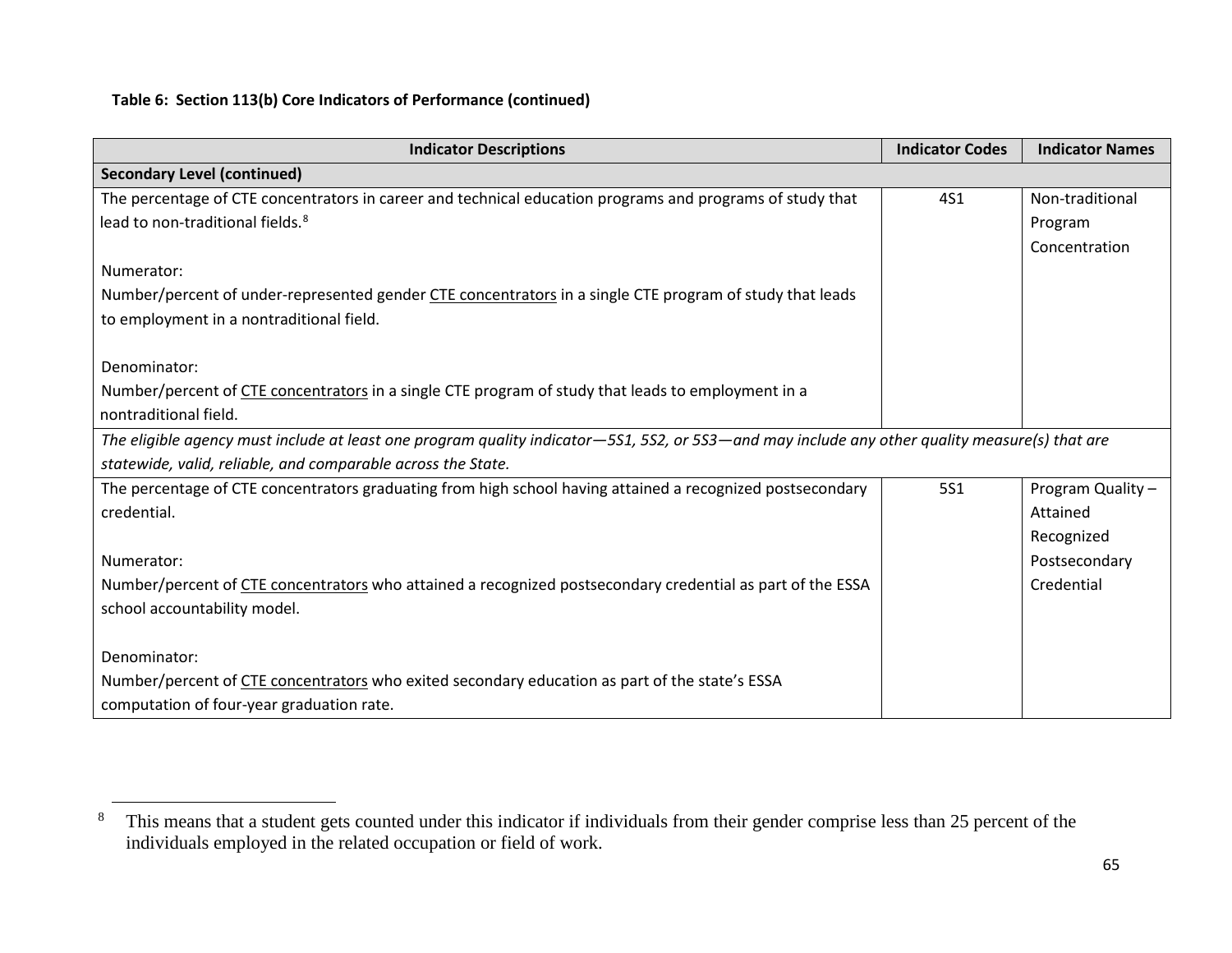| The percentage of CTE concentrators graduating from high school having attained postsecondary credits in the | <b>5S2</b> | Program Quality - |
|--------------------------------------------------------------------------------------------------------------|------------|-------------------|
| relevant career and technical education program or program of study earned through a dual or concurrent      |            | Attained          |
| enrollment or another credit transfer agreement.                                                             |            | Postsecondary     |
|                                                                                                              |            | Credits           |
| Numerator:                                                                                                   |            |                   |
| Number/percent of CTE concentrators who attained postsecondary credits in an academic or technical subject   |            |                   |
| area as part of the ESSA school accountability model.                                                        |            |                   |
|                                                                                                              |            |                   |
| Denominator:                                                                                                 |            |                   |
| Number/percent of CTE concentrators who exited secondary education as part of the state's ESSA               |            |                   |
| computation of four-year graduation rate.                                                                    |            |                   |
| The percentage of CTE concentrators graduating from high school having participated in work-based learning.  | <b>5S3</b> | Program Quality - |
|                                                                                                              |            | Participated in   |
| Numerator:                                                                                                   |            | Work-Based        |
| Number/percent of CTE concentrators who successfully completed a work-based learning course as part of the   |            | Learning          |
| ESSA school accountability model.                                                                            |            |                   |
|                                                                                                              |            |                   |
| Denominator:                                                                                                 |            |                   |
| Number/percent of CTE concentrators who exited secondary education as part of the state's ESSA               |            |                   |
| computation of four-year graduation rate.                                                                    |            |                   |
| Other(s) (optional): The percentage of CTE concentrators achieving on any other measure of student success   | <b>5S4</b> | Program Quality - |
| in career and technical education that is statewide, valid, and reliable, and comparable across the State.   |            | Middle Grades     |
| Please identify.                                                                                             |            |                   |
|                                                                                                              |            |                   |
| Percentage of middle school youth successfully participating in middle grades CTE coursework and student     |            |                   |
| advisement programs.                                                                                         |            |                   |
|                                                                                                              |            |                   |
| Numerator and denominator definitions to be developed in the future state plan along with the state          |            |                   |
| performance trajectory.                                                                                      |            |                   |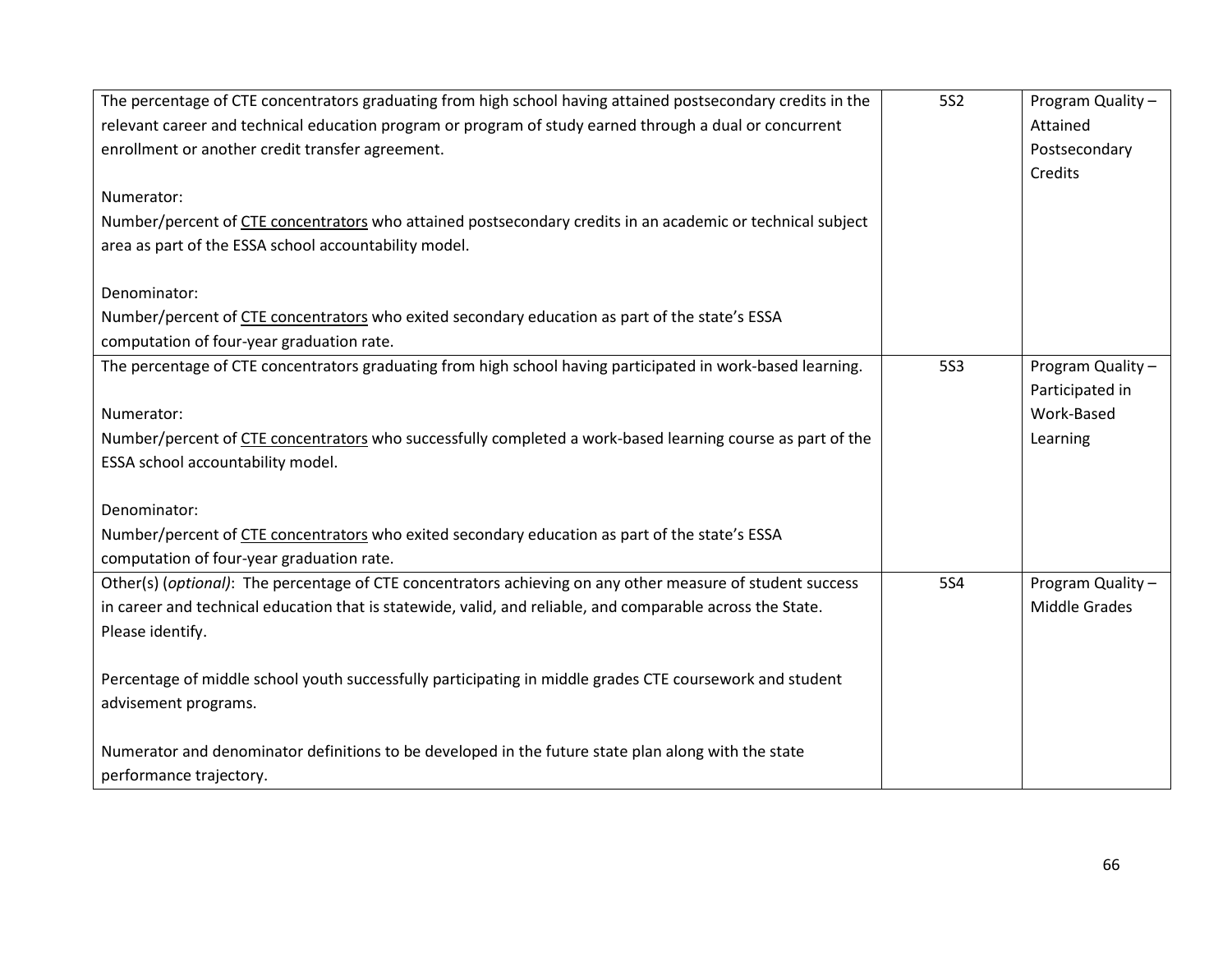# T**able 6: Section 113(b) Core Indicators of Performance (continued)**

| <b>Indicator Descriptions</b>                                                                                     | <b>Indicator Codes</b> | <b>Indicator Names</b> |
|-------------------------------------------------------------------------------------------------------------------|------------------------|------------------------|
| <b>Postsecondary Level</b>                                                                                        |                        |                        |
| The percentage of CTE concentrators who, during the second quarter after program completion, remain               | 1P1                    | Post-Program           |
| enrolled in postsecondary education, are in advanced training, military service, or a service program that        |                        | Placement              |
| receives assistance under title I of the National and Community Service Act of 1990 (42 U.S.C. 12511 et seq.),    |                        |                        |
| are volunteers as described in section 5(a) of the Peace Corps Act (22 U.S.C. 2504(a)), or are placed or retained |                        |                        |
| in employment.                                                                                                    |                        |                        |
|                                                                                                                   |                        |                        |
| Numerator:                                                                                                        |                        |                        |
| Number/percent of CTE concentrators who, in the second quarter after program completion, remained in              |                        |                        |
| postsecondary education, were placed in advanced education or training, employment, military service, or a        |                        |                        |
| service program defined in the Act in the prior reporting year.                                                   |                        |                        |
|                                                                                                                   |                        |                        |
| Denominator:                                                                                                      |                        |                        |
| Number/percent of CTE concentrators who exited postsecondary education during the prior reporting year.           |                        |                        |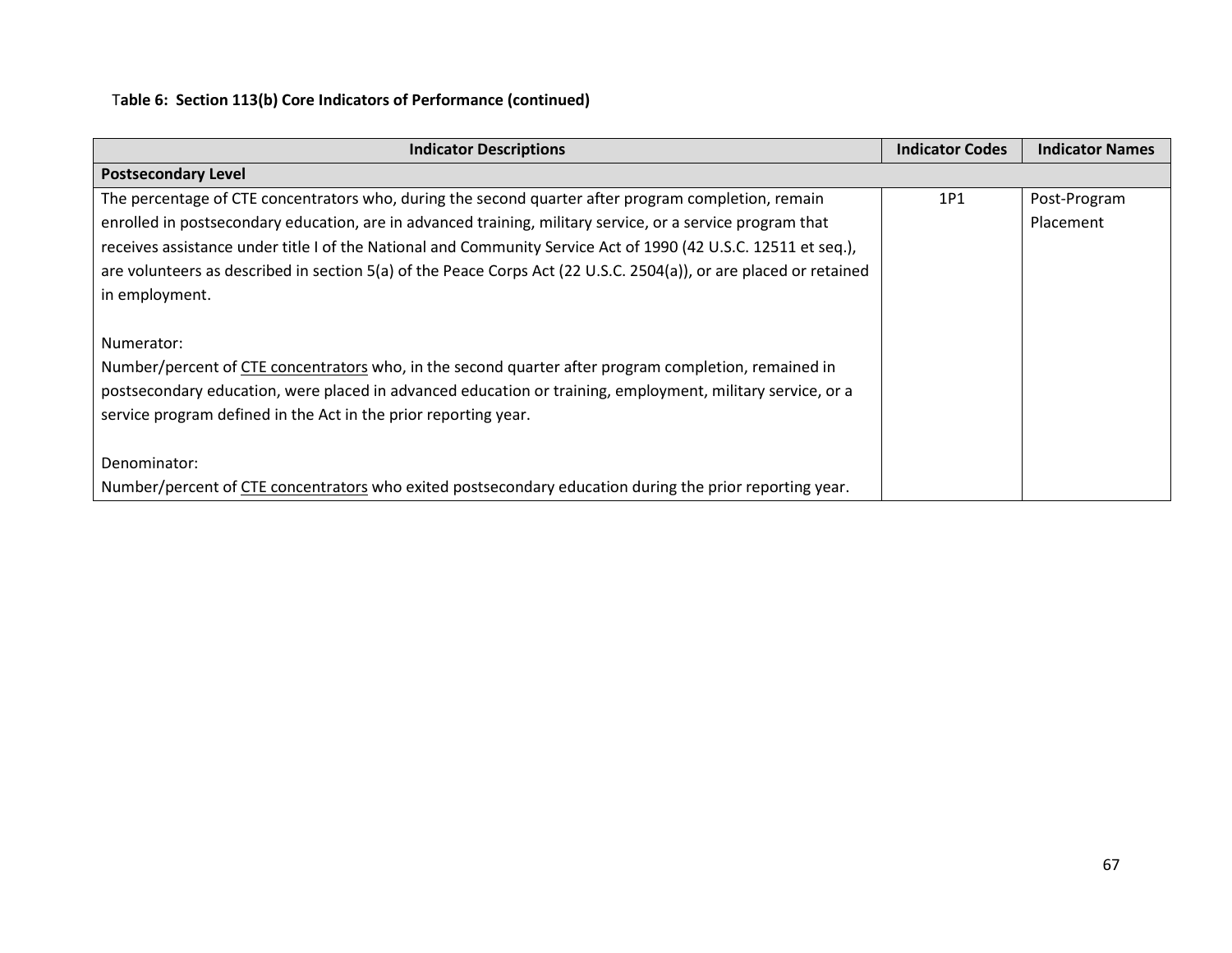<span id="page-68-1"></span><span id="page-68-0"></span>

| The percentage of CTE concentrators who receive a recognized postsecondary credential during participation  | 2P1 | Earned          |
|-------------------------------------------------------------------------------------------------------------|-----|-----------------|
| in or within 1 year of program completion. $9$                                                              |     | Recognized      |
|                                                                                                             |     | Postsecondary   |
| Numerator:                                                                                                  |     | Credential      |
| Number/percent of CTE concentrators who received a recognized postsecondary credential, a certificate, or a |     |                 |
| degree and exited the program in the prior reporting year.                                                  |     |                 |
|                                                                                                             |     |                 |
| Denominator:                                                                                                |     |                 |
| Number/percent of CTE concentrators who exited postsecondary education during the prior reporting year.     |     |                 |
| The percentage of CTE concentrators in career and technical education programs and programs of study that   | 3P1 | Non-traditional |
| lead to non-traditional fields. <sup>10</sup>                                                               |     | Program         |
|                                                                                                             |     | Concentration   |
| Numerator:                                                                                                  |     |                 |
| Number/percent of under-represented gender CTE concentrators in a single CTE program of study that leads    |     |                 |
| to employment in a nontraditional field.                                                                    |     |                 |
|                                                                                                             |     |                 |
| Denominator:                                                                                                |     |                 |
| Number/percent of CTE concentrators in a single CTE program of study that leads to employment in a          |     |                 |
| nontraditional field.                                                                                       |     |                 |

<sup>&</sup>lt;sup>9</sup> This means that a student gets counted under this indicator whether the student obtains the credential during participation or within 1 year of completion. The Department interprets "within 1 year of completion" to mean that the student would be counted if the student obtains the credential in 1 year following that student's completion of the program.

 $10$  This means that a student gets counted under this indicator if individuals from their gender comprise less than 25 percent of the individuals employed in the related occupation or field of work.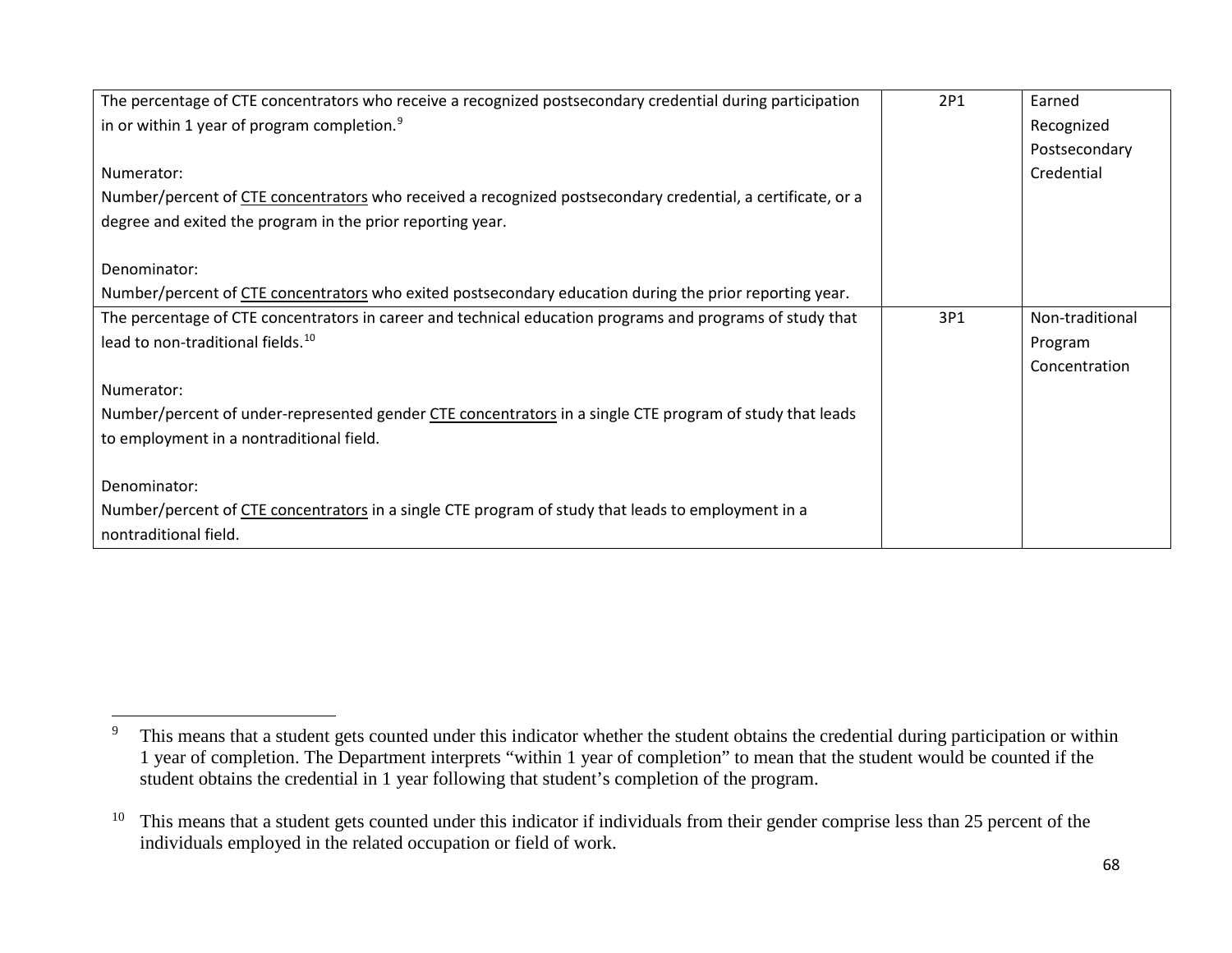## **B: State Determined Performance Levels (SDPL) Form**

## **State Name: Delaware**

| Column                          | Column          | Column                    | Column                  | Column         | Column         |
|---------------------------------|-----------------|---------------------------|-------------------------|----------------|----------------|
| 1                               | $\overline{2}$  | 3                         | $\overline{\mathbf{4}}$ | 5              | 6              |
| <b>Indicators</b>               | <b>Baseline</b> | <b>Performance Levels</b> |                         |                |                |
|                                 | Level           | <b>FY 2020</b>            | FY 2021                 | <b>FY 2022</b> | <b>FY 2023</b> |
| <b>Secondary Indicators</b>     |                 |                           |                         |                |                |
| 1S1: Four-Year Graduation Rate  | 90.00%          | 90.00%                    | 91.00%                  | 93.00%         | 95.00%         |
| 2S1: Academic Proficiency in    | 50.00%          | 50.00%                    | 51.00%                  | 53.00%         | 55.00%         |
| <b>Reading Language Arts</b>    |                 |                           |                         |                |                |
| 2S2: Academic Proficiency in    | 29.00%          | 29.00%                    | 30.00%                  | 32.00%         | 34.00%         |
| <b>Mathematics</b>              |                 |                           |                         |                |                |
| 2S3: Academic Proficiency in    | 54.00%          | 54.00%                    | 55.00%                  | 57.00%         | 59.00%         |
| Science                         |                 |                           |                         |                |                |
| 3S1: Post-Program Placement     | 67.00%          | 67.00%                    | 68.00%                  | 73.00%         | 77.00%         |
| 4S1: Non-traditional Program    | 33.00%          | 33.00%                    | 35.00%                  | 39.00%         | 43.00%         |
| Concentration                   |                 |                           |                         |                |                |
| 5S1: Program Quality - Attained | 15.00%          | 17.50%                    | 20.00%                  | 24.00%         | 30.00%         |
| Recognized Postsecondary        |                 |                           |                         |                |                |
| Credential                      |                 |                           |                         |                |                |
| 5S2: Program Quality - Attained | 25.00%          | 27.00%                    | 30.00%                  | 42.00%         | 55.00%         |
| <b>Postsecondary Credits</b>    |                 |                           |                         |                |                |
| 5S3: Program Quality -          | 17.00%          | 18.00%                    | 20.00%                  | 23.00%         | 25.00%         |
| Participated in Work-Based      |                 |                           |                         |                |                |
| Learning                        |                 |                           |                         |                |                |
| 5S4: Program Quality - Middle   | To be           |                           |                         |                |                |
| Grades <sup>11</sup>            | established     |                           |                         |                |                |
|                                 | in future       |                           |                         |                |                |
|                                 | academic        |                           |                         |                |                |
|                                 | years           |                           |                         |                |                |

<span id="page-69-0"></span><sup>&</sup>lt;sup>11</sup> The Perkins V State Plan Portal will allow an eligible agency to include on this form as many "other" program quality indicators as they choose.